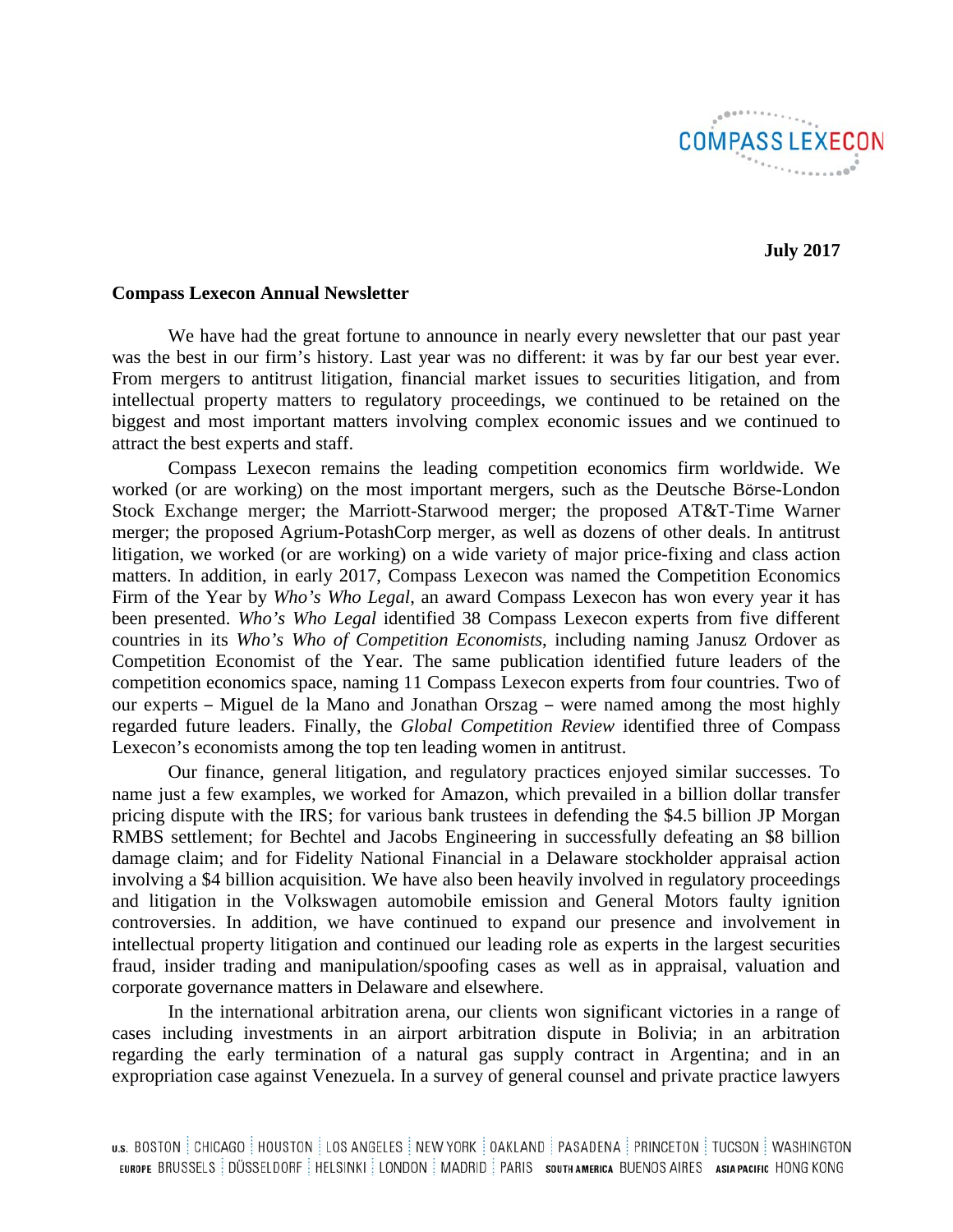globally, 20 experts from Compass Lexecon – from three continents – were listed among the top expert witnesses in the world. In addition, Compass Lexecon's Manuel Abdala and Pablo Spiller were named as two of the most highly regarded international arbitration experts.

We also continued to add to our roster of world-renowned experts. We added Dr. Adel Turki, formerly head of Cornerstone Research's domestic and international finance practice and one of the most respected economic consultants in the world; Matthias Pflanz, one of the leading competition economists in Europe; Chris Garmon, a former staff economist at the Federal Trade Commission; and John Davies, the former head of the competition division at the OECD and former chief economist at the UK Competition Commission.

### **GENERAL LITIGATION MATTERS**

### **Starr v. U.S. Appeal**

One of AIG's largest shareholders, Starr International Company, Inc. (Starr) sued the United States, alleging that the Government's acquisition of AIG equity in connection with its bailout of the firm and subsequent actions relating to a reverse stock split were unlawful. The U.S. Court of Federal Claims (Claims Court) held a trial on Starr's direct claims, for which Starr sought over \$40 billion in relief on behalf of itself and other shareholders. The Claims Court ultimately held that the Government's acquisition of AIG equity constituted an illegal exaction in violation of Section 13(3) of the Federal Reserve Act, 12 U.S.C. Section 343, but declined to grant relief for either that illegal exaction or for Starr's reverse stock split claims holding that Starr suffered no damages. Starr appealed the denial of direct relief for its claims. The Government cross-appealed, arguing that Starr lacked standing to pursue its equity acquisition claims directly or, alternatively, that the Government's acquisition of equity did not constitute an illegal exaction.

In May 2017, a Federal Circuit panel concluded that Starr and the shareholders represented by Starr lacked standing to pursue the equity acquisition claims directly, as those claims belonged exclusively to AIG. The panel therefore vacated the Claims Court's judgment that the Government committed an illegal exaction and remanded with instructions to dismiss the equity acquisition claims that sought direct relief. The panel also concluded that the Claims Court did not err in denying relief for Starr's reverse stock split claims, and affirmed the Claims Court's judgment as to the denial of direct relief for the reverse stock split claims.

In reaching its conclusion that Starr lacked standing to pursue the equity acquisition claim directly, the Federal Circuit panel found, among other things, that the Government did not have effective control of AIG before it acquired AIG's equity. This portion of the panel's finding tracks the testimony of Compass Lexecon Affiliate Professor Robert Daines, who rebutted claims made by Starr's expert concerning effective economic control.

In affirming the Claims Court's decision denying relief for Starr's reverse stock split claims, the Federal Circuit panel concluded that the trial court did not err in finding that the reverse stock split was not a vehicle designed by the Government to obtain AIG stock. This finding also tracks the testimony of Professor Daines, who testified that Starr's expert's analysis of the reverse stock split was fundamentally flawed because the primary purpose of the stock split was to increase AIG's trading price, many other companies also conducted similar reverse stock splits, and common shareholders, including Plaintiff, voted for the reverse stock split.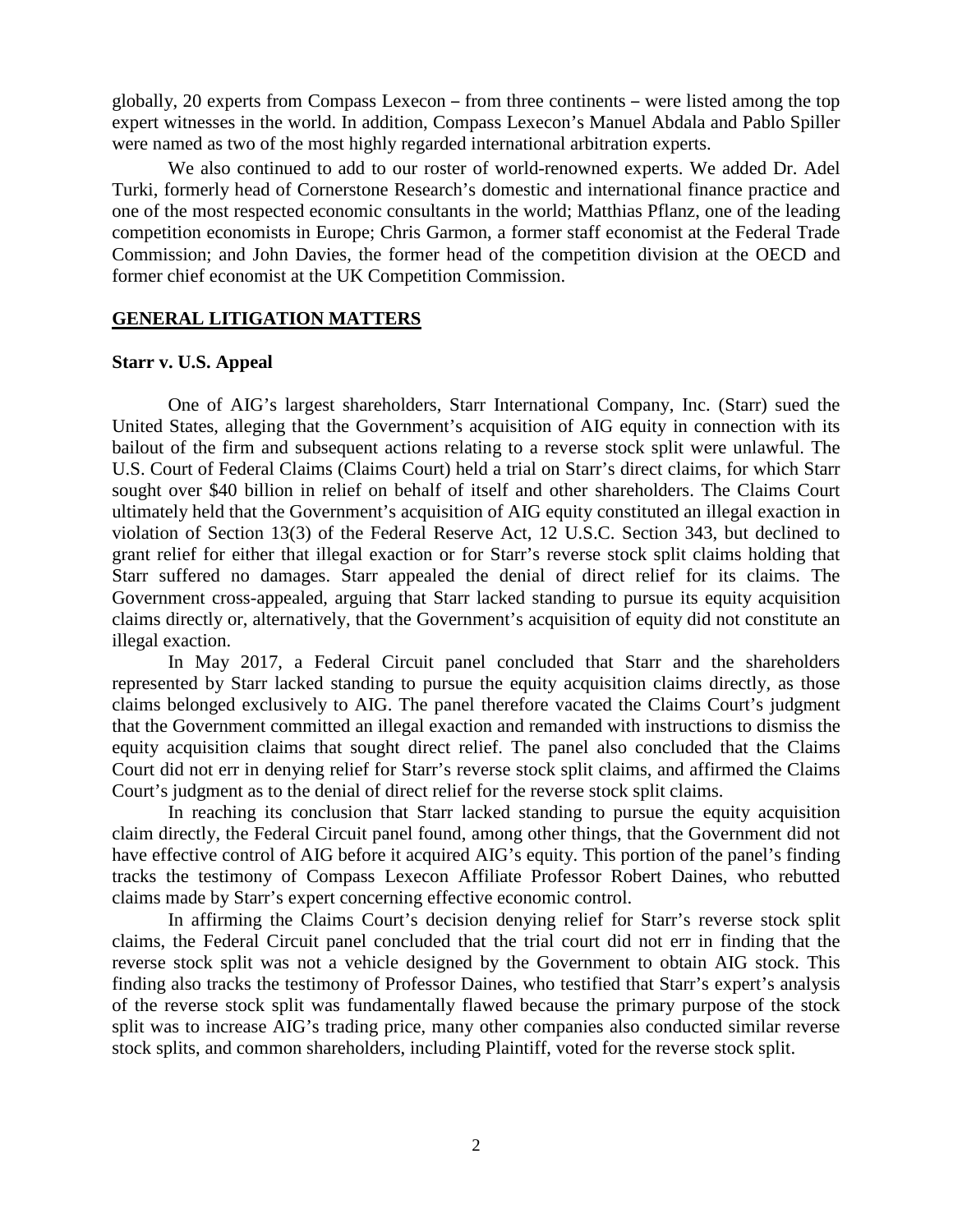Professor Daines was supported by a Compass Lexecon team led by Jessica Mandel and David Ross in Compass Lexecon's Chicago office. Another Compass Lexecon team led by Peter Clayburgh in our Pasadena office and Michael Kwak in our New York office provided support to another expert who testified successfully at trial that Starr suffered no damages. We worked closely during the original proceedings with attorneys at the United States Department of Justice including Kenneth Dintzer, Scott Austin, Brian Mizoguchi, John Roberson, Mariana Acevedo, Renee Gerber and Vincent Phillips; John Sturc of the U.S. Treasury Department; Kit Wheatley of the Federal Reserve Board of Governors; and outside counsel including John Kiernan and Nicholas Tompkins of Debevoise & Plimpton LLP and Lynn Earl Busath, Jonathan Martin, Matthew Kelly and Alan Tabak of Davis Polk & Wardwell LLP.

### **Amazon - IRS Transfer Pricing Dispute**

Compass Lexecon experts Professor Bradford Cornell and Professor Robert Willig testified in United States Tax Court on behalf of Amazon in a highly-publicized billion dollar transfer pricing suit. In an opinion filed in March 2017, the United States Tax Court ruled in favor of Amazon, stating that the IRS' determination as to a buy-in payment "is arbitrary, capricious, and unreasonable." Had the IRS prevailed, Amazon would have owed additional federal tax for 2005 and 2006 of approximately \$1.5 billion plus interest, according to its annual report.

This dispute centered around a complex 2005 restructuring transaction between Amazon.com Inc. and one of its European subsidiaries in which the parties entered a cost-sharing agreement and Amazon provided use of its technology, trademarks, customer information and other valuable intangible assets to that subsidiary in exchange for a "buy-in" payment. The IRS and its experts argued that these valuable intangible assets had a perpetual useful life and should be valued using a discounted cash flow (DCF) model resulting in a buy-in payment of approximately \$3.5 billion.

Compass Lexecon valuation expert, Professor Cornell, rebutted the testimony of the IRS' primary transfer pricing expert, arguing that his DCF model and perpetual useful life assumption improperly valued the entire enterprise value of Amazon's European business, not just the transferred intellectual property. Professor Cornell also testified that the IRS' expert's methodology overstated the value attributable to the transferred intangibles by failing to account for the depreciation and economic life of those assets and by incorrectly including value attributable to assets other than those provided under the buy-in payment, such as the value of "growth options."

Compass Lexecon microeconomics expert, Professor Willig, rebutted the testimony of the IRS' expert by explaining how the IRS' approach to valuing the transferred intangibles was inconsistent with accepted microeconomic principles because, among other things, the approach failed to account for the useful economic life and decay of the transferred intangible assets, how discounting must be modified accordingly, and how asset value is bounded by the costs of economic substitutes.

The Court concurred with Professors Cornell and Willig, stating that by assuming a perpetual useful life, the IRS' expert "failed to restrict his valuation to the pre-existing intangible property" by including "many items of value that are not 'intangibles,'" and therefore "his approach violated the cost sharing regulations and must be rejected for that reason."

Professors Cornell and Willig were supported by Rajiv Gokhale, Peter Clayburgh, Eric Madsen, Avisheh Mohsenin, Glenn Mitchell, Marc Huntley, Keming Liang, Margaret Hlebowitsh, Constance Kelly, Kimberly George, and others in Compass Lexecon's Chicago and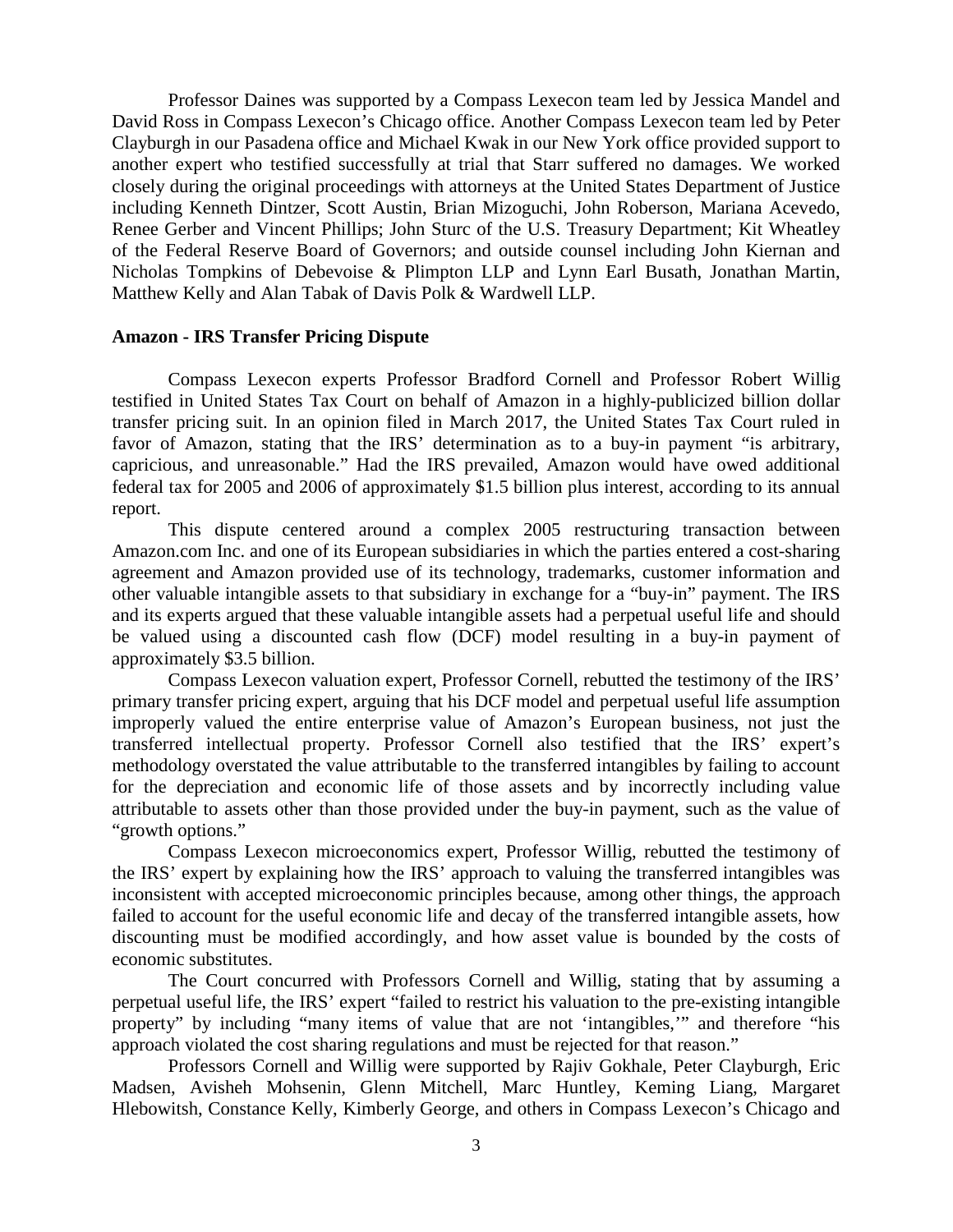Pasadena offices. We worked closely with John Magee and Sanford Stark of Morgan, Lewis & Bockius LLP, Raj Madan and Royce Tidwell of Skadden, Arps, Slate, Meagher & Flom LLP, and Bryon Christensen of Amazon.com Inc.

### **Fidelity National Financial Delaware Stockholder Appraisal Action**

This case involved a stockholder appraisal action resulting from Fidelity National Financial's \$4.2 billion acquisition of Lender Processing Services (LPS) in 2014. LPS shareholders who voted in favor of the merger received \$37.14 per share, the final merger consideration. A large shareholder demanded appraisal, however, and claimed that the merger consideration was inadequate. A four day trial was held in May 2016 in the Delaware Court of Chancery before Vice Chancellor J. Travis Laster.

At trial, petitioners and their expert claimed that the merger price was unreliable and the fair value of LPS was actually \$50.46 per share. Compass Lexecon President Professor Daniel Fischel, by contrast, testified that the "maximum fair value" of LPS was the final merger consideration of \$37.14 per share. Professor Fischel's conclusion was based on the contemporaneous market evidence, including, among other things, the actions of, and preliminary indications of interest from, potential acquirors, the use of a competitive sales process with both a pre- and post-signing market check, and the premium to LPS' unaffected stock price implied by both the initial merger consideration and the final merger consideration. As a check and further support for his conclusion, Professor Fischel also performed and testified about a discounted cash flow valuation analysis.

In his December 2016 opinion, Vice Chancellor Laster agreed with Professor Fischel and respondent's conclusion that the maximum fair value of LPS was the final merger consideration and wrote, "Taken as a whole, the evidence at trial established that the Final Merger Consideration was a reliable indicator of fair value as of the closing of the Merger and that, because of synergies and a post-signing decline in the Company's performance, the fair value of the Company as of the closing date did not exceed the Final Merger Consideration." Vice Chancellor Laster also largely agreed with the conclusions in Professor Fischel's discounted cash flow analysis. As a result, Vice Chancellor Laster applied 100% weight to the transaction price, thereby adopting the \$37.14 per share final merger consideration as the fair value of LPS and rejected petitioners' claim for \$50.46 per share.

Professor Fischel was supported by a team at Compass Lexecon that included Rajiv Gokhale, Tim McAnally, Edward Crane and Cheryl Leong. We worked with John Neuwirth, Evert Christensen Jr., Matthew Connors and Elizabeth Kerwin-Miller of Weil, Gotshal & Manges LLP and Bradley Aronstam and S. Michael Sirkin of Ross Aronstam & Moritz LLP, who successfully represented Fidelity National Financial.

### **The Commonwealth of Puerto Rico Bond Litigation**

In November 2016, Judge Francisco A. Besosa of the U.S. District Court for the Commonwealth of Puerto Rico denied motions by multiple bondholders and a bond insurer seeking to lift automatic temporary stays.

Each of the Plaintiffs (Brigade Leveraged Capital Structures Fund Ltd., et al., National Public Finance Guarantee Corporation, Dionisio Trigo-Gonzalez, et al. and U.S. Bank National Association) filed suit against the Commonwealth in 2016 seeking multiple remedies. Collectively, the Plaintiffs are exposed to over \$5 billion in Puerto Rican debt either through direct ownership or through bond insurance.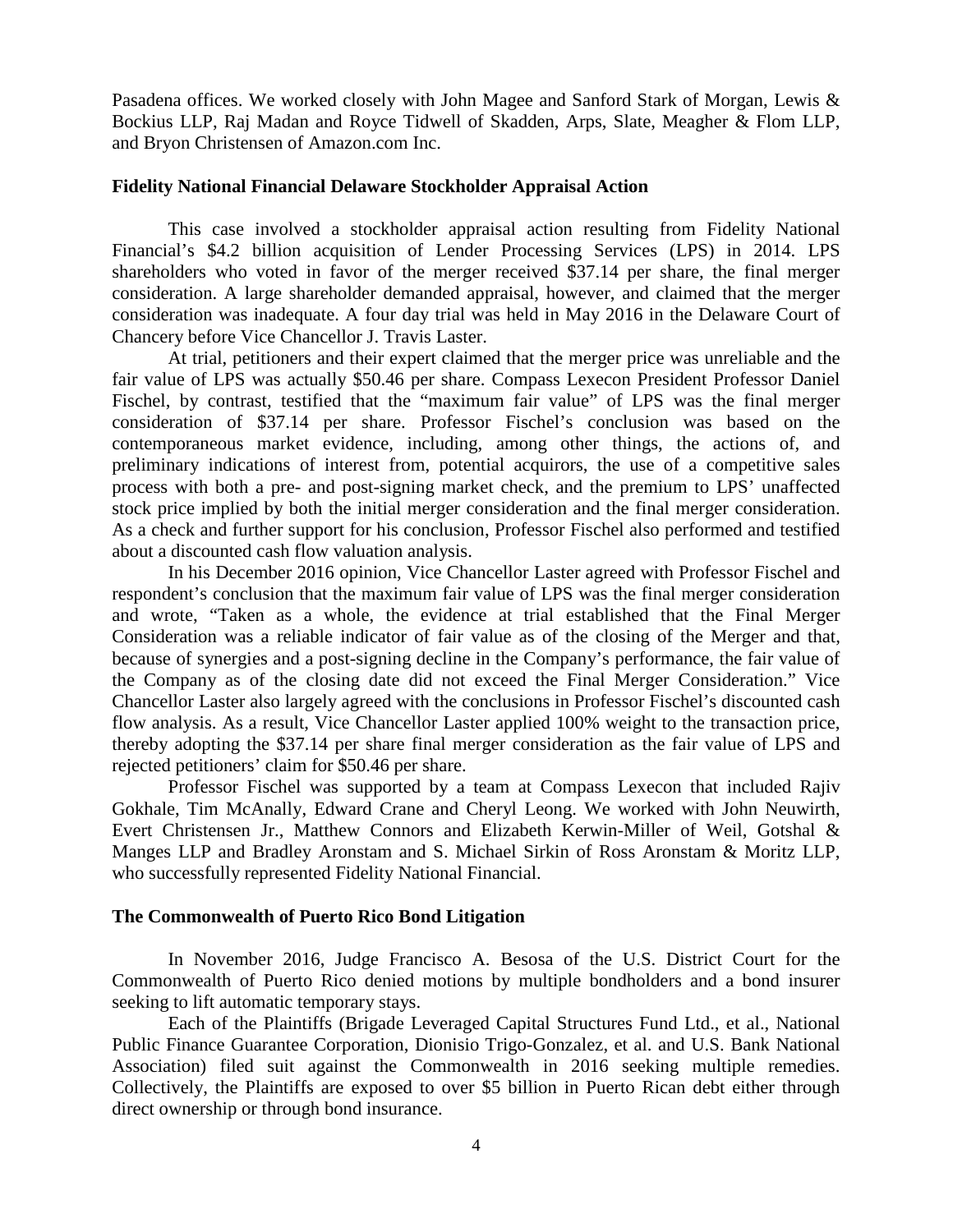Subsequently, Congress enacted PROMESA – the Puerto Rican Oversight, Management, and Economic Stability Act – which President Obama signed into law in June 2016. PROMESA implemented an automatic temporary stay on a broad swath of litigation against the Commonwealth. The Court then found that PROMESA applied to the instant complaints and stayed the cases but the Court also found that PROMESA permitted the automatic temporary stay to be lifted for cause and set a hearing.

At a September 2016 hearing, the Court received testimony on a variety of topics relating to economic loss and irreparable harm. Compass Lexecon Affiliate Dr. Jonathan Arnold testified extensively on the question of whether the harm from maintaining the stay was likely to be irreparable and whether and how market prices for the bonds at issue responded to implementation of the stay. Ultimately, the Court, quoting Dr. Arnold's testimony, found that the Plaintiffs did not demonstrate sufficient cause to grant their motion for relief from the stay.

The Compass Lexecon team was led by David Ross from our Chicago office and Michael Kwak and Mihir Gokhale from our New York office, and included Michael Keable and Anne Marie Yale. Puerto Rico's trial team was led by Michael Williams, Peter Farrell, and Ronald Anguas, Jr. of Kirkland & Ellis LLP in Washington, D.C. and co-counsel Salvador Antonetti-Zequeira and Jose Ramírez-Coll of Antonetti Montalvo & Ramírez-Coll in San Juan, Puerto Rico.

### **JP Morgan Bear Stearns Litigation**

In two important decisions analyzing relevant precedents and admissible expert testimony in securities fraud litigation, Judge Robert W. Sweet of the Southern District of New York excluded a Plaintiff's expert under *Daubert*. (*Sherman v. Bear Stearns*, July 2016 & June 2017)

Plaintiff in the case purchased Bear Stearns' common equity before Bear Stearns' stock price fell during the financial crisis and alleged that Bear Stearns misrepresented its financial condition and that these misrepresentations caused him to suffer massive losses. Plaintiff's expert initially purported to model how "leakage" of an alleged fraud (i.e. the dissemination of information over time not limited to corrective disclosures) drove Bear Stearns' stock price down after Plaintiff's purchase. Plaintiff's expert also used his model to measure damages to the Plaintiff caused by the leakage of information about the alleged fraud.

Defendant JP Morgan retained Compass Lexecon and its affiliate Professor Allen Ferrell to analyze and critique Plaintiff's expert's leakage model. Professor Ferrell explained that the expert's model did not exclude the effects of non-fraud related information and showed that it mechanically attributed almost the entire decline in Bears Stearns' stock price to the alleged fraud and ignored the effects of the financial crisis and company specific non-fraud related news. Judge Sweet agreed, and cited and quoted Professor Ferrell's analysis and critique of the leakage model extensively in his opinion excluding Plaintiff's expert under *Daubert*.

Plaintiff's expert then submitted a revised report in which he attempted to remedy the flaws identified by Professor Ferrell relating to his leakage model. In his revised report, Plaintiff's expert purported to establish damages using an event study of two alleged corrective disclosures. Plaintiffs' expert assumed that the inflation in Bear Stearns' stock price, over the eight months prior to the alleged corrective disclosures, was a constant dollar amount equal to the stock price declines he claimed were caused by the corrective disclosures.

Professor Ferrell explained that the opposing expert's analysis incorrectly assumed that the disclosure of the alleged fraud, at any time before the corrective disclosures, would have had the same effect on Bear Stearns' stock price as the purported corrective disclosures did. Judge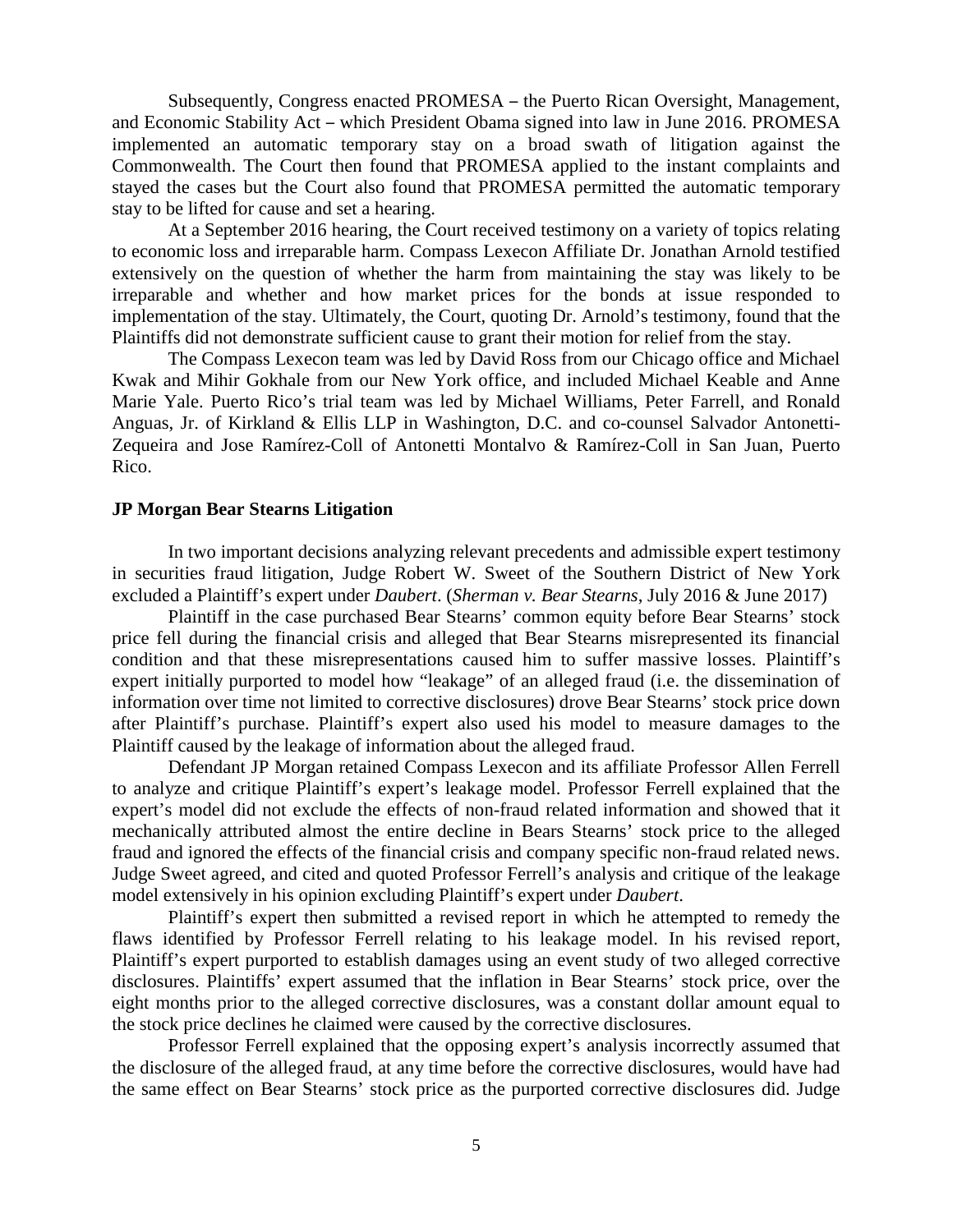Sweet agreed, and cited Professor Ferrell's analysis in his opinion, and once again excluded the Plaintiff's expert under *Daubert*.

Bear Stearns' successor, JP Morgan is represented by Brad Karp, Jack Baughman, Jessica Carey, Jonathan Hurwitz, Geoffrey Chepiga and Rachale Miller of Paul, Weiss, Rifkind, Wharton & Garrison LLP. Professor Ferrell was supported by a team at Compass Lexecon led by Jerry Lumer that included Michael Keable, Laura Yergesheva, Eugenia Vinogradsky and Donald Hong.

### **Motiva Arbitration With Bechtel and Jacobs Engineering**

This case involved a claim by Motiva Enterprises LLC (Motiva) against the Bechtel-Jacobs CEP Port Arthur Joint Venture (BJJV), a joint venture between Bechtel Corporation (Bechtel) and Jacobs Engineering Group Inc. (Jacobs). Motiva alleged fraud and misrepresentations by BJJV in connection with construction of one of the largest oil refineries in the world, allegedly causing it to suffer damages in excess of \$8 billion. In support of its claims, Motiva submitted expert reports detailing various aspects of damages including damages calculated in multiple ways and over multiple periods. Compass Lexecon President Professor Daniel Fischel submitted multiple reports and testified for BJJV at deposition as well as at the hearing on loss causation and other economic issues. Among other things, Professor Fischel opined that Motiva had provided no economic evidence linking the alleged fraud and misrepresentations to damages; had failed to account for the risk allocation under the contract, the impact of external economic factors, and Motiva's own decision making on the performance of the project; and also that Motiva's experts' calculations were fraught with errors and wholly unreliable. Professor Fischel's criticisms led to Motiva's experts revising their opinions repeatedly. In December 2016, a three judge panel of arbitrators, after a lengthy hearing, unanimously rejected Motiva's claims in their entirety and assigned no liability to BJJV. Professor Fischel was supported by David Gross, Rahul Sekhar, Avisheh Mohsenin, Robin Stahl, Quinn Johnson, and Heather Freilich-Farby in Compass Lexecon's Chicago office. We worked closely with Robert Walters, Joshua Lipshutz, and others of Gibson, Dunn & Crutcher LLP, who successfully represented Bechtel.

### **In Re TFT-LCD (Flat Panel) Antitrust Litigation**

In May 2017, the State of Illinois reached a tentative settlement agreement with the final Defendant in the last remaining proceeding in the multidistrict TFT-LCD price-fixing antitrust litigation. This capped roughly ten years of Compass Lexecon involvement, from the class certification phase of the case through this final settlement. Professor Dennis Carlton testified in three trials, and a number of arbitration hearings and depositions. Professor Janusz Ordover testified on behalf of the Joint Defense Group on class certification issues. In addition, Professor Bobby Willig testified on behalf of Sharp Corporation, and Professor Dan Rubinfeld testified on behalf of Samsung.

In the direct-purchasers class litigation, Professor Carlton testified for Defendant Toshiba at trial in 2012. While Plaintiffs and their economic experts argued for overcharges of nearly \$900 million – and thus damages of more than \$2.5 billion after trebling – the jury determined that overcharges were only \$87 million. Polling of jurors revealed that Carlton's testimony was "very influential in the deliberations."

In the Best Buy LCD price fixing litigation, Carlton testified for Defendants Toshiba and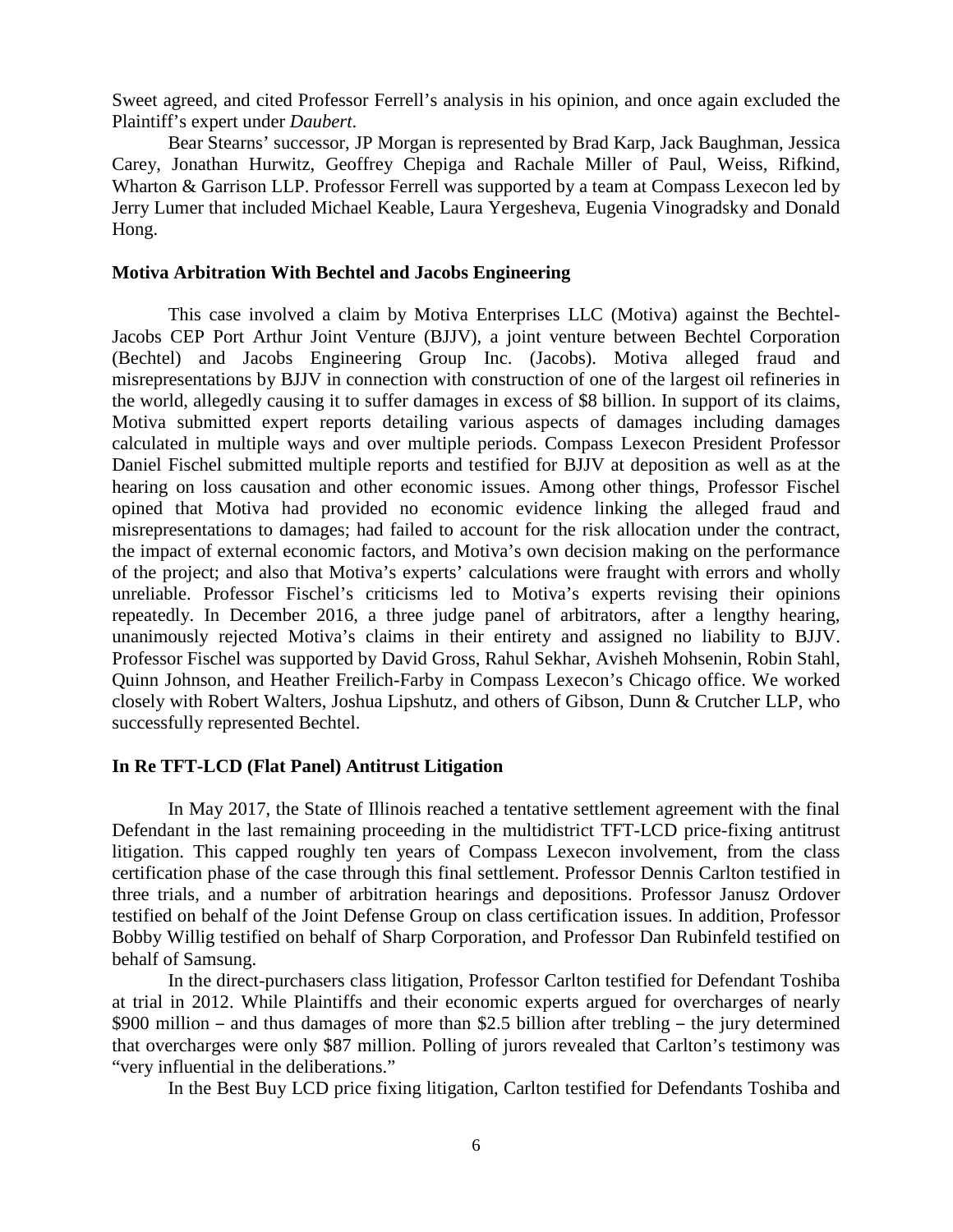Hannstar at trial in 2013. Plaintiff Best Buy's economic expert argued for damages of roughly \$900 million post-trebling, based on an overcharge percentage of approximately 20%. The jury found no liability for Toshiba, and, for HannStar, which admitted liability, the jury awarded only direct damages in precisely the amount based on Professor Carlton's analysis – \$7.47 million.

Throughout the many phases of the case, Compass Lexecon worked with teams from White & Case, LLP, Freitas Tseng & Kaufman (now Freitas Angell & Weinberg LLP), Covington & Burling LLP, Paul Hastings LLP, Cleary Gottlieb Steen & Hamilton LLP, Munger Tolles & Olson LLP, Nossaman LLP, Davis Polk & Wardell LLP, Simpson Thacher & Bartlett LLP, Morrison & Foerster LLP, Paul, Weiss, Rifkind, Wharton & Garrison LLP, Wilmer Cutler Pickering Hale & Dorr LLP, and Pillsbury Winthrop Shaw Pittman LLP, among others.

Professor Carlton was supported by many people over the years in teams at Compass Lexecon's Washington D.C., Boston and Chicago offices, including Mark Israel, Ian MacSwain, Allan Shampine, Chris Cavanagh, Georgi Giozov, Guillermo Israilevich, Quinn Johnson, Joel Papke, Loren Poulsen, Chandni Raja, Theresa Sullivan, Ben Wagner, and many others. Professor Ordover was supported by a team including Mark Israel, Loren Poulsen, Joel Papke, and Jeff Raileanu. Professor Willig was supported by a team including Jay Ezrielev and Cathy Barron. Professor Rubinfeld was supported by a team including Dan Ingberman, Mark Rodini, and Kelvin Huang.

#### **FHFA and NCUA RMBS Litigation**

Compass Lexecon has been actively involved as consulting experts in litigation relating to alleged false representations in the offering documents of residential mortgage-backed securitizations (RMBS), including the origination and underwriting characteristics of the loans in the supporting loan groups of the RMBS on behalf of the Federal Housing Finance Agency (FHFA) and National Credit Union Administration (NCUA). Our firm has also provided support for testifying experts Professor G. William Schwert, Professor Anthony Saunders and Professor James Barth, who have been retained in various capacities as experts on issues of materiality and loss causation. We have also supported testifying expert Gordon Klein who has opined on issues of true sale accounting and impairments. Over the last several years, Compass Lexecon clients FHFA and NCUA have favorably settled multiple cases for over \$17 billion and over \$5 billion, respectively.

We continue to work with counsel for FHFA from Quinn Emanuel Urquhart & Sullivan, LLP (Philippe Selendy, Sascha Rand, Richard Werder, Jr., Jonathan Oblak, Jordan Goldstein and Toby Futter) and counsel for NCUA from Kellogg, Huber, Hansen, Todd, Evans & Figel, PLLC (David Frederick, Andrew Goldsmith, Andrew Shen, Andrew Hetherington, Daniel Dorris, Matthew Huppert and Peter Ratner) and Korein Tillery, LLC (John Craig, Randall Ewing, Jr. and Stephen Tillery). The Compass Lexecon team supporting the experts on materiality and loss causation is headed by David Ross, and includes Jerry Lumer, Kevin Hartt, Erika Morris, Yoad Shefi, Elizabeth Wall, Ron Laschever, Donnie Hong, Peter Marlantes, Ryan Dorow and Yili Wang. Elisabeth Browne and Eric Madsen of our Pasadena office headed a team supporting the accounting expert.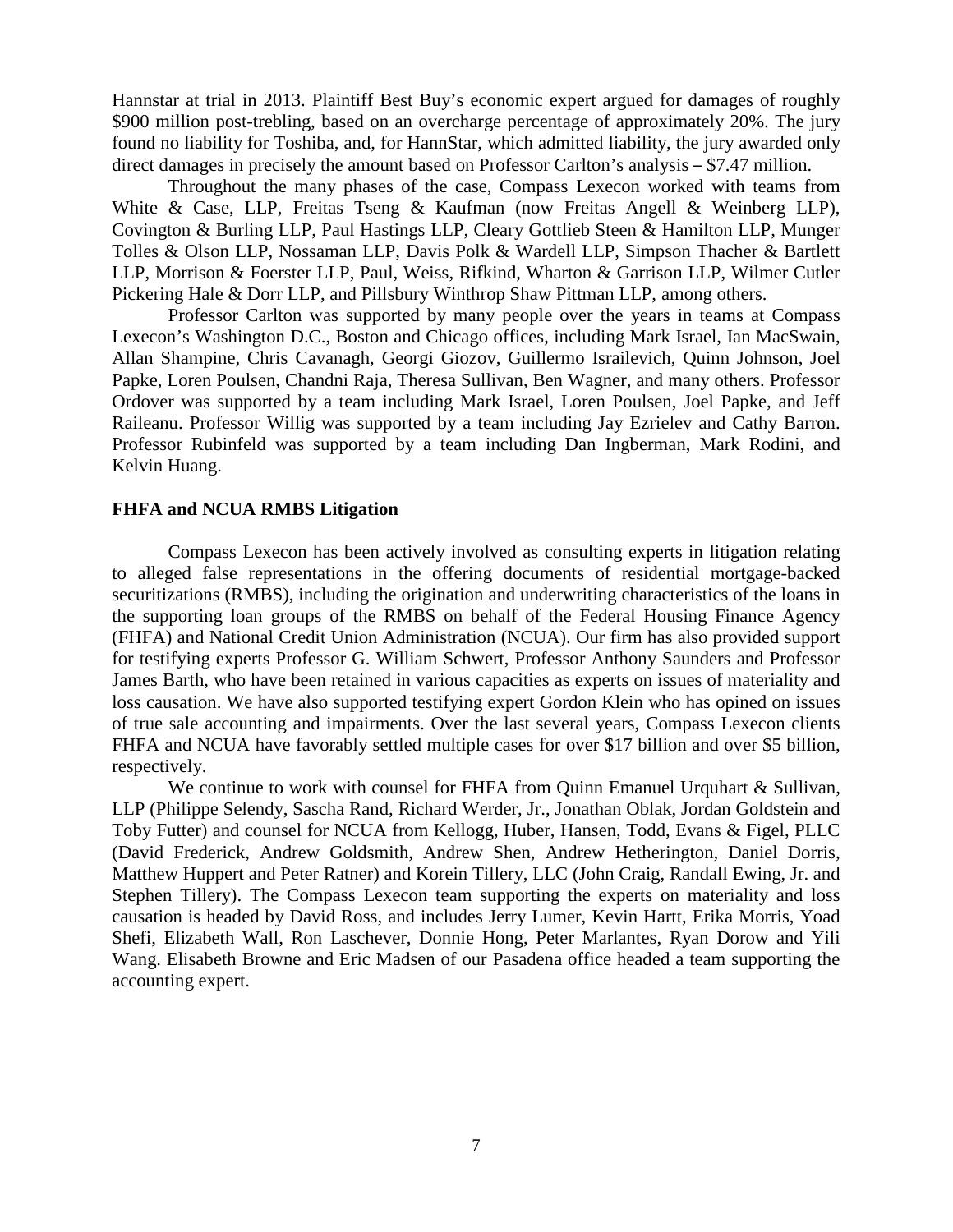### **Frank J. Fosbre, Jr. v. Las Vegas Sands Corporation, Sheldon G. Adelson, and William Weidner**

In this securities class action, District Judge Andrew P. Gordon granted Defendants' motion for summary judgment in January 2017, ruling that, among other things, Plaintiffs and their expert did not establish loss causation. Plaintiffs claimed that Defendants had artificially inflated the price of Las Vegas Sands Corporation stock by issuing a number of allegedly false and misleading statements during the Class Period. In support of their claims, Plaintiffs filed reports by two experts, covering various subjects including loss causation and damages. Plaintiffs argued that they could demonstrate loss causation through their experts' opinions.

Compass Lexecon affiliates Professors Allen Ferrell and Ken Lehn filed reports responding to Plaintiffs' experts' conclusions. They concluded that Plaintiffs' experts' opinions, including their opinions on loss causation and damages, were fundamentally flawed and unreliable. The Court agreed, and granted summary judgment for Defendants, holding Plaintiffs failed to establish loss causation.

We worked closely with Las Vegas Sands' counsel Walter Carlson, Jim Ducayet, Courtney Hoffman, Larry Fogel and Zac Madonia of Sidley Austin LLP. Professors Ferrell and Lehn were supported by teams from Compass Lexecon led by Mike Keable and Rajiv Gokhale that included Anne Marie Yale, Avisheh Mohsenin, Jonathan Williams, Sam Hollander, Elizabeth Stone and Heather Freilich-Farby.

#### **Discovery Communications Contract Dispute**

Compass Lexecon Senior Managing Director, Jonathan Orszag was retained by Discovery Communications, Inc. and their outside counsel, Theodore Tsekerides and David Yohai from Weil, Gotshal & Manges LLP, to file an expert report and testify regarding a contract dispute between Discovery Communications, Inc. and Sky Angel, a content distribution company. In 2010, Discovery terminated its agreement with Sky Angel after Discovery determined that Sky Angel's mode of distribution of Discovery's programming channels violated their contractual agreement. Sky Angel claimed that the contract termination was unjustified and that the loss of the Discovery programming significantly harmed its ability to attract and retain subscribers. Mr. Orszag testified at trial regarding the differences in programmers' economic considerations when entering into a contract with different distribution technologies and the proper approach to assessing the profitability of carrying a channel by a video distributor. He also showed that the evidence put forward by Sky Angel's economic expert did not establish that the loss of the Discovery programming significantly harmed Sky Angel's business. Judge Deborah K. Chasanow, Chief Judge of the United States District Court for the District of Maryland, ruled in favor of Compass Lexecon's client, Discovery Communications, on all counts. Mr. Orszag was supported by Nathan Hyatt from Compass Lexecon's Oakland office.

### **La Crosse County v. Trinity Industries, Inc.**

Trinity Industries, Inc., a manufacturer of highway guardrail safety products, was sued by a purchaser of their products in Wisconsin, who claimed that Trinity had failed to disclose certain design changes to the Federal Highway Administration, to State Departments of Transportation across the country, and to individual buyers. Plaintiffs alleged multiyear classes of all purchasers of the challenged products in Wisconsin and nationwide, which together accounted for more than \$240 million of purchases. Plaintiffs submitted expert reports from two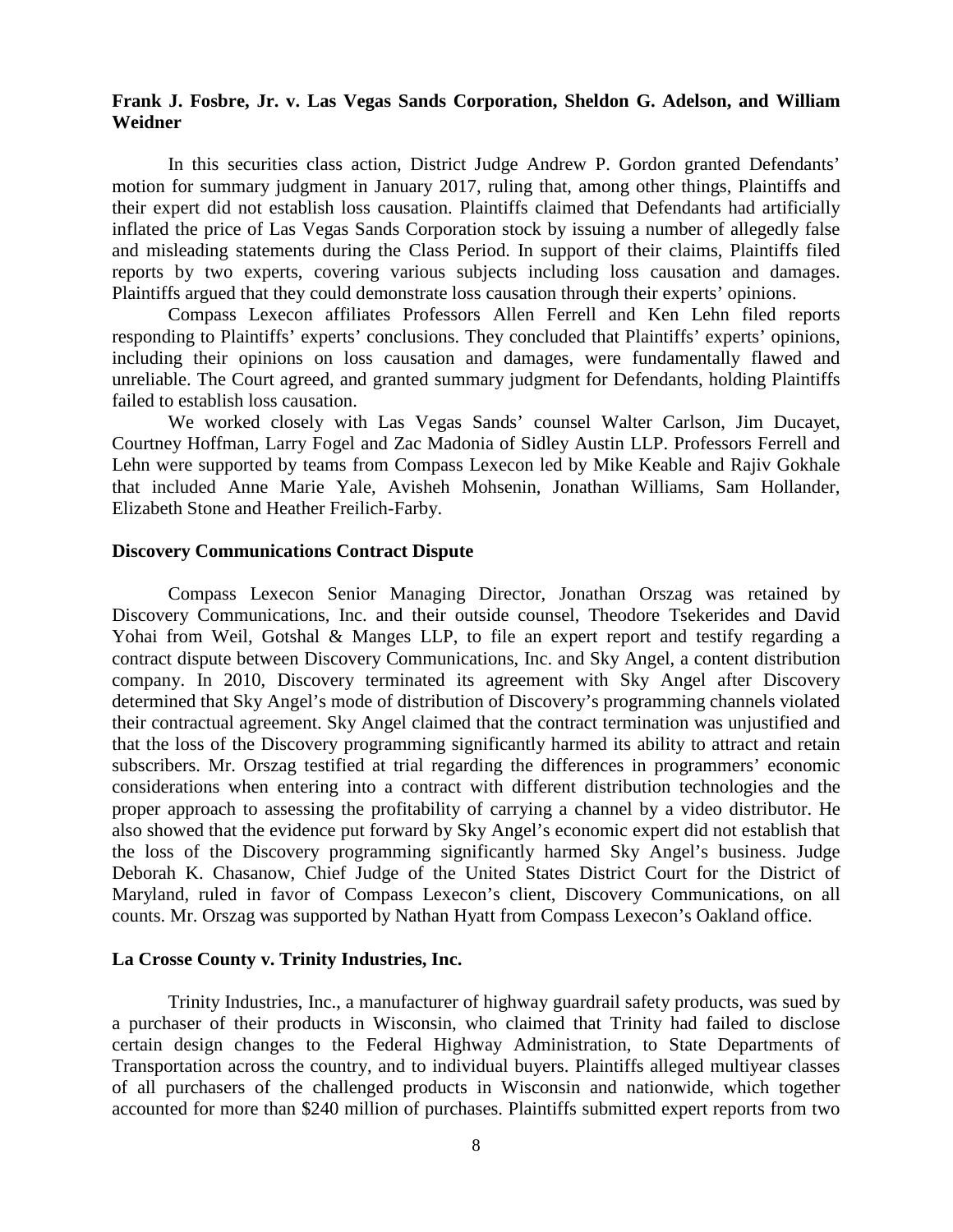experts proposing class-wide methodologies to quantify the alleged damages.

Compass Lexecon was retained by counsel for Trinity to evaluate these methodologies and their appropriateness for class certification purposes. Compass Lexecon Senior Managing Director Mark Israel filed an expert report demonstrating that the methodologies proposed by Plaintiff's experts failed in a variety of ways, including their inability to ascertain the relevant class members/purchases and a failure to account for intergovernmental reimbursements received by the putative class members. Dr. Israel's report also showed that in many cases, members of the putative class suffered no injury at all, meaning that substantial individualized inquiry would be required and that class-wide methods were inappropriate.

In a complete win for Trinity, prior to a hearing on the class issues, Plaintiffs agreed to a full settlement of their claims in which Trinity paid nothing. Dr. Israel was supported by a team in Compass Lexecon's Chicago and Washington D.C. offices led by Todd Kendall and Ian MacSwain and also included Chandni Raja and Jonathon McClure. Trinity was successfully represented in the proceedings by Adam Hoeflich of Bartlit Beck Herman Palenchar & Scott LLP, as well as attorneys from Gibson, Dunn & Crutcher LLP, including Andrew Blumberg, Christine Demana, Bradley Hubbard, Andrew LeGrand, Brian Robison, and Benjamin Wilson, and attorneys from Akin Gump Strauss Hauer & Feld LLP, including Michelle Reed and Elizabeth Marie Dulong Scott.

### **U.S. et al. v. American Express Co. et al. Appeal**

In September 2016, the Second Circuit Court of Appeals ruled in favor of American Express in U.S. et al. v. American Express Co. et al. The Second Circuit reversed and remanded, with instructions to enter judgment in favor of American Express, a district court ruling.

In this matter, the United States and 17 states brought a lawsuit against American Express alleging that American Express' non-discrimination provisions (NDPs) in its agreements with merchants violated antitrust laws. Professors Janusz Ordover and Richard Gilbert submitted expert reports on behalf of American Express explaining why American Express' NDPs were pro-competitive, and Professor Gilbert testified at trial. The district court ruled, however, that the NDPs violated the antitrust laws. On appeal, the Second Circuit reversed and remanded, holding that the lower court erred in focusing entirely on the interests of merchants, while discounting the interests of cardholders. The Court further held that the district court failed to consider "the twosided net price accounting for the effects of the NDPs on both merchants and cardholders," that "[t]he NDPs prevent a merchant from seeking high-end clientele by advertising acceptance of Amex cards but then, at the critical point of sale, offering that clientele a discounted price for not using the Amex card," and that "[t]he revenue earned from merchant fees funds cardholder benefits, and cardholder benefits in turn attract cardholders. A reduction in revenue that Amex earns from merchant fees may decrease the optimal level of cardholder benefits, which in turn may reduce the intensity of competition among payment card networks on the cardholder side of the market." Professor Robert Willig and other antitrust scholars filed an Amicus brief urging the Second Circuit to reverse the District Court's opinion, on these grounds, among others.

Professors Ordover and Gilbert were retained by Peter Barbur, Evan Chesler, and Kevin Orsini of Cravath, Swaine & Moore LLP and Eric Brenner, Donald Flexner, and Philip Korologos of Boies, Schiller & Flexner LLP. Professor Ordover was supported by Bryan Keating, Guillermo Israilevich, Michael Sabor, Piyal Hyder, Benjamin Spulber, Sahdia Khan and others from our Washington, D.C. office. Professor Gilbert was supported by James Ratliff, Todd Bettisworth, Tully Lillis, Kelvin Huang, Nathan Hyatt and others from the Oakland office.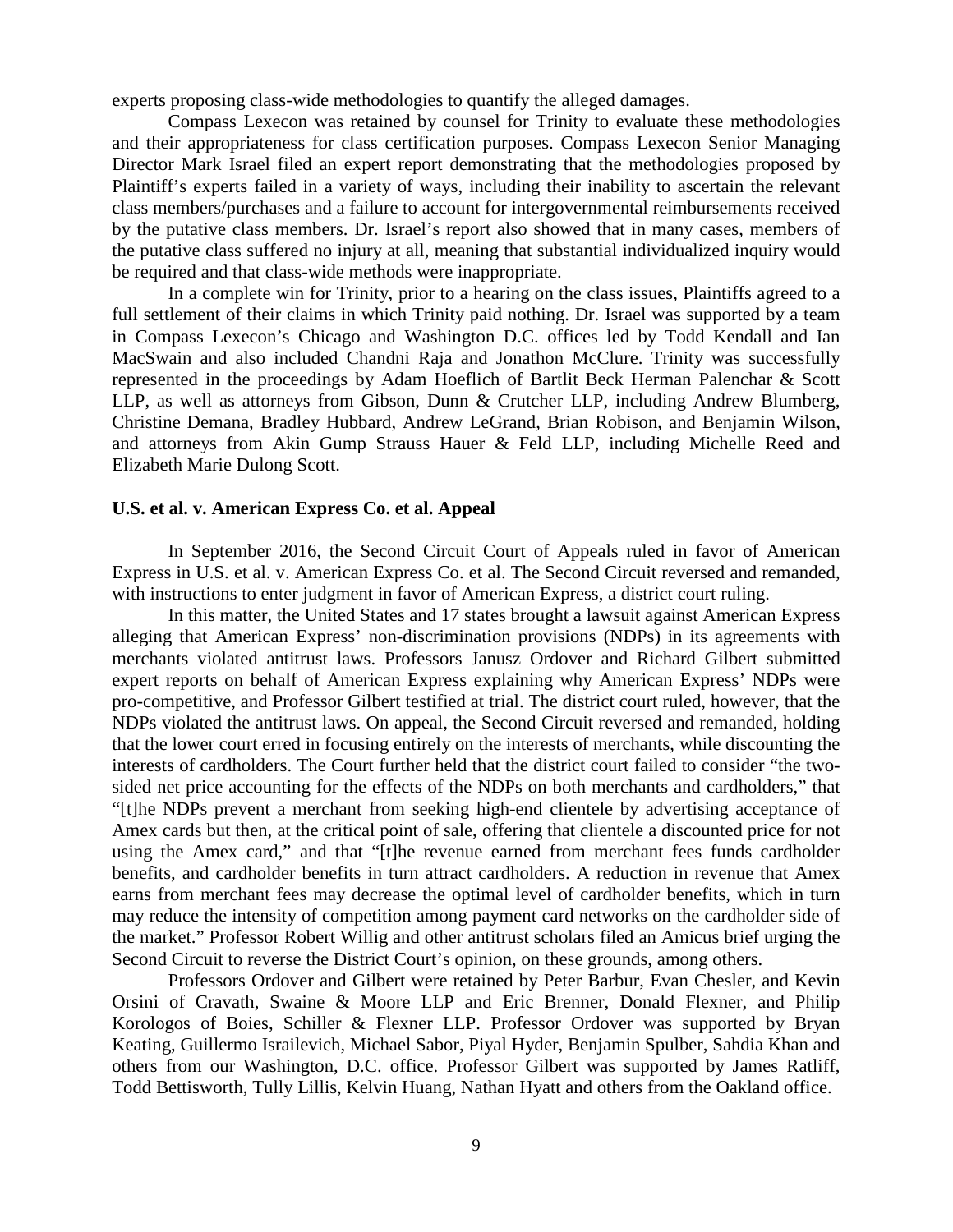### **The Bank of New York Mellon, U.S. Bank, Wilmington Trust, Law Debenture Trust, Wells Fargo, HSBC and Deutsche Bank \$4.5 Billion RMBS Settlement**

In this matter, JP Morgan offered a \$4.5 billion settlement to Trustees for 330 RMBS Trusts to settle claims relating to representations, warranties, documentation and servicing on mortgages conveyed to the Trusts. The Trustee Group, The Bank of New York Mellon, U.S. Bank, Wilmington Trust, Law Debenture Trust, Wells Fargo, HSBC and Deutsche Bank, retained Compass Lexecon President Professor Daniel Fischel, to provide an independent opinion on the reasonableness of the settlement for each of the 816 Loan Groups within the Trusts in light of the reports of subject matter experts retained by the Trustees and other factors that Professor Fischel deemed relevant.

Professor Fischel, supported by a team at Compass Lexecon, developed a set of consistent criteria to evaluate the settlement and applied them to each Loan Group. This work involved comparing the proposed settlement to recent settlements involving similar issues, estimating the amount each Loan Group would receive if its Trustee accepted the settlement on its behalf, analyzing the support and opposition to the settlement on a Loan Group by Loan Group basis, analyzing measures of the potential recovery if the settlement were rejected by each Loan Group and considering the relevant aspects of reports by legal and industry experts retained by the Trustees. Professor Fischel provided a report and a supplemental report outlining his methodology and making recommendations for each Trust and Loan Group. The Trustees acted consistently with Professor Fischel's recommendations and accepted the settlement for Loan Groups in 319 of the 330 Trusts.

The Trustees then asked the New York State Supreme Court to approve the settlement for those Trusts. In January 2016, Professor Fischel testified for two days before Justice Marcy S. Friedman of the Supreme Court of the State of New York and explained his methodology and his recommendations. In her opinion, Justice Friedman repeatedly cited Professor Fischel's analyses and recommendations and ruled that the Trustees exercised their discretionary power reasonably and in good faith in approving the proposed settlement.

The Trustee Group was successfully represented by Jason Kravitt, Matthew Ingber (lead trial counsel) and Christopher Houpt of Mayer Brown LLP (representing The Bank of New York Mellon), Robert Micheletto, Matthew Martel and Joseph Sconyers of Jones Day (representing U.S. Bank), M. William Munno, Dale Christensen and Thomas Ross Hooper of Seward & Kissel LLP (representing Law Debenture Trust Company), Michael Kraut and Kurt Rademacher of Morgan, Lewis & Bockius LLP (representing Deutsche Bank), Michael Krauss, Robert Schnell, Jr. and Stephen Mertz of Faegre Baker Daniels LLP (representing Wells Fargo), Jean-Marie Atamian and James Ancone of Mayer Brown LLP (representing HSBC), and Michael Johnson and Jason Solomon of Alston & Bird LLP (representing Wilmington Trust).

Professor Fischel was supported by a team at Compass Lexecon led by Jerry Lumer that included Neal Lenhoff, Michael Keable, Rajiv Gokhale, Kevin Hartt, Elizabeth Wall, Hans-Jürgen Petersen, Erika Morris, Robin Stahl, Avisheh Mohsenin, Anne Marie Yale, Margaret Hlebowitsh, Donald Hong and Jonathan Williams, in Compass Lexecon's Chicago office.

#### **Energy Labs Patent Infringement Suit**

In this patent infringement case, Energy Labs retained Compass Lexecon and its affiliate, Dr. Jonathan Arnold, to analyze the economic evidence and provide an expert report on lost profits and reasonable royalty damages and injunctive relief. The dispute between Nortek (the nation's largest player in the multi-billion dollar market for heating, ventilation and air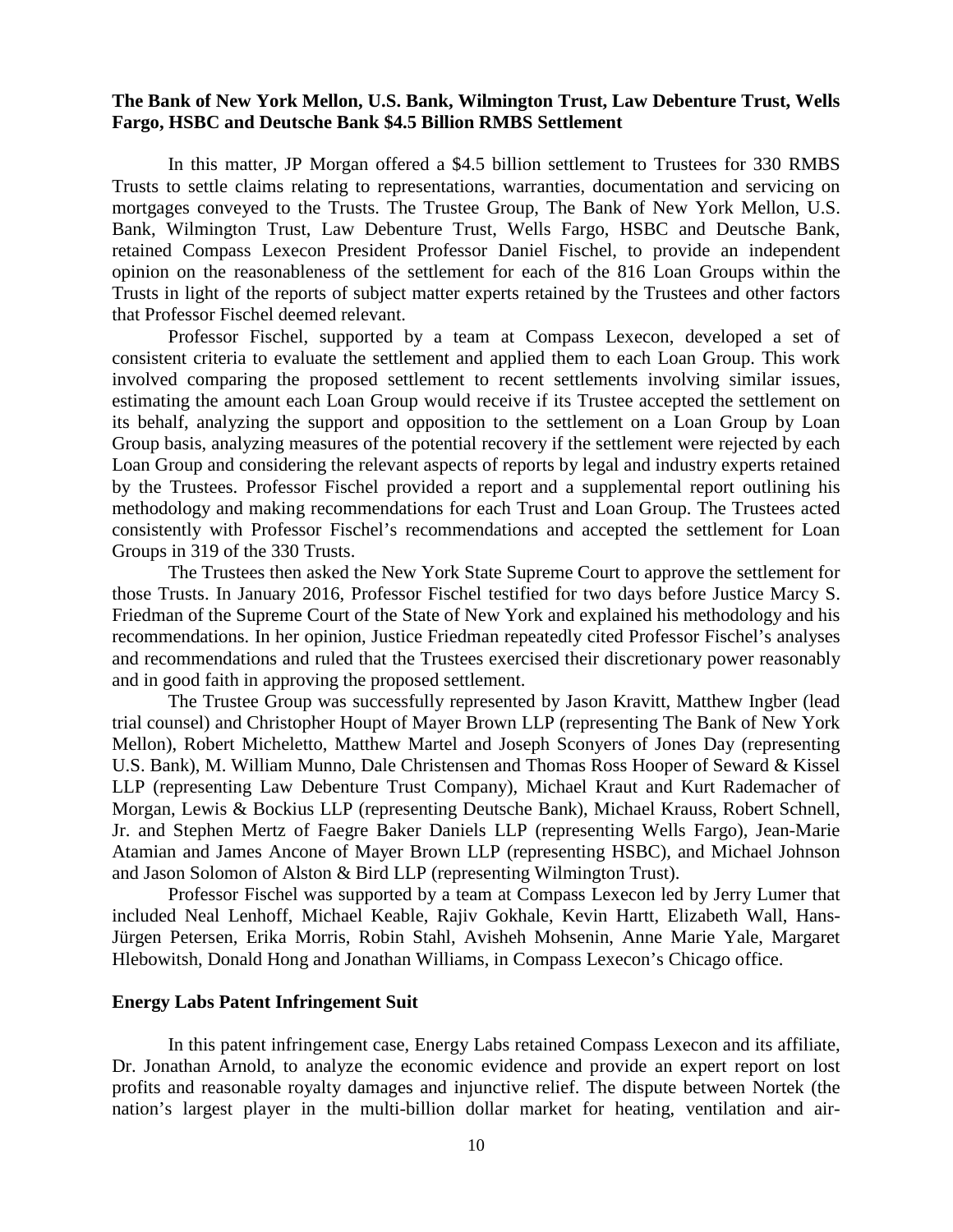conditioning systems in commercial and industrial buildings) and Energy Labs involved a large number of patents Nortek had acquired over the years. Compass Lexecon and Dr. Arnold identified design-around defenses and numerous causation problems embedded in the Plaintiffs' theory of damages. At trial, Dr. Arnold testified that the seven patents at issue, even if valid and infringed could not have resulted in any price erosion. The San Jose, California federal court jury found four of the seven patents invalid and no infringement. The jury also reported their finding regarding damages were zero. Dr. Arnold was supported by Dzmitry Asinski and Alice Kaminski of Compass Lexecon's Chicago office. Energy Labs was successfully represented by Adam Alper, Michael De Vries, Brandon Brown and Nimalka Wickramasekera of Kirkland & Ellis LLP.

#### **Tenaris and Talta Expropriation Case Against Venezuela**

Compass Lexecon experts Dr. Manuel Abdala and Pablo Lopez Zadicoff were retained by Tenaris S.A. and Talta Trading e Marketing Sociedade Unipessoal LDA, to provide expert testimony on the economic impact of Venezuela's expropriation of Tavsa, a seamless steel tube manufacturer; and Comsigua, a major producer of hot briquetted iron (HBI).

The Tribunal sided with Dr. Abdala's and Mr. Zadicoff's chosen methodologies and date of valuation (April 2008) to determine the value of the expropriated assets, which included a DCF valuation exercise as well as comparable multiples from transactions and traded companies. The Tribunal awarded a total compensation of \$137 million on the Claimant's stakes on both companies plus pre-award interest at LIBOR  $+4\%$  per year, for a total amount of \$212.6 million as of the date of the award.

In the case of the valuation of Tavsa, the Tribunal endorsed Compass Lexecon's expert opinion on a number of critical valuation assumptions in the discounted cash flow exercise, including the reference sources and formula to forecast future prices for seamless steel tubes, the base year to project operating costs, the formula to forecast periodic capital expenditures based on annual amortization values, and the size of the country risk premium in the discount rate, among others. Likewise, the Tribunal found that the traded companies used as comparables for several valuation multiples recommended by Dr. Abdala and Mr. Zadicoff served the purpose to confirm the reasonability of the DCF results. As it relates to Comsigua, the Tribunal found that valuation methods based on past offers, transactions and comparable traded multiples, as proposed by Compass Lexecon's experts, were relevant to determine its fair market value.

Dr. Abdala and Mr. Zadicoff were assisted by a Compass Lexecon team led by Andrés Casserly in Compass Lexecon's Buenos Aires office. Compass Lexecon worked with a legal team led by Nigel Blackaby and Caroline Richard of Freshfields Bruckhaus Deringer LLP.

#### **Paragon Offshore plc's Bankruptcy Litigation**

In October 2016, the United States Bankruptcy Court, District of Delaware ruled that the Modified Second Amended Joint Plan of Paragon Offshore plc and Affiliated Debtors (the "Bankruptcy Plan") was likely to be followed by further reorganization and was therefore not feasible.

In February 2016, Paragon, a provider of offshore oil rigs, commenced with the Bankruptcy court a voluntary case under Chapter 11 of the Bankruptcy Code. Paragon attributed its Bankruptcy filing to, among other reasons, a reduction in oil exploration activity due to collapsing oil prices, an oversupply of rigs competing for limited business, and contract terminations and renegotiations. The Bankruptcy Plan included projections for Paragon's post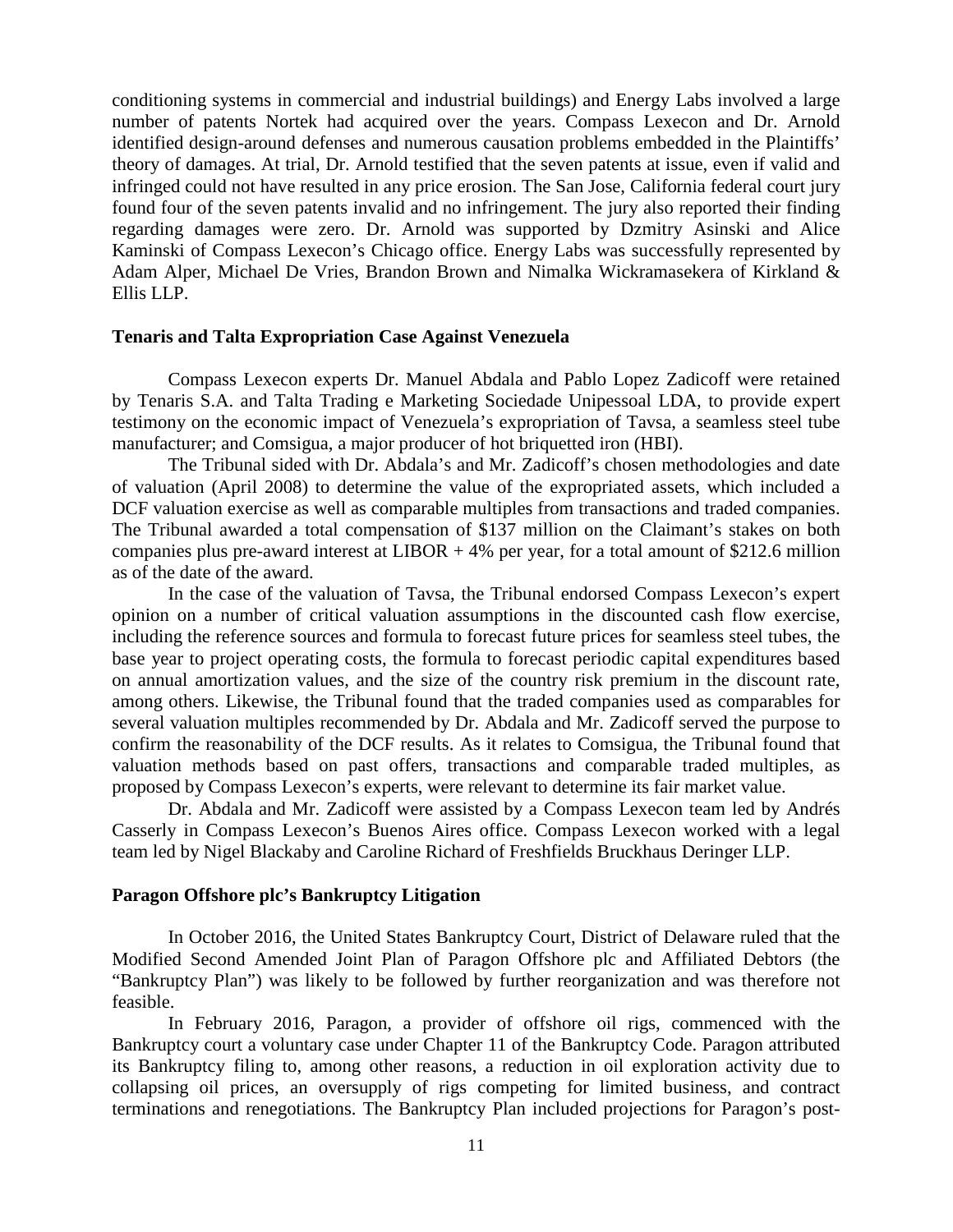bankruptcy performance, which relied on improved estimates for Paragon's rig utilization, rig rental rates (called "dayrates"), revenue and profitability, among other things.

All classes of claims against Paragon supported the Bankruptcy Plan with the exception of Compass Lexecon's clients, the holders of Paragon's Secured Term Loans. The holders of the Secured Term Loans claimed that Paragon's business plan did not include a sufficient cushion to account for a prolonged downturn in the commodities markets, and that Paragon would be unable to achieve their projected utilization and dayrate projections and also would be unable to meet its obligations as they came due.

In support of the feasibility of the Bankruptcy Plan, Paragon submitted expert reports containing Discounted Cash Flows and Comparable Company analyses purporting to show that Paragon would be solvent upon emergence under the Bankruptcy Plan, would have sufficient cash to pay its debts as they came due, and would be able to refinance their debt upon maturity.

In response, Compass Lexecon President Professor Daniel Fischel opined that Defendants' valuation analyses were fundamentally flawed and that the projections contained in the Bankruptcy Plan overstated Paragon's value at emergence. Professor Fischel also opined that under more reasonable, alternative projections, Paragon would be insolvent upon emergence from Bankruptcy and therefore would be unable to refinance its debt upon maturity.

In his ruling, Judge Christopher S. Sontchi agreed with Professor Fischel that Paragon's Bankruptcy Plan was not feasible, stating that Paragon would be unable to achieve its projected utilization and dayrates, would likely run out of cash, and would be unable to refinance its debt at or prior to maturity.

Professor Fischel was supported by a team at Compass Lexecon led by Rajiv Gokhale that included Clifford Ang in our Oakland office, and Jonathan Polonsky and Cheryl Leong in our Chicago office. We worked with Madlyn Gleich Primoff, Jeffrey Fuisz, Steven Fruchter and Benjamin Mintz of Kaye Scholer LLP who successfully represented the holders of the Secured Term Loans in the case.

### **Summary Judgment in OSF Health Appellate Proceeding**

In June 2017, the Seventh Circuit Court of Appeals affirmed the grant of summary judgment to Compass Lexecon's client, OSF Health (d/b/a St. Francis Medical Center), on all claims of monopolization leveled against it by cross-town rival UnityPoint Methodist. The opinion authored by Judge Richard Posner affirmed a previous district court decision.

Compass Lexecon Senior Consultant Professor Robert Willig testified that OSF did not use market power to force commercial payers to accept inefficient narrow networks as the Plaintiff claimed. Professor Willig explained that OSF's negotiations with payers over combinations of prices and the designs of provider networks were part of a healthy competitive process. The Seventh Circuit agreed with Professor Willig's analysis. Professor Willig also provided a series of analyses demonstrating that Methodist was not foreclosed from competing in any relevant market. The Seventh Circuit agreed with this conclusion as well.

Professor Willig was supported by a Compass Lexecon team led by Loren Smith that included Jay Ezrielev, Jeff Raileanu, Genaro Marquez and Benjamin Spulber. In addition, Compass Lexecon Senior Consultant Meg Guerin-Calvert served as OSF's damages expert, providing an assessment of damages claims put forth by Plaintiffs' economic expert. Guerin-Calvert was supported by a team led by Susan Manning that included Jeremy Nighohossian, Jen Maki, and Scott Heyman. Compass Lexecon worked closely with the Pepper Hamilton LLP legal team led by Barbara Sicalides that included Barak Bassman, TJ Griffin and Benjamin Eichel.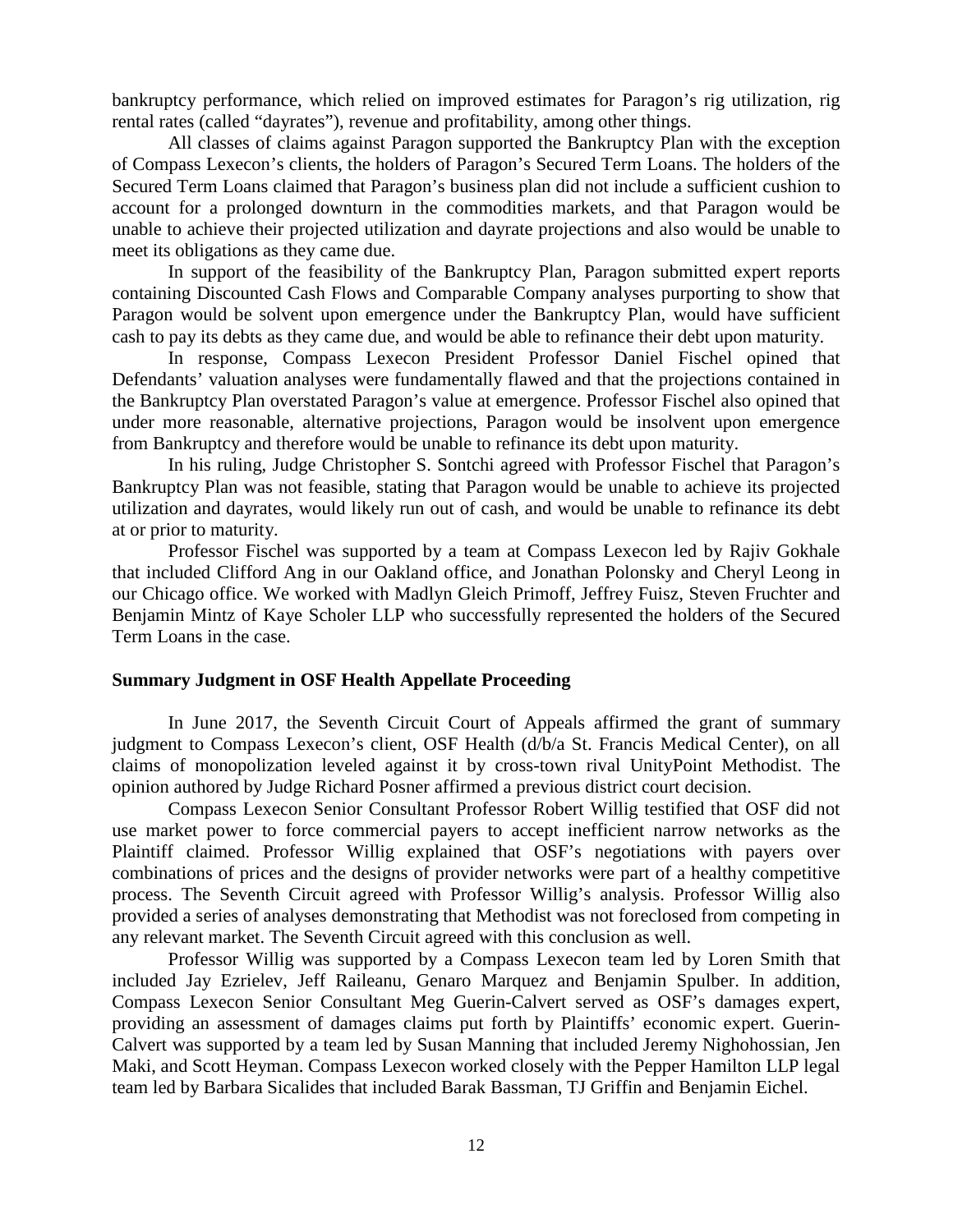#### **Lyondell Fraudulent Conveyance Litigation**

This case stems from the 2007 acquisition of Lyondell Chemical Company by Basell AF S.C.A. and the subsequent bankruptcy of the merged firm, LyondellBasell AF S.C.A. (LBI), in January 2009. The LB Litigation Trust, on behalf of the creditors of the merged firm, alleged multiple claims including fraudulent transfer, avoidable preference and breach of contract. These claims centered on the Trustee's contention that LBI was insolvent on the date of the merger in December 2007 as well as subsequently in April and October of 2008. In support of these claims, the Trustee retained three experts who submitted 11 reports collectively concluding that LBI was balance sheet insolvent, unable to meet its debts as they came due and inadequately capitalized.

Compass Lexecon and its President Professor Daniel Fischel were retained by the law firm of Quinn Emanuel Urquhart & Sullivan, LLP, to analyze the economic evidence with respect to these claims. Professor Fischel and the Compass Lexecon team analyzed the contemporaneous market evidence including market prices, credit ratings, the opinions of equity analysts, and the contemporaneous actions and analyses by market participants such as banks financing the transaction. Professor Fischel also conducted his own valuations of LBI and its projected ability to meet its debts as they came due under various sets of contemporaneous projections. Professor Fischel concluded that LBI was solvent as of the close of the transaction and further opined that the Trustee's expert analyses were fundamentally flawed in part because they relied on cherry-picked projections for LBI and ignored the voluminous market evidence which indicated that LBI was solvent. Professor Fischel expressed these opinions in three expert reports and two depositions prior to trial.

At trial, the Trustee and its experts claimed that LBI was insolvent because its debt exceeded the value of its assets on both the December 2007 and October 2008 valuation dates and that the transaction left the firm unable to pay its debts as they came due and with unreasonably small capital. In support of these claims, the Trustee submitted valuations of the merged firm as of both dates as well as analyses of LBI's projected cash flows which purported to show insolvency. We worked closely with Quinn Emanuel Urquhart & Sullivan, LLP during the trial to assist counsel in exposing the flaws in these claims by the Trustee and their experts.

In his April 2017 ruling, Judge Martin Glenn of the United States Bankruptcy Court, Southern District of New York, ruled that during the trial, "serious flaws with the Trustee's experts were exposed...On the whole, the Court finds the expert testimony offered by the Trustee to be largely unreliable and the Trustee's case floundered without credible expert testimony on these critical issues." The Court emphasized in reference to market participants that "[t]he views of these sophisticated investors provided perhaps the clearest indication that the combined company was left with sufficient capital upon the merger closing, given that the financial projections prepared by both Lyondell management and the banks all reasonably showed LBI to be solvent on the closing of the merger," and with respect to the October 2008 claims that "the Trustee's insolvency case crumbled under the weight of [the expert's] errors." The Court ruled in favor of Defendants on all valuation-related claims.

We worked with Richard Werder, Jr., Susheel Kirpalani, Andrew Rossman, and Rex Lee of Quinn Emanuel Urquhart & Sullivan, LLP who successfully represented LBI. The Compass Lexecon team that worked with Professor Fischel included Rahul Sekhar, Rajiv Gokhale, Robin Stahl, Avisheh Mohsenin, Quinn Johnson, James Libby, Heather Freilich-Farby and Nabila Lotayef.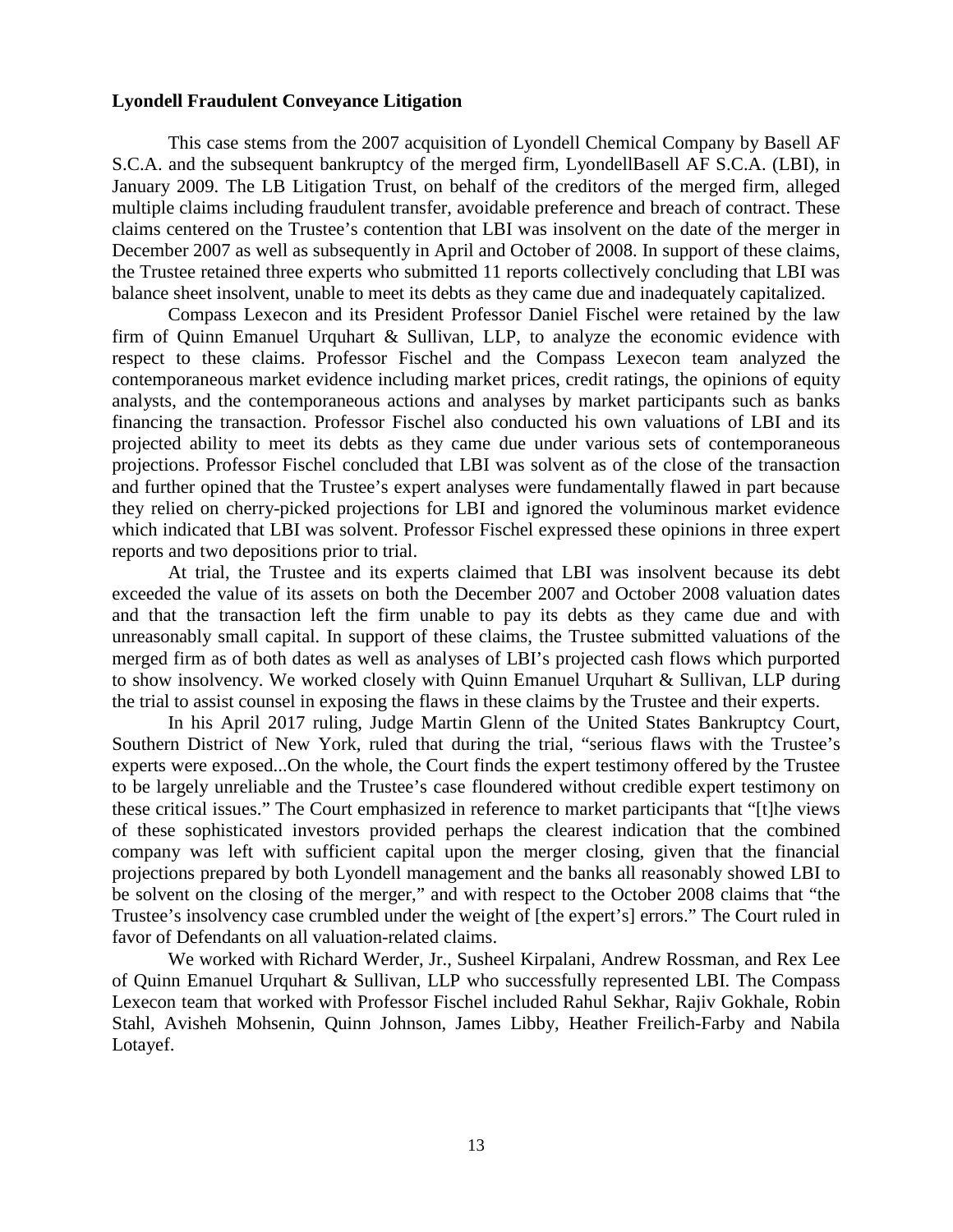### **Airport Arbitration Dispute in Bolivia**

Compass Lexecon's expert Marcelo Schoeters was retained by Abertis Infraestructuras S.A. to provide expert testimony on the economic impact of a number of regulatory measures undertaken by the Plurinational State of Bolivia, which ultimately led to the nationalization of Servicios de Aeropuertos Bolivianos S.A. (SABSA). SABSA held concession rights to operate Bolivia's three main airports in the cities of La Paz, Santa Cruz and Cochabamba.

The dispute involved claims that SABSA had been treated unfairly by Bolivian regulators since 2011, ultimately leading to its nationalization in 2013. Mr. Schoeters provided expert testimony in relation to the quantification of damages suffered by Claimant using two methodologies: a discounted cash flow (DCF) approach and a relative valuation approach. Mr. Schoeters also provided oral testimony before a Permanent Court of Arbitration Tribunal, which was held under UNCITRAL rules. A settlement for approximately \$23 million was announced in May 2017, before an award was rendered by the Tribunal.

Marcelo Schoeters and external consultant Andrés Ricover, acting as co-expert, were assisted by a team of professionals from Compass Lexecon's Buenos Aires and London offices, including Julian Delamer, Ariel Medvedeff and Federico Gonzalez Loray. Abertis was represented by Ignacio Suárez Anzorena of Clifford Chance.

# **DP World London Court of International Arbitration Proceeding Against the Republic of Djibouti**

In the mid-2000s, DP World and Djibouti signed a suite of contracts under which DP World designed, built, and manages a state-of-the-art container terminal in exchange for 33% ownership of the terminal and a management fee. The terminal is worth in the vicinity of \$2 billion and earns tens of millions in profit each year. In the arbitration, Djibouti sought either to rescind the main concession agreement and take full ownership of the terminal or to terminate the agreement and receive hundreds of millions of dollars in damages.

Djibouti's primary contention was that DP World had bribed Djiboutian businessman Abdourahman Boreh – the Djiboutian government chief negotiator – by entering into various consulting arrangements and other business dealings with Boreh around the time that the contracts were signed. Djibouti claimed that these transactions between DP World and Boreh entitled it to rescind or terminate the concession.

In response, Compass Lexecon Expert Professor Pablo Spiller, supported by a team led by Compass Lexecon Executive Vice President Santiago Dellepiane that included Lyle Boller and Rachel Marx from Compass Lexecon's New York office, testified that given the vast wealth created by the Concession to both Djibouti and its citizens there was no viable way by which rescission could be implemented in such a way that the parties be brought back to the status-quo ante. In February 2017, an arbitration panel issued its decision rejecting all of Djibouti's claims. As a result, DP World retains its partial ownership of the \$2 billion port and maintains its position as manager of the port. Compass Lexecon worked closely with A. William Urquhart, Anthony Sinclair and Jonathan Cooper of Quinn Emanuel Urquhart & Sullivan, LLP.

### **Mylan Pharmaceuticals, Inc. v. Warner Chilcott, PLC, et al. Appeal**

In September 2016, the Third Circuit affirmed a Pennsylvania Federal Court's April 2015 dismissal of Mylan Pharmaceutical's (Mylan) suit against Compass Lexecon client Warner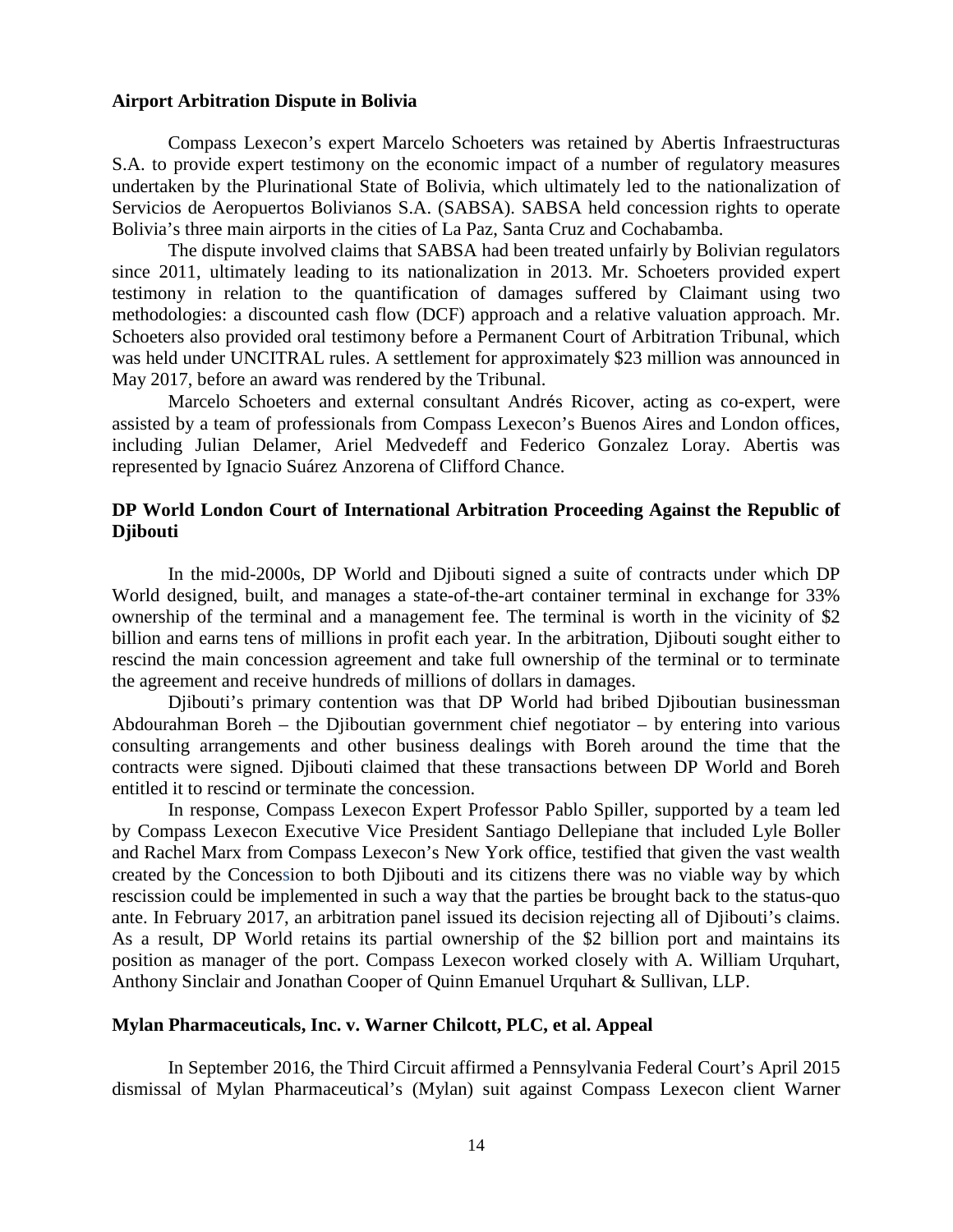Chilcott, PLC (Warner Chilcott), finding that Mylan had defined the oral tetracycline market too narrowly and that Warner Chilcott's Doryx product had at most an 18 percent share of the oral tetracycline market. Compass Lexecon was retained by counsel for Warner Chilcott in the Doryx Antitrust Litigation, which involved monopolization and attempted monopolization claims brought by a direct purchasers class, an indirect purchasers class, individual retailers, and Mylan. Warner Chilcott distributes and promotes branded Doryx in the United States under a license agreement with Mayne Pharmaceuticals (Mayne). Mylan manufactures generic Doryx. Plaintiffs alleged that Warner Chilcott and Mayne sought to protect their monopoly through "product hopping", the practice of changing the drug in ways that provide no significant improvement, but prevent pharmacists from automatically substituting generic equivalents. Previously, Defendants entered into modest settlements with direct purchasers, indirect purchasers, and retailer Plaintiffs, leaving Mylan as the only Plaintiff. In April 2015, the Court granted Defendants' motion for summary judgment, ruling that there was no "economically plausible evidence to prove that defendants hold monopoly power in the relevant market," and that "Defendants did not exclude competition when they reformulated Doryx, introduced new versions of Doryx, and withdrew old versions." Compass Lexecon experts in this litigation were Janusz Ordover on class certification issues, Dennis Carlton on liability issues, and Fredrick Flyer on damages. The Compass Lexecon team included Jay Ezrielev, Deborah Healy, Lynette Neumann, Bradley Reiff and Heather Spang in our Chicago and Washington D.C. offices. Compass Lexecon worked with Mark Gidley and Jack Pace of White & Case LLP.

#### **iHeartCommunications, Inc. Valuation Dispute**

The Defendants in this matter, owners of iHeart Priority Guarantee Notes, served Notices of Default in March 2016 after iHeart transferred 100 million non-traded Class B shares of iHeart subsidiary Clear Channel Outdoor Holdings, Inc. (CCOH) to Broader Media, Inc., another iHeart subsidiary. Defendants claimed that the share transfer violated indentures governing the Priority Guarantee Notes because it exceeded the amount iHeart was allowed to move from restricted subsidiaries into subsidiaries not governed by the indentures. iHeart then brought a declaratory judgment action seeking to rescind the Notices of Default.

At trial in the District Court of Bexar County, Texas, Defendants submitted Discounted Cash Flows (DCF) and Comparable Company Multiples analyses purporting to show that the value of the transferred Class B shares vastly exceeded the amount permitted under the indentures. In response, Compass Lexecon President Professor Daniel Fischel opined that Defendants' analyses were fundamentally flawed and irrelevant given the existence of a public market price for CCOH's Class A shares, which under the circumstances of the case provided the most reliable basis for valuing the transferred non-traded Class B shares. Given the existence of a publicly traded market price for the Class A shares, Professor Fischel opined that the use of alternative valuation methods such as DCF and Comparable Company Multiples were wholly unnecessary. Professor Fischel also explained how these alternative valuation methodologies, when analyzed correctly, produced results consistent with the publicly traded market prices of the Class A shares. Having determined that the best estimate of the value of the non-traded Class B shares was the market price of the publicly traded Class A shares, Professor Fischel concluded that the value of the transferred Class B shares did not violate the terms of the indentures.

In a series of post-trial rulings, Judge Cathleen Stryker rescinded the Notices of Default, agreeing with Professor Fischel that the fair market value of the iHeart Class B shares transferred to Broader Media was equal to the public market price of iHeart's Class A shares on the transfer date, and thus the transfer did not violate the terms of the indentures.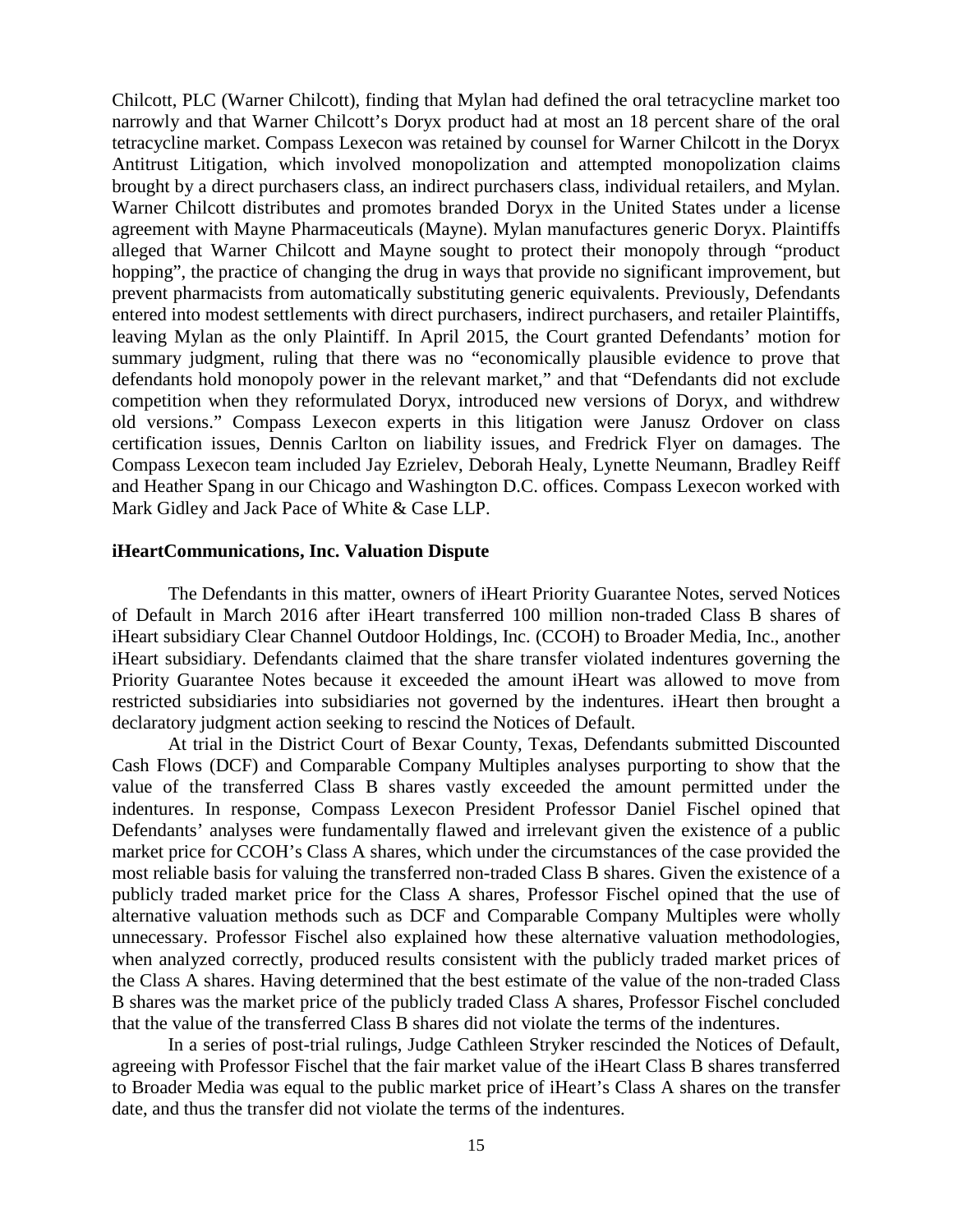Professor Fischel was supported by a team at Compass Lexecon led by Jessica Mandel that included Clifford Ang and Andrew Roper in our Oakland office, and Rajiv Gokhale, Jonathan Polonsky, Margaret Hlebowitsh and Edward Crane in our Chicago Office. We worked with Kevin Huff, David Schwarz and Leslie Pope of Kellogg, Huber, Hansen, Todd, Evans & Figel, PLLC who successfully represented iHeart.

### **Commercial Arbitration Regarding Early Termination of Natural Gas Supply Contract**

Compass Lexecon's client Pan American Energy LLC (PAE), one of the largest hydrocarbons producers in Argentina prevailed in its ICC arbitration request to early terminate a long-term natural gas supply contract with Aluar Aluminio Argentino S.A.I.C., a major aluminum producer. The dispute centered around the issue of whether foreign exchange restrictions introduced by the Argentine government in late 2011 had produced a distortion in the natural gas price received by PAE, which in turn could trigger a clause allowing early termination of the supply contract. The contract involved daily natural gas deliveries of 2.13 million m<sup>3</sup>. The ICC Tribunal sided with the opinion of Compass Lexecon's experts Dr. Manuel Abdala and Mr. Marcelo Schoeters who showed that the type of formal and informal restrictions imposed on foreign currency transactions created dual exchange markets which ultimately ended up reducing the market value of natural gas sold by PAE, once measured in hard currency. The Tribunal also sided with Dr. Abdala and Mr. Schoeters' opinion that the foreign exchange market used in the contract could no longer be characterized as a 'single' and 'free' exchange market.

Compass Lexecon's experts were supported by a team of economists led by Ariel Medvedeff in the Buenos Aires office and included Andrés Casserly, Federico Gonzalez Loray and Ramiro Gamen. Compass Lexecon worked with a legal team led by Julio César Rivera and Julio César Rivera (h) of Rivera & Asociados, and with external counsel Ignacio Pérez Cortés.

# **Golden Boy Promotions LLC, et al. v Alan Haymon, et al.**

Compass Lexecon's clients Alan Haymon, Alan Haymon Development, Inc., Haymon Boxing LLC, Haymon Boxing Management, Haymon Holdings LLC, and Haymon Sports LLC (collectively "Haymon Sports") prevailed in this litigation involving some of the biggest names in professional boxing management and promotion. In a January 2017 decision, Judge John F. Walter of the U.S. District Court for the Central District of California granted summary judgment for Haymon Sports and rejected the claims of Golden Boy Promotions LLC, Golden Boy Promotions, Inc., and Bernard Hopkins (collectively "Golden Boy"). Golden Boy alleged that since January 1, 2015 Haymon Sports had used its alleged market power in a market for U.S.-based "management of Championship-Caliber Boxers" to force boxers into management contracts that served to "tie-out" Golden Boy and other boxing promoters from offering promotional services to the boxers. Golden Boy also alleged that Haymon Sports attempted to monopolize a market for U.S.-based "promotion of Championship-Caliber Boxers" through this "tie-out" arrangement, its blocking of other promoters from scheduling bouts at desired venues, and its licensing agreements with cable and broadcast television networks.

In granting summary judgment, the Court cited deposition and written testimony provided by Compass Lexecon expert Duncan Cameron. Dr. Cameron submitted a report and declaration in support of summary judgment demonstrating that Haymon Sports' efforts had enhanced competition, expanded the output of televised professional boxing, and increased total benefits for boxers, consumers and producers of professional boxing. Dr. Cameron also showed that the opposing expert's opinions regarding market definition and market power were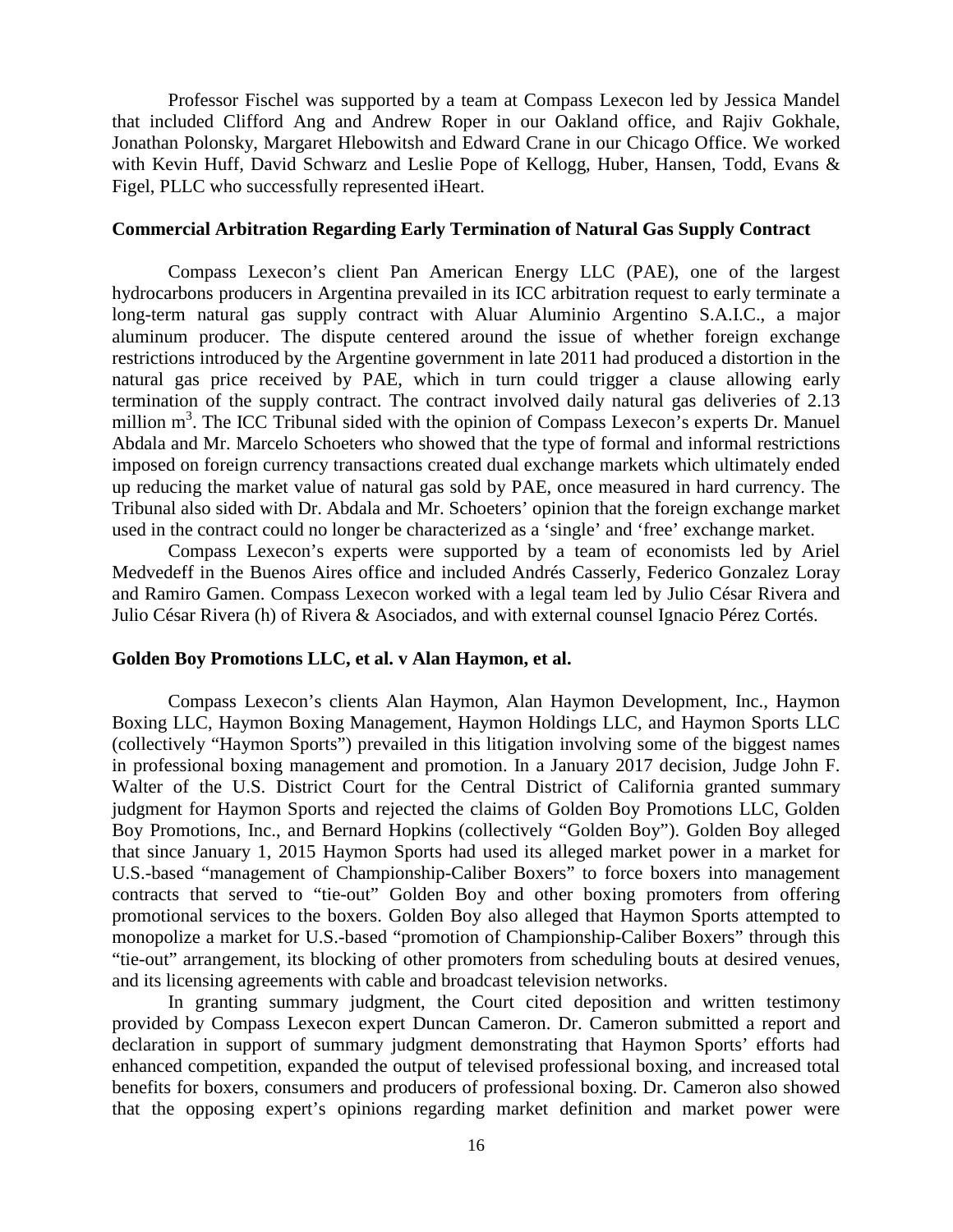unreliable because they were not based on a reasonable analysis of the options available to boxers and failed to account for the demonstrably low barriers to entry.

Compass Lexecon worked with Michael Williams, Adam Wolfson, Corey Worcester and Jonathan Clarke of Quinn Emanuel Urquhart & Sullivan, LLP. Dr. Cameron was supported by a team in Compass Lexecon's Pasadena office led by Christopher Fasel that included Peter Marlantes, Matt Krietzberg, Kim George, Runbo Li and Evan Thompson.

### **Abbott/Alere Material Adverse Effect Litigation**

On January 30, 2016, Abbott Labs and Alere Inc. entered into a merger agreement whereby Abbott would acquire all of Alere's outstanding shares for \$56 per share in cash. On December 7, 2016, Abbott sued in Delaware Chancery Court for a declaratory judgment that (i) the events that occurred after Alere signed the merger agreement had or would reasonably be expected to have a Material Adverse Effect (MAE) as that term is defined in the Merger Agreement, and (ii) that as a result Abbott was entitled to terminate the merger. Shortly before trial, the parties reached an agreement to move forward with the deal at a lower price of \$51 per share. Compass Lexecon President Professor Daniel Fischel was retained by Kirkland & Ellis LLP, counsel for Abbott, to analyze the valuation effects of the alleged adverse events on Alere's standalone value. We also supported the work of Professor Roman Weil, who was retained to analyze the accounting and stock market implications associated with Alere's reported material weaknesses in internal controls. Professor Fischel was assisted by a team in our Chicago office led by David Ross, Rajiv Gokhale and Jessica Mandel. Professor Weil was supported by a Compass Lexecon team led by Jennifer Milliron. We worked with Andrew Kassof, James Hurst, Alec Solotorovsky, Nader Boulos, Ryan Moorman and others of Kirkland & Ellis and William Savitt, Jeffrey Wintner, Carrie Reilly and others of Wachtell Lipton Rosen & Katz.

#### **E**-**Books Appellate Decisions**

In July 2017, an appellate panel in the Second Circuit upheld Judge Denise Cote's decisions, dismissing the antitrust claims of two e-book retailers that had sued Apple Inc., and five e-book publishers, Hachette Book Group, HarperCollins Publishers, MacMillan, The Penguin Group and Simon & Schuster. The matters involved claims that the Plaintiffs were harmed as a result of the allegedly conspiratorial introduction of an "agency model" for e-book distribution in which publishers set the retail price of e-books. The Plaintiffs claimed that the agency model prevented each of them from offering discounts on their sales of e-books and thus limited their ability to sell e-books. Judge Cote's decision relied heavily on the opinions and testimony of Compass Lexecon expert Dennis Carlton, who filed an expert report on behalf of the Defendants. Professor Carlton showed that there was no evidence to support any claims that the Plaintiffs' business models relied significantly on the discounting of e-books prior to the introduction of the agency model and that therefore the retailers' business difficulties were not significantly related to their inability to engage in retail price discounting after the agency model's introduction.

Professor Carlton was supported by a Compass Lexecon team that included Guillermo Israilevich, Quinn Johnson, Joel Papke and Gustavo Bamberger. The team worked closely with counsel for the six defendants including, Daniel Swanson of Gibson, Dunn & Crutcher LLP, representing Apple; Michael Lacovara of Freshfields Bruckhaus Deringer US, representing Hachette; C. Scott Lent of Arnold & Porter LLP, representing HarperCollins; Joel Mitnick of Sidley Austin LLP, representing MacMillan; Saul Morgenstern of Kaye Scholer LLP,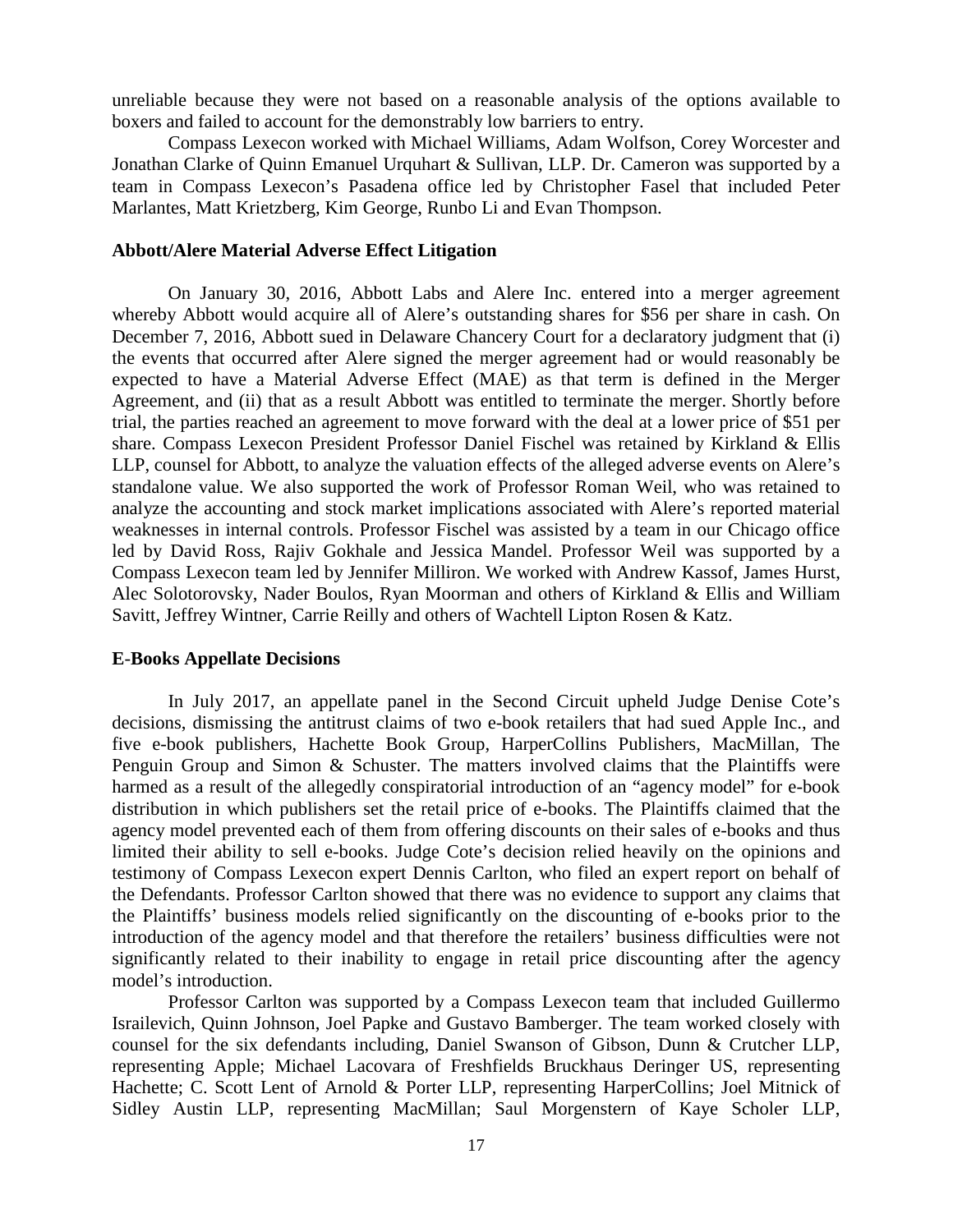representing Penguin Group; and Yehudah Buchweitz of Weil, Gotshal & Manges LLP, representing Simon & Schuster.

### **Carfax Litigation**

In September 2016, District Judge Alison J. Nathan granted a motion for partial summary judgment brought by Compass Lexecon's client Carfax, the leading provider of vehicle history reports (VHRs) in the U.S. The Plaintiffs alleged that Carfax had exclusive dealing arrangements with car manufacturers and used car listing websites that foreclosed rival VHR suppliers. In granting Carfax's motion for summary judgment, Judge Nathan relied on expert reports and deposition testimony from Dr. Robert Willig, finding that even if the alleged conduct occurred, Carfax did not foreclose a sufficient portion of the market to support a legal claim.

Plaintiffs in this matter were 469 dealers of used cars that challenged Carfax's agreements with certified pre-owned (CPO) vehicle programs and certain websites advertising used vehicles for sale (e.g., Autotrader or Cars.com). Specifically, Plaintiffs alleged that: 1) agreements with CPO programs to use Carfax VHRs in promoting their CPO vehicles adversely affected competition in the market for VHRs and 2) Carfax's agreements with Cars.com and Autotrader to be the exclusive VHR provider for these sites also adversely affected competition in the market for VHRs. Judge Nathan relied on evidence put forth by Dr. Willig that "CPO Agreements were sufficiently short-term and/or terminable that they could not have foreclosed competition" and that "Website Agreements did not foreclose competition because Autocheck [Carfax's principal competitor] could reach consumers through other means." Further, Judge Nathan relied on evidence presented by Dr. Willig in his Reply Report that the foreclosure estimates used by Plaintiffs' expert were unreliable, finding that "[Plaintiffs' expert's] foreclosure estimate was based on an artificially small figure for Carfax's VHR sales, and therefore an artificially small estimate of the overall size of the market."

Dr. Willig was supported by a team out of our D.C. office that was led by Mary Coleman and Maria Stoyadinova that included Bo Bourke, Georgi Giozov and Sahdia Khan. James Cooper from Arnold & Porter LLP successfully represented Carfax in this matter.

### **OneLink Communications Sham Litigation Case**

In 2011, Puerto Rico Telephone Company, Inc. (PRTC) claimed that OneLink Communications violated antitrust laws by conducting "sham" litigation over a period of four years, which delayed PRTC's entry and launch of Internet Protocol Television (IPTV) service in Puerto Rico. PRTC claimed that OneLink embarked on multiple objectively baseless lawsuits in both state and federal court to thwart or delay PRTC's entry into OneLink's franchise territory. OneLink argued that it had genuine concerns that PRTC was engaged in illegal activities, that it did not engage in any "sham" litigation and that antitrust liability would not follow because any delays in approving PRTC's franchise application were the result of governmental acts.

Compass Lexecon Senior Managing Director Jonathan Orszag was retained by Thomas Demitrack, Michael Shumaker, Tracy Stratford and Brian Grube from Jones Day to provide expert testimony regarding market definition, monopoly power, and damages. Mr. Orszag's testimony showed that the relevant market included at least all multichannel video programming distributors (MVPDs) in OneLink's service territory; that Plaintiff's expert did not show that OneLink had monopoly power in the relevant markets; and that the Plaintiff's expert damages calculations vastly overstated PRTC's alleged lost profits. In two decisions, the District Court of Puerto Rico relied on the Noerr-Pennington Doctrine to grant OneLink's motions for summary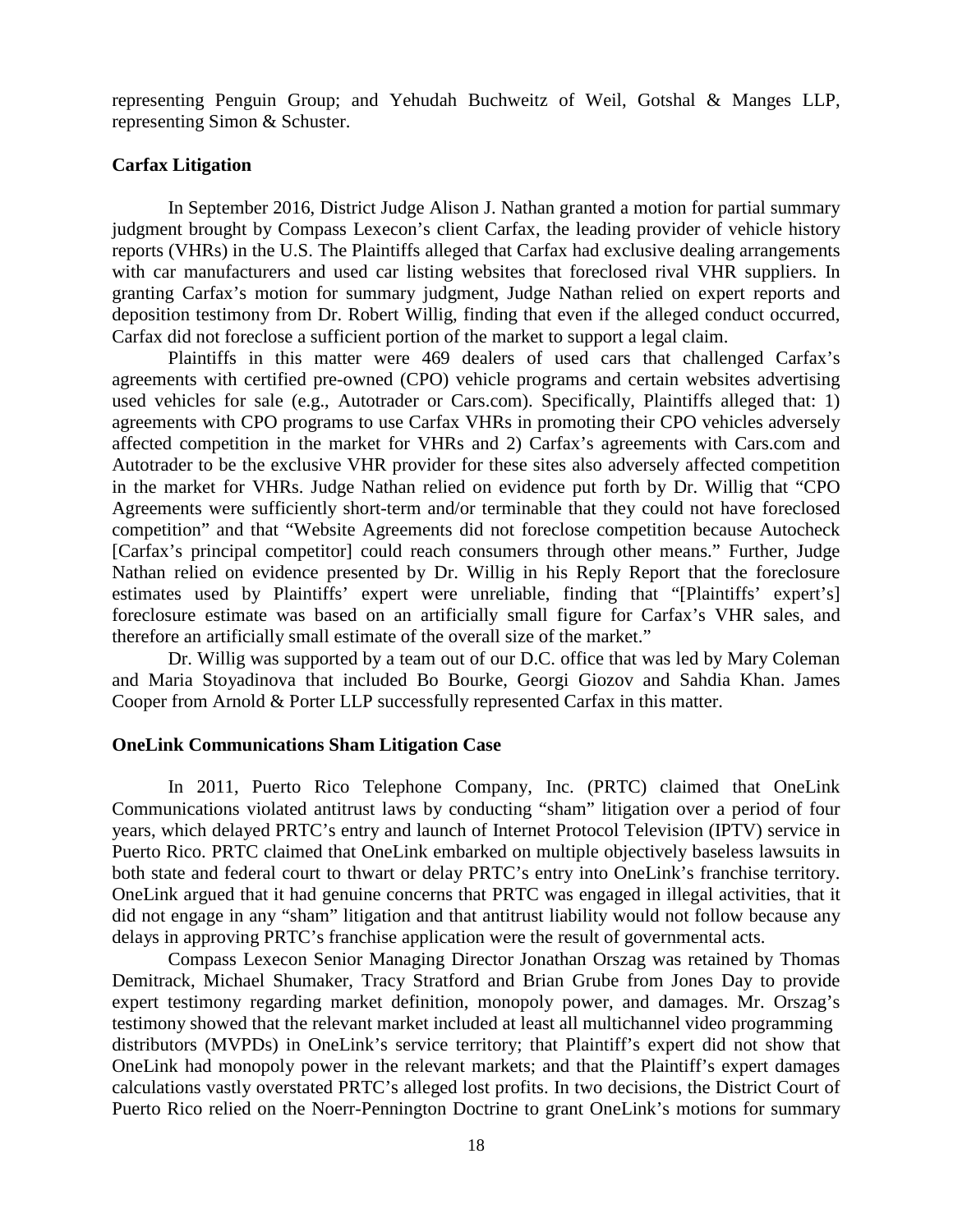judgment. The Court concluded that OneLink did not engage in a series of sham petitions and its litigation filings were immune from Sherman Act violations. The Compass Lexecon team working on this matter included Guillermo Israilevich, Jay Ezrielev, Rahul Sekhar, Carolina Czastkiewicz, Hassan Faghani Dermi, Quinn Johnson, Piyal Hyder and others from our Washington, D.C. and Chicago offices.

### **MF Global and PricewaterhouseCoopers Settle \$2 billion Professional Malpractice Case**

In March 2017, MF Global and Compass Lexecon's client PricewaterhouseCoopers (PwC) announced that they had settled a \$2 billion malpractice case in New York federal court to the "mutual satisfaction of the parties." MF Global alleged that PwC's auditing failures on its financial statements allowed it to carry \$6.3 billion in European sovereign repurchase-tomaturity bonds off its balance sheet, and that these holdings caused the firm's bankruptcy. Terms of the deal, which came after several weeks of trial testimony (including the testimony of MF Global's causation expert) were not disclosed.

Compass Lexecon Senior Consultant Kenneth Lehn was retained in the case to review and evaluate the opinions concerning causation and damages expressed by MF Global's experts. PwC's counsel also retained our Senior Affiliate Dr. Christopher Culp to describe the trading, clearing and settlement mechanisms for European sovereign debt and related repurchase agreements and to review and evaluate portions of the expert reports concerning these mechanisms and the foreseeable risks associated with MF Global's accumulation of European sovereign debt. Culp and Lehn were supported by members of our Chicago office including David Ross, Tim McAnally, Andria van der Merwe, Bettina Stärkle and our Affiliate Andrea Neves, who also provided assistance to PwC's counsel as consulting experts. PwC was represented by James Cusick, James Capra, David Fine, Meredith Moss, Emmett Murphy and Paul Mezzina of King & Spalding LLP.

### **Prudential Insurance Company ERISA Litigation**

Compass Lexecon client Prudential Insurance Company of America (Prudential) successfully defeated class certification in a matter brought by Plaintiffs representing a putative class of employer-sponsored life insurance beneficiaries. Plaintiffs contended that the method of payment of the life insurance benefits did not follow plan policies which stated that payment would normally be made in "one sum." They claimed that Prudential breached its fiduciary duties under the Employee Retirement Income Security Act of 1974 (ERISA) and state law by investing the benefits (held in interest-bearing checking or "retained asset" accounts) for its own benefit before beneficiaries withdrew the funds. Compass Lexecon Senior Consultant Professor Robert Willig was retained to address class certification issues.

Judge Joseph F. Leeson, Jr. of the U.S. District Court for the Eastern District of Pennsylvania rejected Plaintiffs' request to certify a class noting, among other things, that consistent with evidence presented in Professor Willig's report, many of the beneficiaries used their retained asset accounts like checking accounts, with some withdrawing all of the funds right away, and one class representative writing 35 checks. Prudential was successfully represented by Alison Douglass, Dave Rosenberg, James Fleckner, Jordan Weiss and Michael Isenman of Goodwin Procter LLP. Professor Willig was supported by a Compass Lexecon team led by Colleen Loughlin that included Laura Yergesheva and Andrew Lin.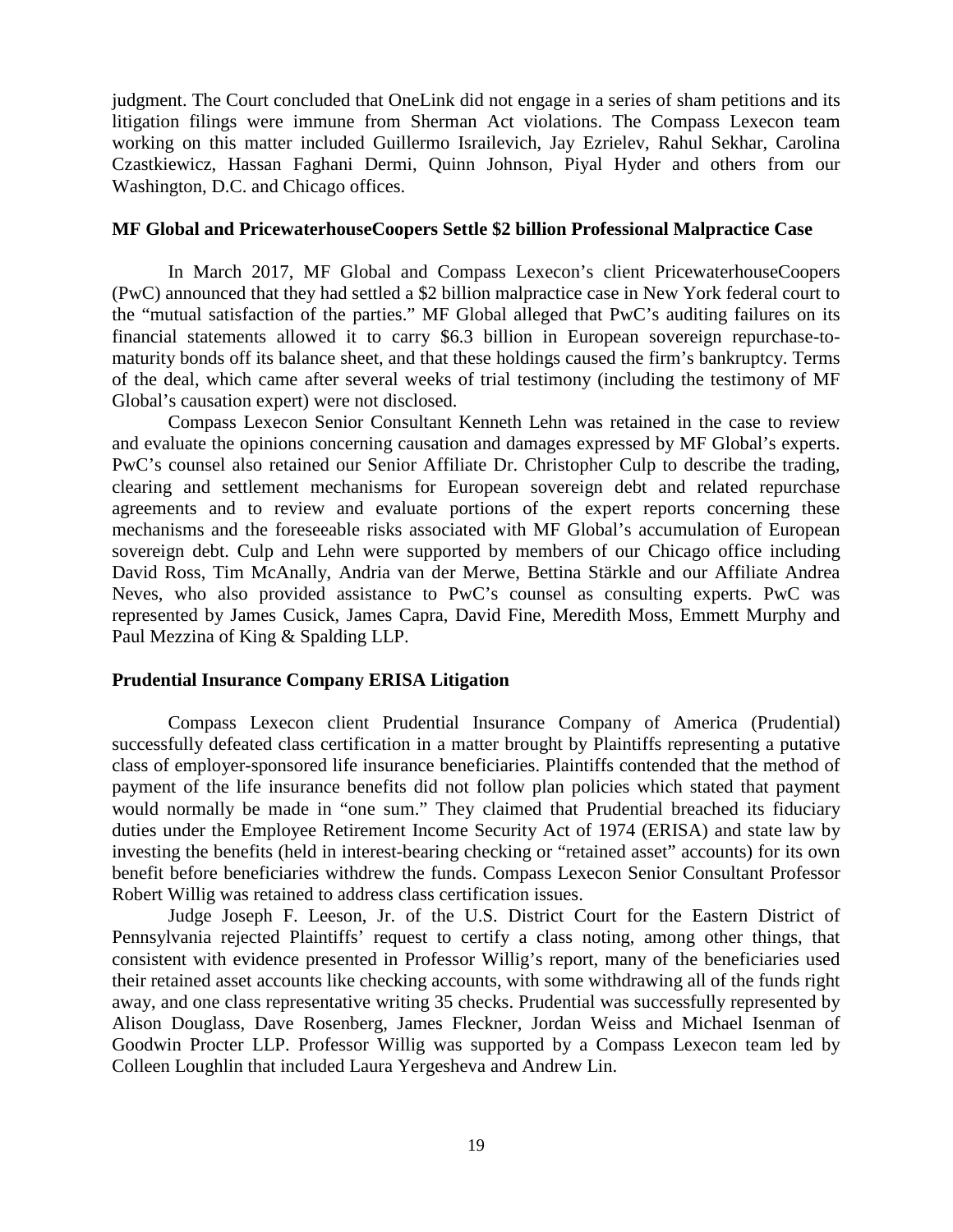#### **JP Morgan Investment Management Litigation**

Compass Lexecon was retained on behalf of JP Morgan Investment Management (JPMIM) in two cases brought by AMBAC and Assured Guaranty alleging gross negligence and breaches of contract related to investment decisions for assets in two triple X securitizations providing reserves for life insurance. Plaintiffs insured the payments on notes issued by the securitizations, and the assets were invested largely in mortgage-backed securities, which subsequently declined in value during the financial crisis. Compass Lexecon expert Professor Allen Ferrell opined on the lack of foreseeability of the declines in value of the assets, and Compass Lexecon expert Professor Kenneth Lehn opined on the flaws in the Plaintiffs' expert's models. We worked with counsel for JPMIM from Paul, Weiss, Rifkind, Wharton & Garrison LLP including Daniel Levi, Jeff Recher, Evan Kubota and Emily Weissler. The team supporting Professor Ferrell was headed by Elisabeth Browne and included Peter Clayburgh and James Tam. The team supporting Professor Lehn was headed by David Gross and included Neal Lenhoff, Hans-Jürgen Petersen and Laura Yergesheva. The cases settled during trial for a fraction of Plaintiffs' damages estimates.

#### **FCC BDS Project**

Over the course of the past two years, a Compass Lexecon team led by Mark Israel, Dan Rubinfeld and Glenn Woroch filed several white papers and declarations in an FCC proceeding that explored whether and how to deregulate "Business Data Services" (BDS, a/k/a special access). On behalf of their clients AT&T, CenturyLink, Fairpoint, Frontier, Hawaiian Telcom, Alaska Communications and Verizon, the team analyzed an enormous dataset with detailed information on the location of BDS facilities and BDS sales, arguably the largest data collection in the Commission's history.

The Compass Lexecon team found compelling evidence of widespread presence of facilities-based competitors in locations where there was BDS demand. Using these findings, together with their criticisms of studies alleging to find market power in BDS, the Compass Lexecon team concluded that the BDS market is competitive, at least in the vast majority of locations.

Consistent with these findings, in April 2017, the Commission passed an order granting regulatory relief from price-cap rate regulation, which had been in effect since 1999. To identify areas eligible for relief, the Commission devised a competitive market test that was based on the presence of facilities-based competitors to buildings with BDS demand, quite similar to tests that the Compass Lexecon team had proposed. As part of this proceeding, the Commission rejected proposals from other interested parties calling for much more stringent standards for regulatory relief. Further, the Commission agreed with the Compass Lexecon team that competition had grown since 2013 (the time covered by the FCC's data), and in particular, that cable operators have emerged as a powerful competitor in the market for BDS services.

The data analysis was managed by a Compass Lexecon team led by Bobby Calzaretta that included Aren Megerdichian, Rob Oandasan, Jackie Chen and Alex Asancheyev.

### **Settlement of Martin Act Case Against Former AIG CEO Maurice R. Greenberg and Former AIG CFO Howard I. Smith**

In February 2017, our client, the Office of Attorney General Eric T. Schneiderman announced that it had reached a settlement of the Office's securities fraud suit under the Martin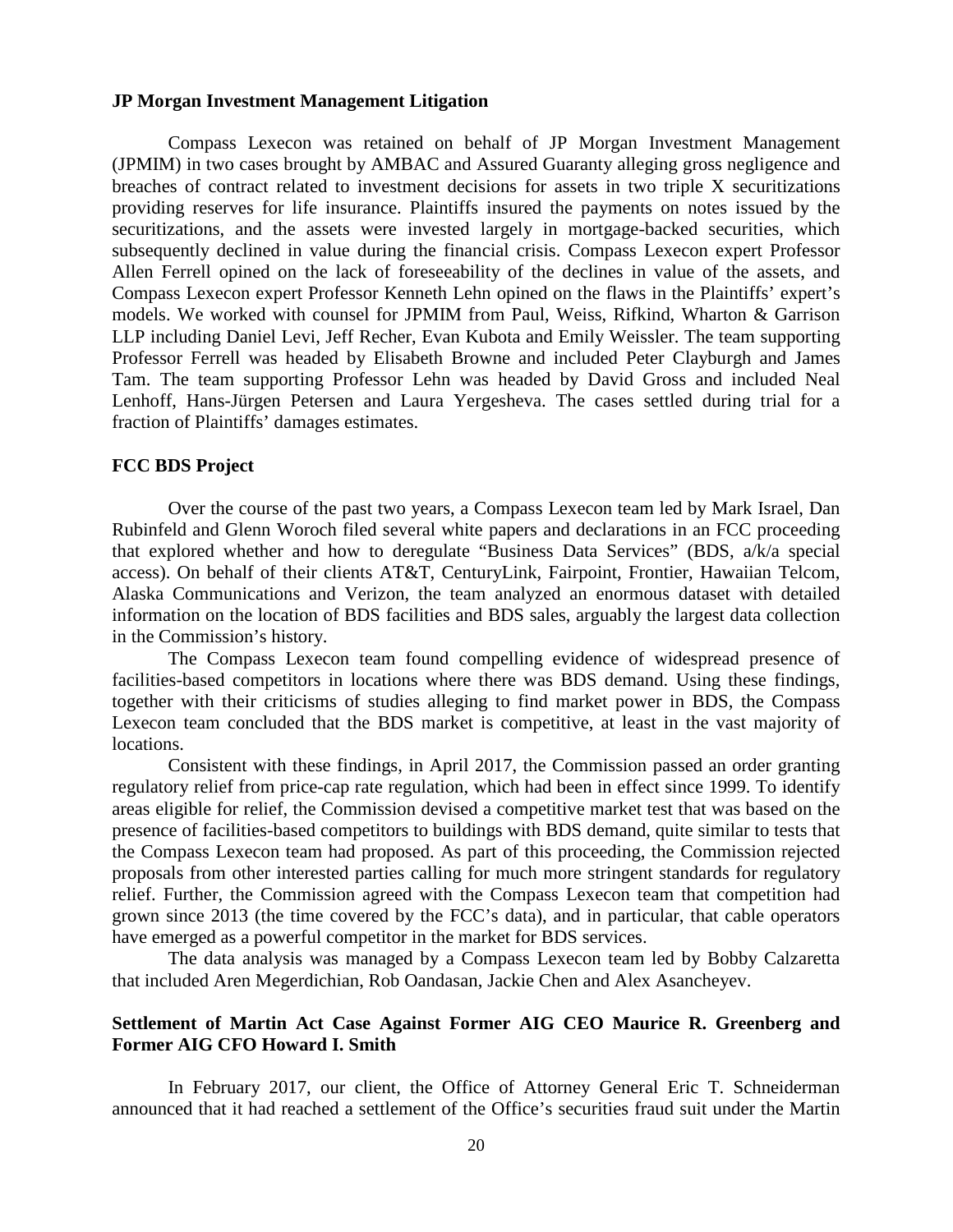Act against Maurice R. (Hank) Greenberg, the former CEO of American International Group, Inc. (AIG), and Howard I. Smith, AIG's former Chief Financial Officer. The lawsuit, *People v. Maurice R. Greenberg and Howard I. Smith*, was brought by Attorney General Eliot Spitzer in 2005, following the admission by AIG that the company had engaged in certain improper reinsurance transactions while Mr. Greenberg was the company's CEO and Mr. Smith the CFO, including two sham deals – known as the GenRe and Capco transactions – that materially misrepresented AIG's loss reserves and misstated its underwriting results, respectively, during the period 2000 to 2004. As part of the settlement, Mr. Greenberg and Mr. Smith agreed to give up over \$9.9 million that they received as performance bonuses from 2001 through 2004, the period when these sham transactions were reflected on AIG's books. In addition, both Greenberg and Smith acknowledged that the deals were done in order to increase AIG's loss reserves and convert underwriting losses into investment losses, and that they "participated in and approved these two transactions," both of which Greenberg said he initiated. The settlement occurred during a recess in the trial, which began in September 2016.

Our affiliate, Christopher Culp, was retained by the Office of the Attorney General as a rebuttal expert on certain aspects of the GenRe transaction, including whether its implementation was consistent with a genuine finite reinsurance agreement or was more consistent with an agreement that was not intended to transfer any significant risk. The Office of the Attorney General also retained David Ross (an Executive Vice President in our Chicago office) as a rebuttal expert to evaluate the analyses and conclusions expressed by two of Defendants' experts concerning the materiality of the GenRe and Capco transactions. We worked with Senior Trial Counsel David Ellenhorn, Senior Enforcement Counsel David Nachman and Assistant Attorney General Armen Morian.

### **Game Show Network, LLC v. Cablevision Systems Corp.**

Compass Lexecon Senior Managing Director Jonathan Orszag testified on behalf of Cablevision in a television carriage dispute between Cablevision and Game Show Network (GSN) before Federal Communications Commission Administrative Law Judge Richard Sippel. In July 2017, the Federal Communications Commission completed its review of Judge Sippel's decision and ruled in favor of Cablevision. The Commission agreed with Orszag's testimony on the key issues in the case and cited to Orszag's testimony numerous times. In particular, the Commission found that GSN failed to demonstrate that Cablevision engaged in discrimination on the basis of affiliation in carrying GSN on its Sports and Entertainment tier. The Commission also found that GSN did not demonstrate that it is similarly situated to Cablevision's television networks. Finally, the Commission found that Cablevision's asserted business reasons for carrying GSN on the Sports and Entertainment tier were legitimate and non-discriminatory. Orszag was supported by a Compass Lexecon team led by Jay Ezrielev. Orszag and Compass Lexecon worked closely with lawyers from Paul, Weiss, Rifkind, Wharton & Garrison LLP, including Jay Cohen, Gary Carney and George Kroup.

#### **SFPP Right-of-Way Claims**

An FTI/Compass Lexecon team led by Scott Jones, Eric Henson and Andrew Lemon provided analysis of class certification issues related to alleged trespassing and other inappropriate land-use claims in U.S. District Court in both Arizona and the Central District of California against our client, Union Pacific. In February and May of 2017, our client successfully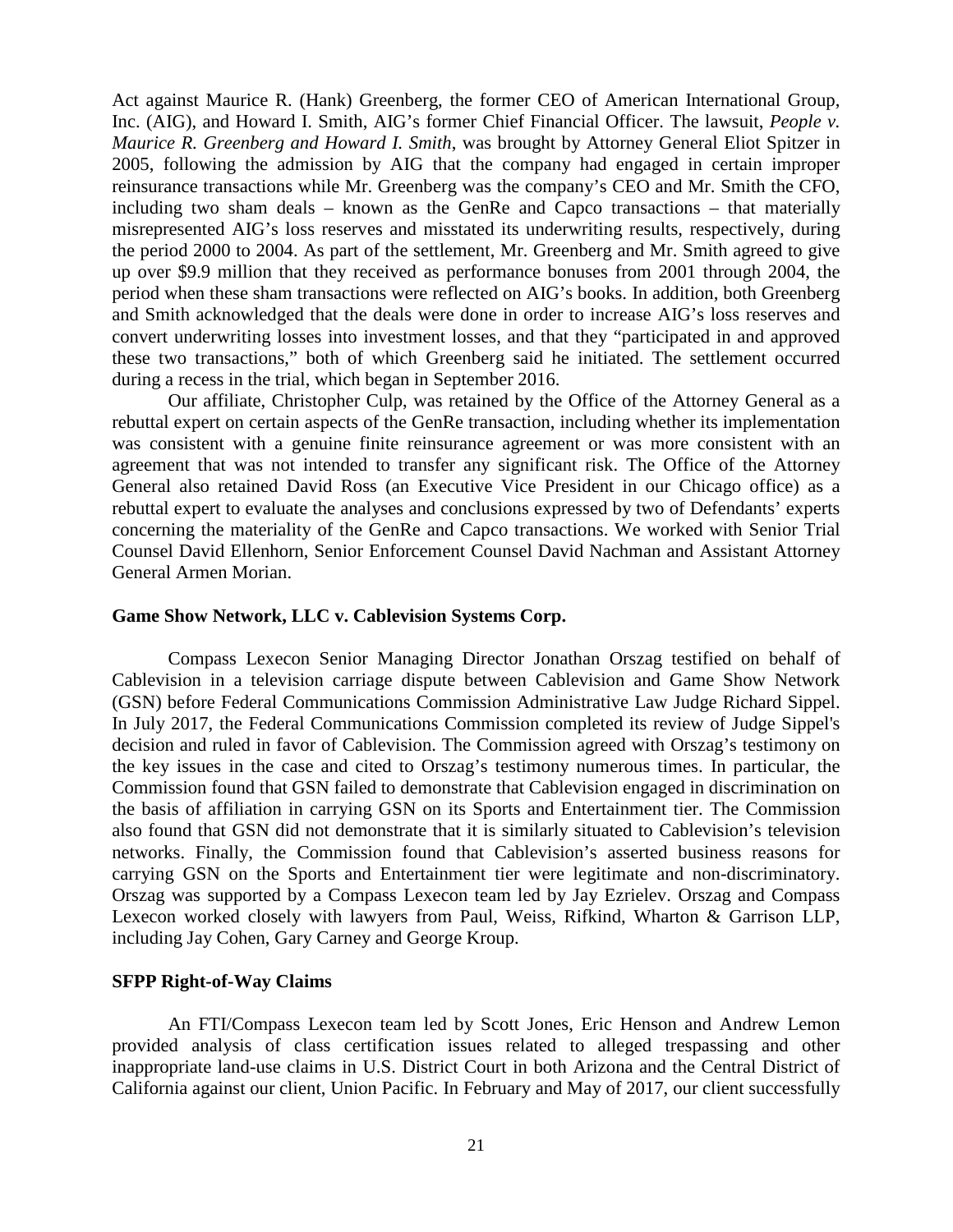defeated class certification in both Courts. The allegations in the cases were derived from land grants and easements dating back to the 1800s, which were given to railroad companies in order to advance the United States' interest in connecting the population centers in the eastern portion of the country with the western seaboard. Our analysis showed that determining the ownership of each parcel of land along the railroad corridor is a prerequisite for finding economic harm for proposed class members and that such ownership could not be determined without individual inquiry. Our team supported the legal work of Tammy Webb, John Sherk and Joe Rebein of Shook, Hardy & Bacon LLP.

### **Verbund AG v. EconGas**

Compass Lexecon economists Thilo Klein and Agata Lewicka advised EconGas in antitrust litigation against Verbund AG before the Austrian Cartel Court. EconGas is a gas wholesaler belonging to the OMV Group, while Verbund AG is an Austrian electricity provider. The case concerned a long-term gas supply contract for a large gas-fired power plant in Mellach (Austria), owned by Verbund AG. Verbund AG claimed that the long-term gas supply contract foreclosed other gas suppliers and that EconGas abused its market power by charging excessive prices. Compass Lexecon submitted several reports assessing the dominance, foreclosure and excessive pricing claims. The case settled in August 2016. Compass Lexecon worked alongside Dieter Thalhammer and Andreas Zellhofer of Eisenberger & Herzog and Martin Stempkowski of Haslinger/Nagele.

### **Arbitration in Robert and Michael Touisse v. Coastal Development and Michael Fields**

Compass Lexecon expert Michael Kwak was retained by counsel for Claimants in a New York State Arbitration to assess economic damages from past and future principal and interest payments related to a stream of payments due under a note issued by the Seminole Tribe of Florida. The payments were collateralized by casino gaming revenue and guaranteed by the Seminole Tribe of Florida. In estimating damages, Mr. Kwak provided opinions regarding the level of collateralization securing the note payments and the appropriate risk-adjusted discount rate applicable to the cash flows. The arbitrator, Justice Milonas, explicitly credited Mr. Kwak's testimony in awarding Claimants the maximum damages presented by Mr. Kwak in his testimony. The New York Supreme Court recently confirmed the award. We worked with David Forkner and Jonathan Pahl of Williams & Connolly LLP.

### **Dealer Discrimination Litigation**

Compass Lexecon Senior Consultant Dr. Glenn Woroch was retained by FCA US LLC (formerly known as Chrysler Group LLC) and their outside counsel, Colin Kass and Scott Abeles from Proskauer Rose LLP, to file an expert report and testify regarding a claim by one of Chrysler's dealers that the auto maker had violated the Robinson Patman Act in setting its dealer incentives. The case was heard in U.S. District Court for Northern California by Judge Beth Labson Freeman.

At trial Dr. Woroch successfully argued that the Plaintiff's incentives were "economically attainable" if the Plaintiff had continued to price rationally. Further, Dr. Woroch established that the pass-through of the dealer incentives to purchasers would not be large enough to impair the Plaintiff's ability to compete even if the incentives were functionally unavailable.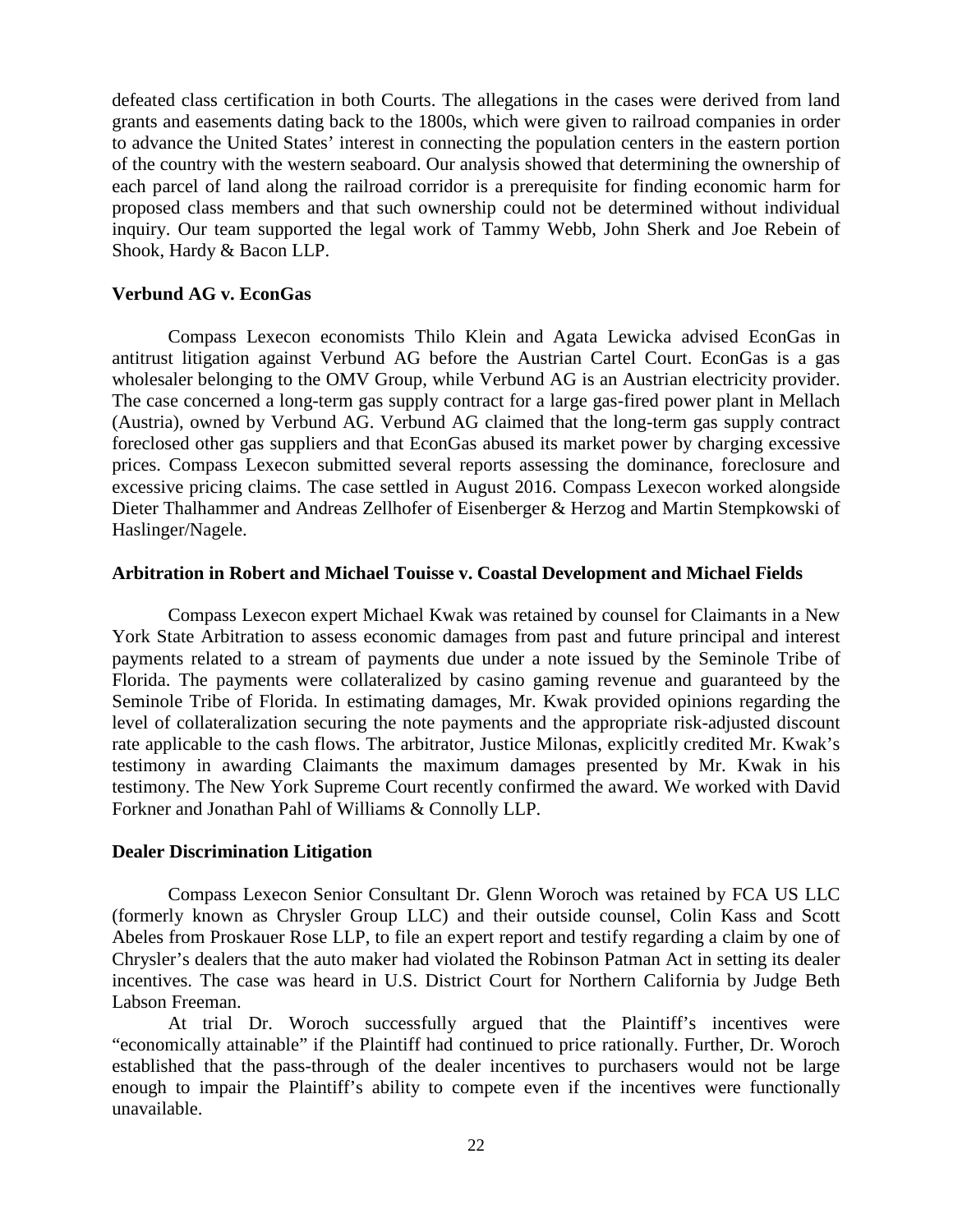After less than a day of deliberation, the jury ruled that the incentives were functionally available to the Plaintiff, delivering a complete victory for Chrysler. Dr. Woroch was supported by Todd Bettisworth from Compass Lexecon's Oakland office.

### **Aerotec-Honeywell**

In September 2016, the U.S. Court of Appeals for the Ninth Circuit affirmed a March 2014 U.S. District Court decision, granting summary judgment to Defendant Honeywell International, Inc. (Honeywell) on antitrust claims brought by Aerotec International, Inc. (Aerotec). Aerotec is an independent provider of maintenance, repair and overhaul (MRO) services for auxiliary power units (APUs) for aircraft; Honeywell is a leading manufacturer of APUs that also provides MRO services. Aerotec purchased APU parts from Honeywell with which to perform MRO services in competition with Honeywell and other MRO service providers. Aerotec made a variety of antitrust claims against Honeywell, including claims of exclusive dealing, tying, refusal to deal, price bundling and price squeezing. The District Court rejected each of Aerotec's claims in granting summary judgment to Honeywell.

Compass Lexecon expert Professor Dennis Carlton filed an expert report in this case on behalf of Honeywell, showing that Aerotec's claims were without merit and that Honeywell's practices did not harm competition. Honeywell was represented by William Maledon, Brett Dunkelman, Joseph Roth and Eric Fraser of Osborn Maledon, P.A. and Richard Parker of O'Melveny & Myers LLP. The Compass Lexecon team supporting Professor Carlton included Elisabeth Landes, Gustavo Bamberger and Alice Kaminski.

# **Deutsche Bank National Trust RMBS Settlement**

Compass Lexecon was retained by counsel for Deutsche Bank National Trust Company as Trustee to evaluate a proposed \$695 million settlement between 99 Trusts, JP Morgan and the FDIC. The Trusts had purchased mortgage loans from Washington Mutual. After Washington Mutual was shut down, the FDIC was appointed receiver and sold certain assets of Washington Mutual to JP Morgan. The Trustee subsequently filed a complaint against the FDIC and JP Morgan as successors to Washington Mutual. The complaint alleged breaches of representations and warranties related to the mortgage loans that were sold to the Trusts by Washington Mutual. In 2016, the parties reached a settlement under which the 99 Trusts would receive a \$3 billion claim against the receivership estate for Washington Mutual; the estimated value of the claim is approximately \$695 million. The Superior Court of California was then asked to approve the settlement and a method to allocate the \$695 million between the 99 Trusts, that was developed by the Trustee.

Compass Lexecon President Professor Daniel Fischel was retained by Robin Henry of Boies, Schiller & Flexner LLP and John Rosenthal of Morgan, Lewis & Bockius LLP to form an independent opinion of whether the settlement was a reasonable resolution of the Trustee's action and whether basing the allocation methodology on losses, suffered by the trusts, was reasonable. Professor Fischel filed an expert report explaining his conclusion that the settlement was reasonable and that it was reasonable to base the allocation methodology on losses.

Judge William Claster approved the settlement and the allocation method and ruled that the Trustee acted reasonably and in good faith within the bounds of its discretion. He barred all Certificateholders from asserting claims against the Trustee with respect to its prosecution of the litigation against the FDIC and JP Morgan and its negotiation of, and entry into, the settlement. Professor Fischel was supported by a team in Compass Lexecon's Chicago office that included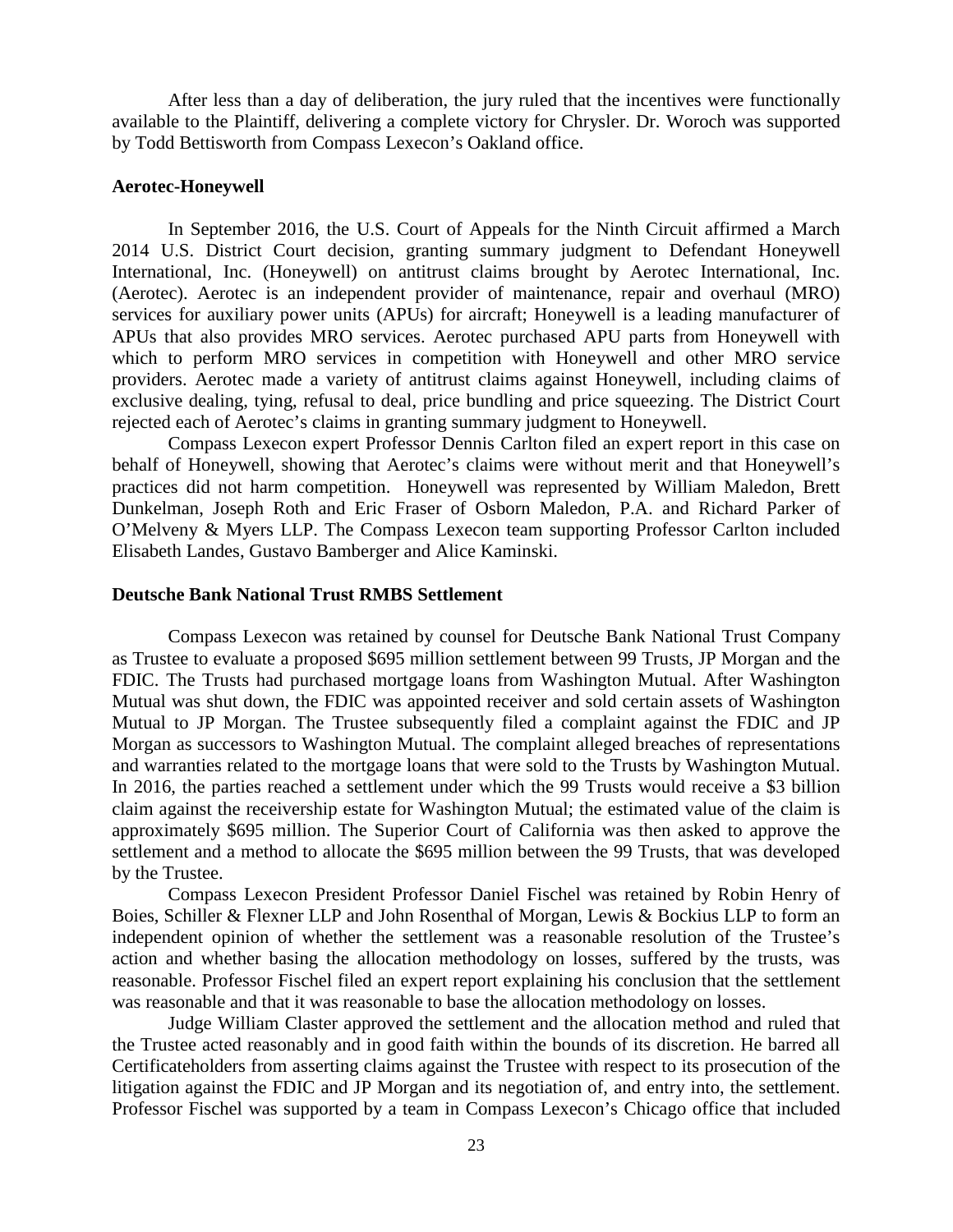Jerry Lumer, Kevin Hartt, Donnie Hong, and many others.

# **United States v. Block**

The U.S. Attorney for the Southern District of New York criminally charged the Defendant – the chief financial officer of a publicly-traded company – with intentionally misleading investors by inflating a key financial metric used to evaluate the financial performance of the firm. The financial metric at issue, adjusted funds from operation, is a non-GAAP metric designed to reflect the firm's cash flows before, among other items, depreciation and amortization expenses and was reported in the firm's SEC filings. Compass Lexecon Senior Consultant Professor Allen Ferrell was retained by the government and provided expert testimony at the criminal trial on financial reporting and metrics. The Defendant was convicted of securities fraud, two counts of filing false SEC reports, two counts of filing false certifications, and one count of related conspiracy. Professor Ferrell worked on this matter with Assistant U.S. Attorneys Edward Imperatore and Jason Cowley.

# **MERGERS**

# **Deutsche Börse/London Stock Exchange**

Compass Lexecon advised Deutsche Börse during the European Commission's investigation of its proposed merger with the London Stock Exchange Group (LSEG). The proposed merger would have combined the activities of two of the largest financial infrastructure groups in Europe, which included the trading and clearing of derivatives, repos, equities, bonds and commodities, as well as market data, indices, settlement and custody, technology and regulatory reporting.

Having identified over 20 theories of harm, the Commission initiated an in-depth Phase II investigation. During the review, many of the issues initially identified were removed from the Commission's statement of objections, including equities trading and clearing, exchange traded funds and the licensing of indices. The investigation subsequently focused on unilateral and foreclosure effects in the clearing of derivative products. The Compass Lexecon team made a number of important economic submissions and assisted with the parties' proposed remedy – the divestment of LCH.Clearnet SA, LSEG's France-based clearing house.

The Commission's market testing of the proposed remedy revealed concerns in the area of fixed-income clearing. To address its concerns, the Commission required the divestment of MTS, LSEG's fixed income trading platform, a small asset compared to the parties' combined revenues and market value. However, the parties were not prepared to divest MTS, leading the Commission to block the proposed transaction.

Deutsche Börse was advised by Linklaters LLP and led by Christian Ahlborn in London and Carsten Grave in Düsseldorf. The Compass Lexecon team was led by Jorge Padilla, Lorenzo Coppi and Miguel de la Mano, and supported by Urs Haegler, Soledad Pereiras, Sergey Khodjamirian, Orjan Sandewall, Agata Lewicka, Martina Caldana, Georg Clemens, Aleksandra Khimich, Alyssa Lam, Su-Ann Lim, Aiden Lo and Ming Yu Wong.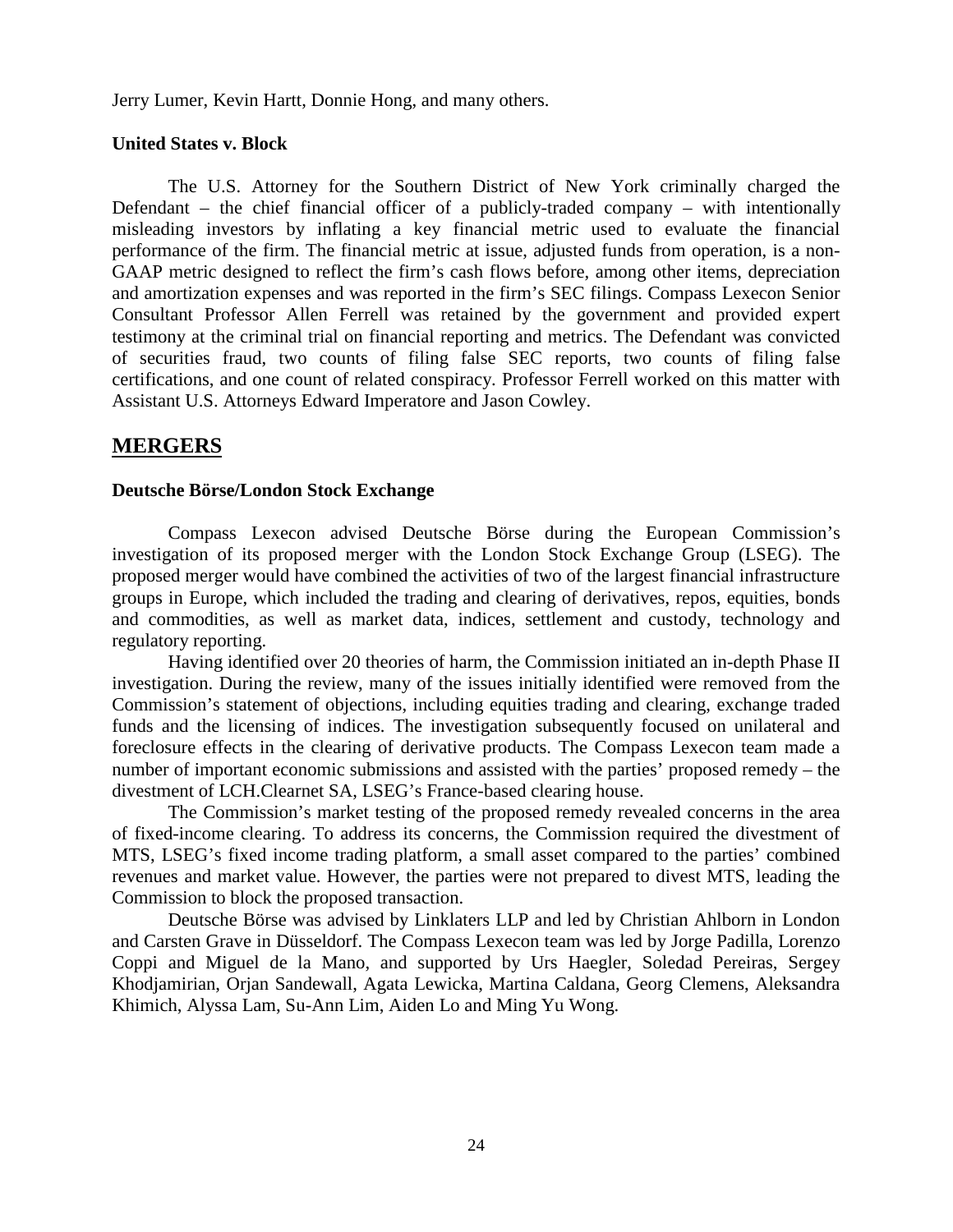#### **Marriott Acquisition of Starwood**

Over the course of a 10-month engagement, Compass Lexecon assisted counsel from Gibson, Dunn & Crutcher LLP in securing required regulatory approvals in multiple countries for Marriott International Inc.'s merger with Starwood Hotels and Resorts Worldwide, Inc. This process culminated with the final required approval, by the Chinese Ministry of Commerce (MOFCOM), allowing the merger to close in September 2016.

As Marriott and Starwood are global hotel companies with interests around the world, the merger review involved scrutiny from competition authorities on six continents. Compass Lexecon worked with teams of Gibson, Dunn & Crutcher LLP lawyers in Washington, D.C., Brussels and Hong Kong to provide economic analysis in response to questions from competition authorities in the United States, Canada, Mexico, the EU, South America, Asia, Africa and Australia. Compass Lexecon's analysis showed that hotel and lodging competition would be robust in all geographies after the merger. In addition, Compass Lexecon showed that Marriott and Starwood hotels were often not close competitors with one another, and in the geographies where Marriott and Starwood hotels did compete with one another, remaining competition would be sufficient to constrain prices.

Compass Lexecon expert Mark Israel was supported by a team led by Ian MacSwain in our Washington, D.C. office that included Loren Smith, Georgi Giozov, Wei Tan, Benjamin Wagner, Bich Ly, Gloriana Alvarez, Benjamin Spulber, Chandni Raja, Jonathon McClure, Jackie Chen and Rohini Sadarangani. In addition, Compass Lexecon expert Lorenzo Coppi, in our London office, was supported by a team led by Laura Phaff that included Michael Scheidgen. Compass Lexecon worked closely with Joshua Soven and Joshua Lipton of Gibson, Dunn & Crutcher LLP.

#### **Sherwin Williams Merger**

Compass Lexecon was retained by counsel for Sherwin Williams Co. to evaluate the competitive effects associated with Sherwin Williams' acquisition of The Valspar Corp., and to develop economic support for expediting regulatory approval in the U.S. Both Sherwin Williams and Valspar are leading suppliers of architectural and industrial coatings sold in the U.S. through a variety of retail and wholesale channels. The Compass Lexecon team headed by Dennis Carlton, Rick Flyer, Erica Benton and Daniel Stone assisted Sherwin Williams' outside counsel, led by Steve Newborn, Laura Wilkinson, Megan Granger, and Robert Meyer of Weil, Gotshal & Manges LLP, in gaining regulatory approval in the U.S. The Compass Lexecon team developed supporting econometric evidence throughout the HSR review process, and presented these analyses to the U.S. Federal Trade Commission in helping Sherwin Williams' counsel gain regulatory approval in the U.S. in May of 2017.

#### **HP/Samsung Electronics Ltd.**

Compass Lexecon was retained by counsel for HP Inc. to evaluate the competitive effects associated with HP's acquisition of the worldwide printer business from Samsung Electronics, Ltd., and to develop economic support for expediting regulatory approval in the United States. Both HP and Samsung are leading suppliers of printers sold in the U.S. and worldwide, and compete across a wide array of different types of printers and price points. The Compass Lexecon team headed by Mark Israel, Rick Flyer and Kirupa Ramaiah assisted HP's outside counsel, led by Steve Sunshine and Maria Raptis of Skadden, Arps, Slate, Meagher & Flom LLP.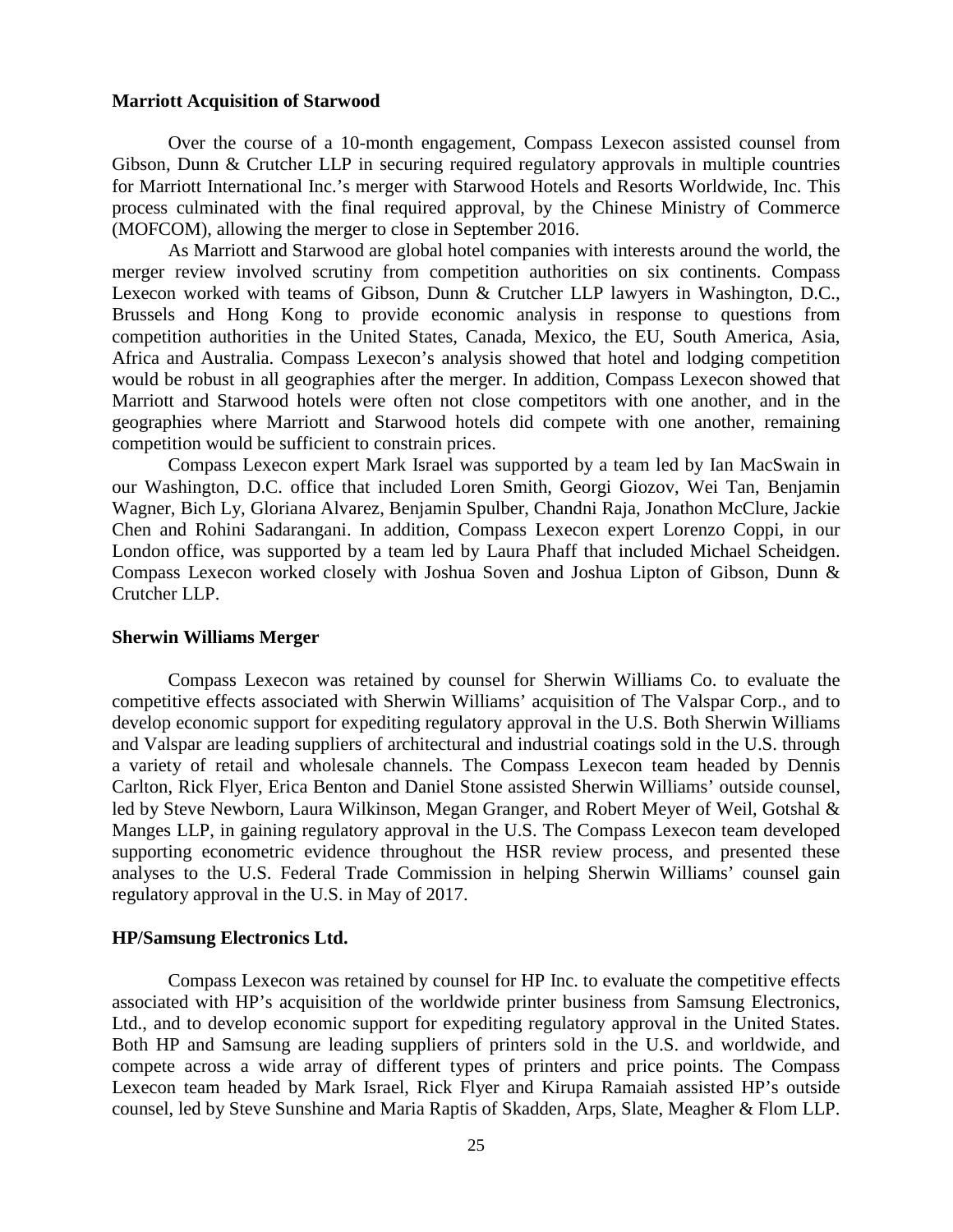Most notably, despite the scale, technological capabilities and brand recognition of the two merging printer businesses, the U.S. Federal Trade Commission allowed the transaction to proceed during the initial HSR review period, without issuing a Second Request. Although regulatory approval has been granted in the U.S., the transaction is currently awaiting approval in other jurisdictions.

### **Vink Acquisition of Polymershapes**

Compass Lexecon experts Mary Coleman and David Weiskopf were retained by Tony Kim and Alex Okuliar of Orrick, Herrington & Sutcliff LLP on behalf of their client, Blackfriars, to perform an economic analysis of Vink's acquisition of the Polymershapes business from SABIC. The Federal Trade Commission closed its investigation of the transaction, granting early termination based, in part, on the economic analysis performed by Compass Lexecon. Coleman and Weiskopf were assisted by a Compass Lexecon team led by Maria Stoyadinova.

### **Joint Venture Between Hutchison 3G Italy and WIND**

In September 2016, the European Commission conditionally cleared the joint venture between the Italian mobile telecoms operators Hutchison 3G Italy and Wind (a subsidiary of Vimpelcom). The transaction combined the fourth and third largest Italian mobile network operators and created the largest mobile network operator in Italy. To address the European Commission's remaining concerns, the parties committed to divest sufficient assets to allow a fourth mobile network operator to enter the Italian market. Compass Lexecon advised both operators during the European Commission's in-depth (Phase II) investigation.

Compass Lexecon experts submitted several reports assessing, among other things, the financial rationale of the transaction from each party's perspective, the relevance of network sharing agreements for counterfactual analysis, and the likely effects of the merger on consumer welfare. The latter assessment was supported by a merger simulation model based on a discrete choice customer survey, capable of taking into account not only the potential price effects resulting from the elimination of competition between the parties but also the welfare-enhancing network quality effects (increased 4G coverage and download speeds) brought about by the transaction.

Compass Lexecon worked with the parties' legal advisers from Freshfields Bruckhaus Deringer LLP (partners Thomas Wessely and Winfred Knibbeler) and Allen & Overy LLP (partners Antonio Bavasso and Kees Schillemans). The Compass Lexecon team included Jorge Padilla, Thilo Klein, Miguel de la Mano, Alejandro Requejo, Jérémiah Juts, Patricia Lorenzo, Valérie Meunier, Gianmarco Calanchi, Abbas Mohsin, Bernardo Sarmento and Thomas Bowman.

### **Siemens Acquisition of Gamesa**

In March 2017, the European Commission unconditionally approved the acquisition by Siemens of wind turbine manufacturer Gamesa after a Phase I investigation. Both firms were active in the manufacturing of onshore and offshore wind turbines, and the acquisition created a world market leader in this industry. Among other things, Compass Lexecon prepared analyses of bidding data that showed that the parties were not close competitors in the relatively highly concentrated offshore segment. A Compass Lexecon team led by Jorge Padilla, Thilo Klein and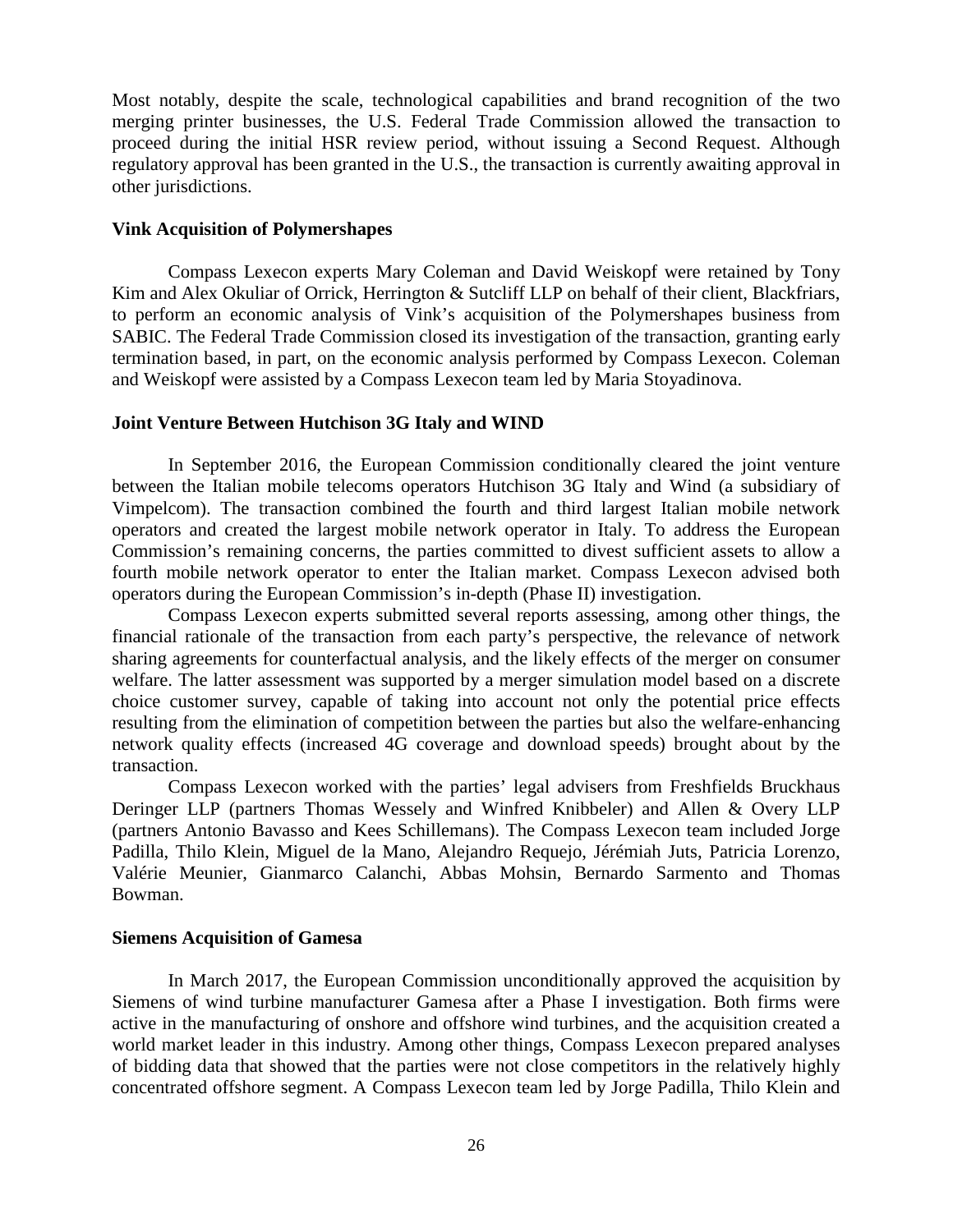Enrique Andreu supported Siemens during the merger control investigation. Compass Lexecon worked with Simon Pritchard and Nicholas Scola of Linklaters LLP.

#### **[HP/Printer Business of Samsung Electronics](http://ec.europa.eu/competition/elojade/isef/index.cfm?fuseaction=dsp_result&case_title=%20PRINTER%20BUSINESS%20OF%20SAMSUNG%20ELECTRONICS)**

In April 2017, The European Commission unconditionally cleared in Phase I the acquisition of the printer business of Samsung Electronics Co. Ltd (Samsung) by HP Inc. (HP). The \$1.05 billion transaction was also under scrutiny in other jurisdictions around the world, including Brazil, China, South Korea and the United States.

Among other things, Compass Lexecon conducted an in-depth analysis of the key competitive drivers in the industry, assessed market definition, and investigated the overlap and closeness of competition between the product offerings of the merging parties. The Compass Lexecon team in Europe was led by Enrique Andreu and Jorge Padilla, assisted by Catalina Campillo, Anir Eddarifi and Hyung-Joong Kim, Nicolas Listl and Roberto Venturini who supported HP during the merger control investigation conducted by the European Commission and by several national competition authorities in South-America. HP was advised in Europe by Skadden, Arps, Slate, Meagher & Flom LLP in Brussels, led by Giorgio Motta, assisted by Gian Diego Pini and Andreas Kafetzopoulos.

A Compass Lexecon team in the U.S. led by Mark Israel, Frederick Flyer and Elizabeth Wang supported HP during the regulatory process in the U.S. and several Asian jurisdictions including China.

### **NKT/ABB**

In February 2017, the European Commission unconditionally approved the  $\text{\textcircled{436}}$  million acquisition by NKT of ABB's high-voltage cable and power cable accessories business after a Phase I investigation. The European Commission focused their attention on the competitive effects of removing one competitor, and whether the transaction would make it more likely that the remaining players could coordinate their competitive behavior. In particular, the European Commission was concerned that the transaction would reduce competition in bids for AC submarine power cable tenders. Compass Lexecon submitted analyses of bidding data, showing, among other things that the Parties catered to different segments of the market and therefore did not often bid directly against each other. A Compass Lexecon team including Enrique Andreu, Miguel de la Mano, Manuel Mertel Morillo, Catalina Campillo and Scott Holbrook supported NKT during the merger control process. Compass Lexecon worked with Jonas Koponen and Sibel Yilmaz of Linklaters LLP and Ingrid Vandenborre and Stanislas de Villoutreys of Skadden, Arps, Slate, Meagher & Flom LLP.

#### **Merger of Dow and DuPont**

Over a six-month period, Compass Lexecon assisted counsel from Cleary Gottlieb Steen & Hamilton LLP in securing regulatory approval for Dow Chemical Co.'s (Dow's) merger with E.I. du Pont de Nemours and Co. (DuPont). This process culminated with the European Commission clearing the merger in March 2017 and the U.S. Department of Justice doing so in June 2017.

Dow and DuPont are global chemical and agricultural companies with interests in many areas. The merger plan calls for the combined entity to divide into three new companies focused on agriculture, industrial materials and specialty products. Compass Lexecon worked with teams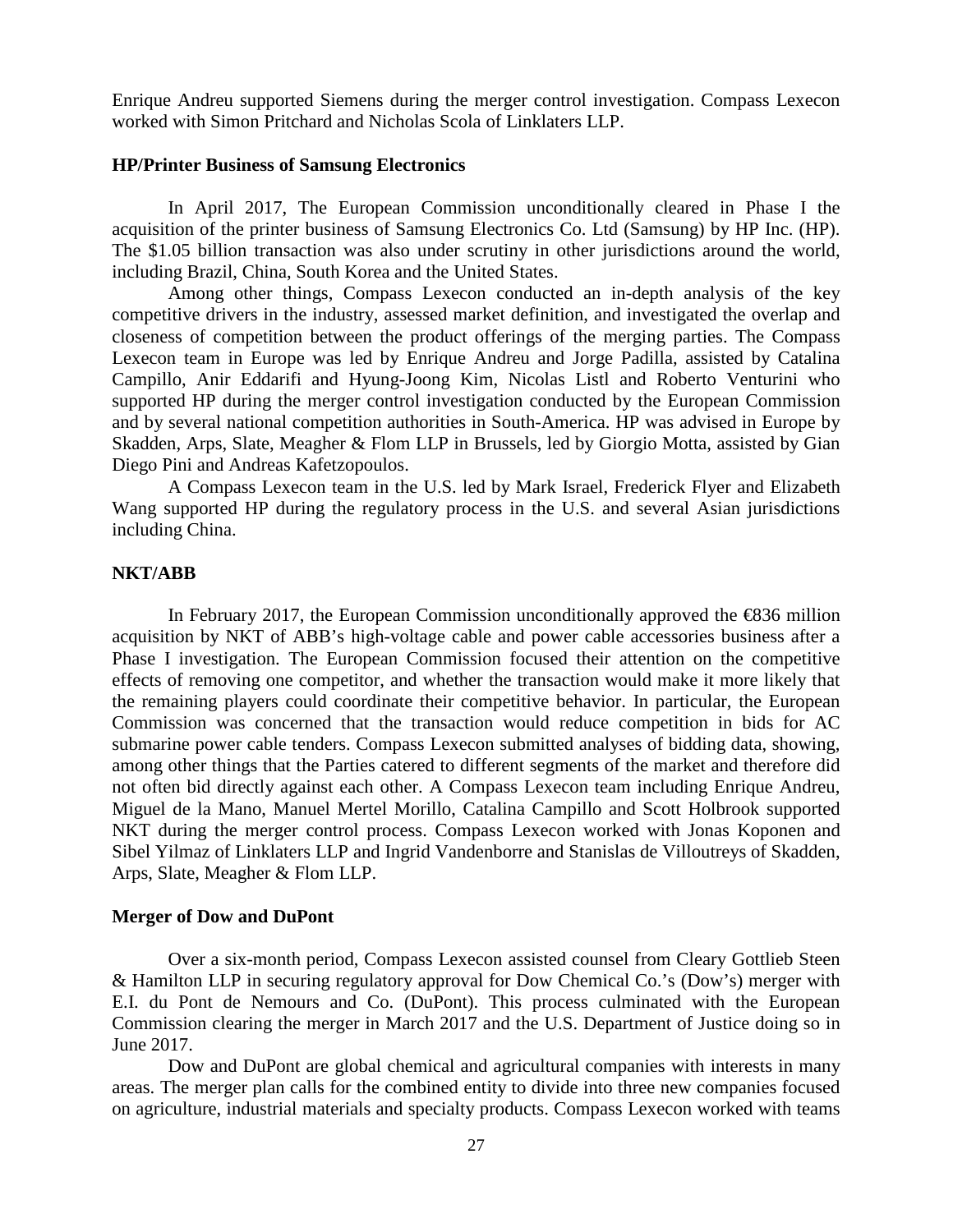of Cleary Gottlieb Steen & Hamilton LLP lawyers in Washington, D.C., Cologne and Brussels to provide economic analysis in response to questions from competition authorities in Europe and the United States, particularly with respect to innovation.

Compass Lexecon expert Richard Gilbert was supported by a Compass Lexecon team led by Allan Shampine in the Chicago office that included Dzmitry Asinski, Ka Hei Tse and Katelyn Rowley in the Washington, D.C. and Chicago offices. Compass Lexecon worked closely with George Cary, Elaine Ewing and Tilman Kuhn of Cleary Gottlieb Steen & Hamilton LLP.

### **Trelleborg/CGS Holding**

Compass Lexecon assisted the Swedish manufacturer and supplier of rubber products and agricultural tires Trelleborg AB in securing approval of its acquisition of the Czech tire producer ČGS. The European Commission cleared the merger unconditionally in Phase I. Compass Lexecon's merger analysis focused on the market for agricultural tires, where Trelleborg and ČGS both had significant market shares. Compass Lexecon conducted an economic analysis of the main competitive drivers in the supply of agricultural tires and assessed the closeness of competition between the merging parties. Despite the significant overlap, the analysis conducted by Compass Lexecon showed that Trelleborg and ČGS were not direct competitors as Trelleborg was operating in a high-quality tier-1 segment while ČGS targeted the mid-quality, tier-2 segment. In particular, a quantitative analysis of the product overlaps in the market for agricultural tires showed that Trelleborg and ČGS tackled different consumers and quality segments. The European Commission found that "Trelleborg and ČGS's agricultural [tires] focus on different price and quality tiers and were therefore not close competitors."

Trelleborg AB was advised by Linklaters LLP, led by Jonas Koponen assisted by Sibel Yilmaz and Patrice Galatis. The Compass Lexecon team was led by Enrique Andreu and Miguel de la Mano assisted by Hyung-Joong Kim and Georg Clemens.

#### **Decaux/Metrobus**

Compass Lexecon was hired by a third party to assess the competitive effects of the attempted acquisition of Metrobus, a supplier of outdoor advertising in subways and train stations, by JC Decaux, a worldwide leader in outdoor advertising that is particularly strong in Paris and the main French cities, in street advertising and buses. We developed economic analyses of the potential for unilateral and conglomerate effects that were submitted to the French competition authority. Compass Lexecon also opined on the possible delineation of the relevant product market within which to consider outdoor advertising for the purpose of analysing the horizontal effects of this transaction. JC Decaux dropped its plans to acquire Metrobus at the end of the Phase II investigation/after the hearing because of the extent of the remedy package it would have had to offer to allay the French competition authority's concerns, which were aligned with the conclusions of our analyses. The Compass Lexecon team included David Sevy, Valérie Meunier and Anastasia Tseomashko.

#### **Wabtec/Faiveley**

Compass Lexecon was hired by Wabtec and Faiveley, manufacturers of train equipment, to advise the merging parties in the review by the European Commission of their proposed merger. We analyzed the potential extent of unilateral effects in various product lines, on the basis of bidding data. We also studied potential vertical foreclosure effects of the transaction, in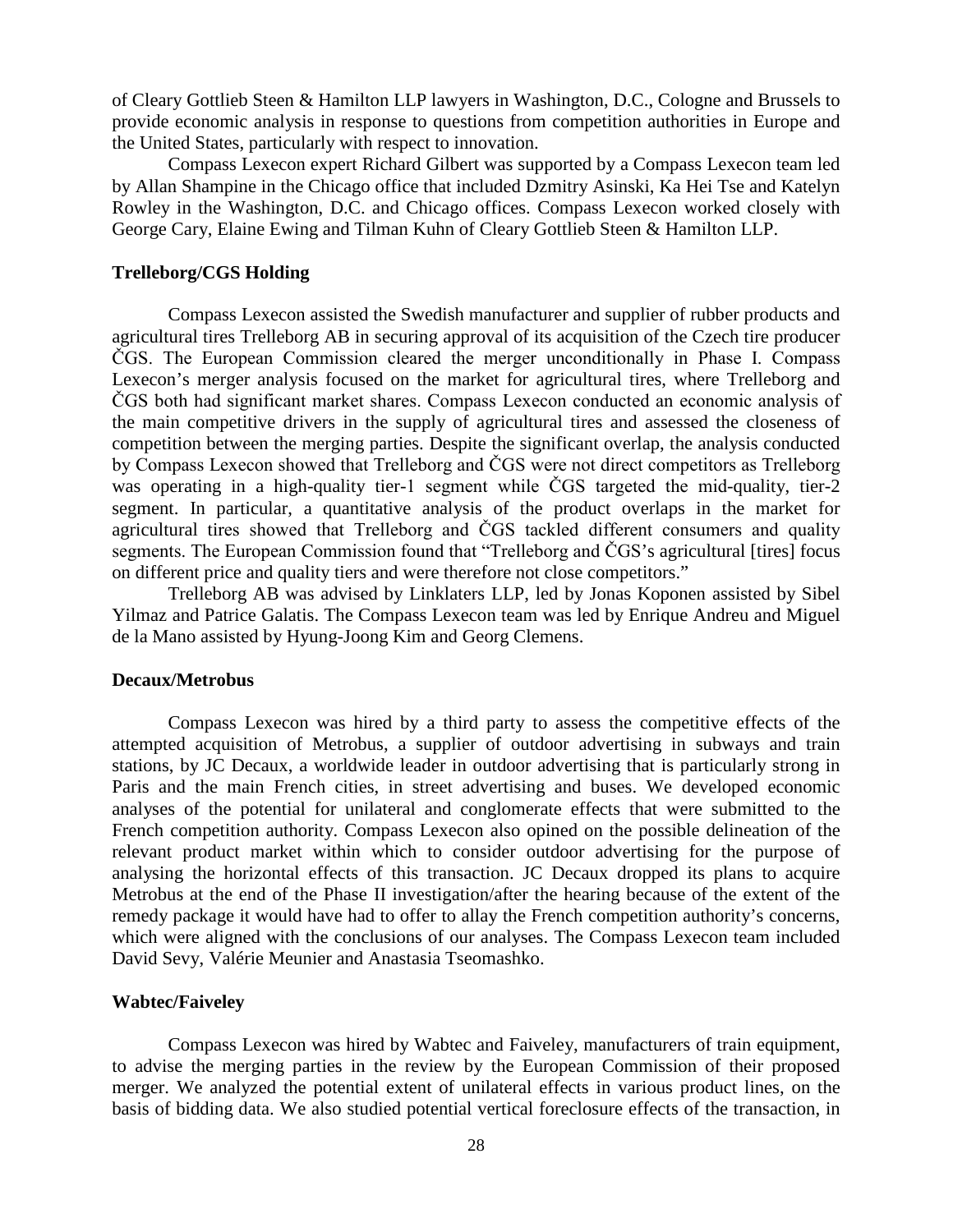relation to the supply of friction material to brake system suppliers. The merger was cleared after an in-depth Phase II investigation (without statement of objection), conditional on commitments offered by the parties. The Compass Lexecon team involved before the European Commission consisted of David Sevy, Jérémiah Juts and Thibaut de Bernard. We provided support to Alexandre Verheyden, Eric Barbier de la Serre, Geoffroy Van de Walle and Philippe Laconte from Jones Day representing Wabtec and Didier Theophile and Guillaume Aubron from Darrois Villey Maillot Brochier representing Faiveley.

#### **Liberty Global/Base Belgium**

Compass Lexecon was hired by a third party to analyze the competitive effects of the proposed transaction between Liberty Global, a cable operator and MVNO in Belgium and BASE, a mobile operator. During Phase I we submitted a report to the European Commission presenting the possible horizontal and conglomerate effects of the transaction. The European Commission opened a Phase II investigation on the basis of concerns over possible horizontal and conglomerate effects, and cleared the transaction conditionally on divestitures by the merging Parties. The Compass Lexecon team was comprised of David Sevy and Antoine Victoria.

### **Alarm.com's Acquisition of Icontrol Networks**

In March 2017, Alarm.com completed its acquisition of two business units (Connect and Piper) from Icontrol Networks, with the remainder of Icontrol sold to Comcast. Prior to the acquisition, both Alarm.com and Icontrol were active in the sale of SHaaS (smart home as a service) software platforms that integrate professionally monitored home security systems with home automation systems. Compass Lexecon was retained by Jackie Grise of Cooley LLP on behalf of Alarm.com to assist with the FTC investigation of the transaction. The FTC cleared the transaction following a nine month in-depth investigation and after Honeywell, a competitor, sued to block the deal – leading Compass Lexecon Senior Managing Director Mark Israel to file a report in response – but then voluntarily dismissed its complaint pursuant to a settlement.

The FTC investigated several horizontal issues related to the merger, including an alleged increase in concentration in the dealer channel and the loss of potential competition from a new Icontrol product (Icontrol One). Working with Cooley, Compass Lexecon developed economic analysis to demonstrate that these issues raised no possibility of harm to competition. In particular, our analysis showed that Alarm.com faces intense and growing competition from several sources that will remain post-merger, including other firms operating in the dealer channel, cable and telco firms offering their own home security and automation solutions, and technology giants, such as Google, Apple, and Samsung, which are rapidly expanding into the home automation and security space. We also showed that Alarm.com's ordinary course data along with its pricing trends suggested that potential competition from Icontrol's new Icontrol One product was a non-issue.

The Compass Lexecon team was led by Mark Israel and Nauman Ilias, with support from Theresa Sullivan, Arti Bhargava and Wan Tei.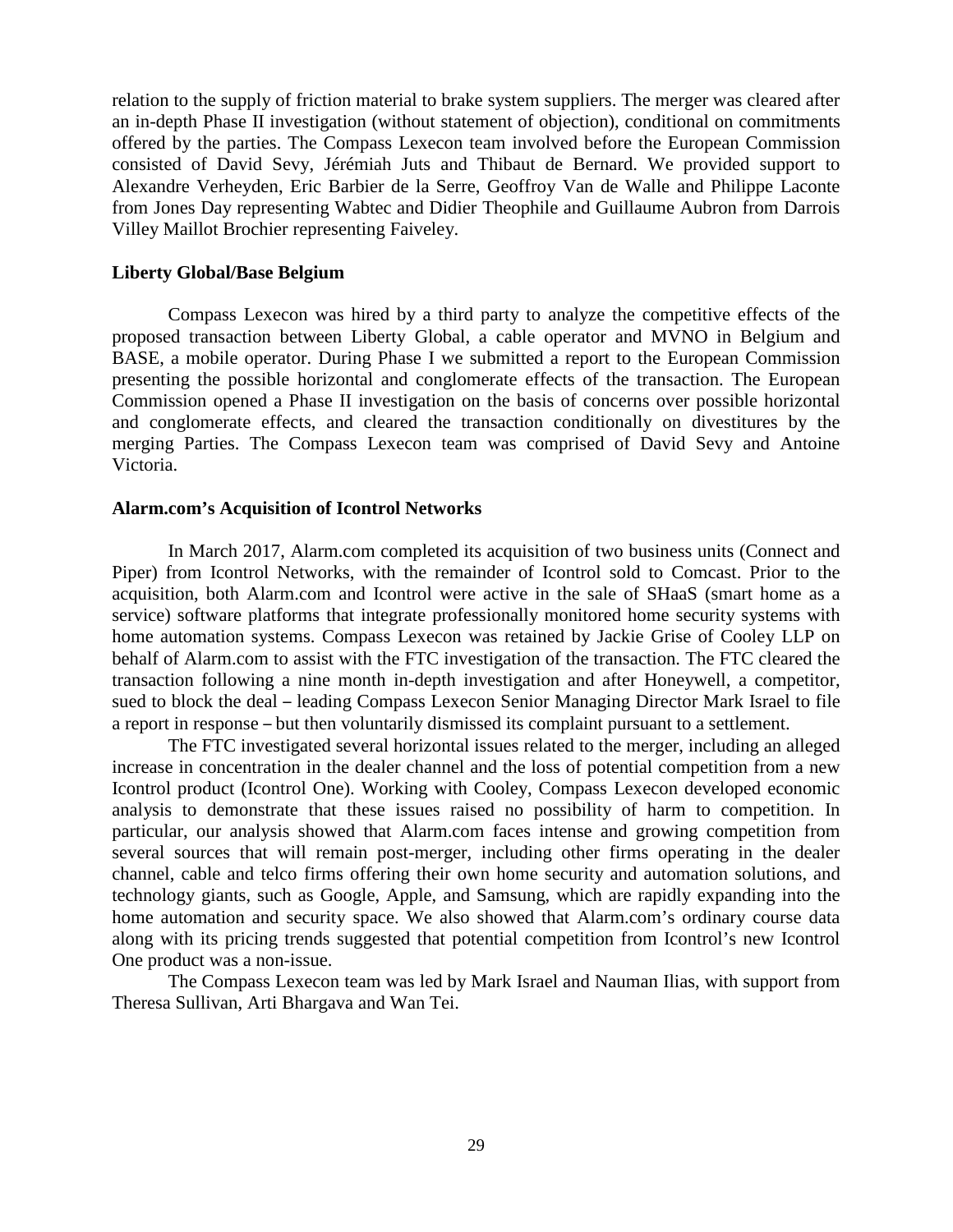#### **ABP/Fane Valley Acquisition of Joint Control of Slaney Foods JV**

In October 2016, the European Commission unconditionally approved the acquisition of joint control of Slaney Foods JV and Slaney Proteins (Ireland) by meat processor ABP Group (Ireland) and farmer-owned agri-food company Fane Valley (United Kingdom). A Compass Lexecon team consisting of Justin Coombs, Orjan Sandewall and Georg Clemens assisted the merging parties with the merger notification and with subsequent requests from the European Commission during the investigation, leading up to an unconditional clearance in Phase I.

The companies involved (ABP, Fane Valley and Slaney) are active in the purchase and slaughter of live cattle, sheep and lambs, as well as de-boning and processing of meat. Their activities also cover the marketing of fresh beef, lamb and mutton to meat retailers (including supermarkets) and industrial meat processors. The Commission's investigation focused on the impact of the proposed transaction on competition in these areas, as well as on the collection of animal by-products generated by the slaughtering activities. Compass Lexecon presented econometric evidence that farmers in Ireland tend to sell within a rather broad geographic radius and that they are able to switch slaughterhouses if they can get better prices for their animals. Compass Lexecon also presented analyses of capacity, showing that the parties' competitors would be able to absorb any increase in supply of cattle that might result from a hypothetical post-merger reduction in the prices offered to farmers by the parties. The European Commission concluded that farmers will continue to have sufficient alternative buyers for their animals after the merger to exclude competition concerns with respect to buyer power in the purchasing of live animals.

#### **Advanced Semiconductor Engineering (ASE) Merger**

A Compass Lexecon team, led by expert Dr. Mark Israel, was retained by Davis Polk & Wardwell LLP, counsel for Advanced Semiconductor Engineering (ASE) to assist with obtaining regulatory approval of its proposed merger with Siliconware Precision Industries (SPIL). The two Taiwanese companies are among the largest providers of Outsourced Semiconductor Assembly and Test (OSAT) services in the world. Dr. Israel first submitted reports and oral testimony to the Taiwan Fair Trade Commission (TFTC), which approved the transaction in November 2016. Dr. Israel and Compass Lexecon then assisted ASE in obtaining approval from the U.S. Federal Trade Commission (FTC), which cleared the proposed transaction in May 2017.

Dr. Israel's and Compass Lexecon's analyses focused on market definition, providing economic evidence in support of a broad relevant market including all semiconductor packaging and testing services worldwide. In addition, Dr. Israel and the Compass Lexecon economists conducted a study of competitive effects, demonstrating that the transaction was unlikely to cause significant harm to competition.

Dr. Israel was supported by a team led by Georgi Giozov that included Jason Wu, Cathy Barron, Wei Tan, Prerana Nanda, Jacky Chen and Sharon Su. The Compass Lexecon team worked closely with Ronan Harty, Joel Cohen, Michael Sohn, Lincoln Meyer and Tina Wang of Davis Polk & Wardwell LLP.

#### **Ritchie Bros. Auctioneers Inc. Acquisition of IronPlanet Holdings, Inc.**

In August 2016, Ritchie Bros., the world's largest industrial auctioneer of construction, transportation and other equipment and trucks, entered into an agreement to acquire IronPlanet, a leading online marketplace for used heavy equipment and other durable assets. In May 2017, the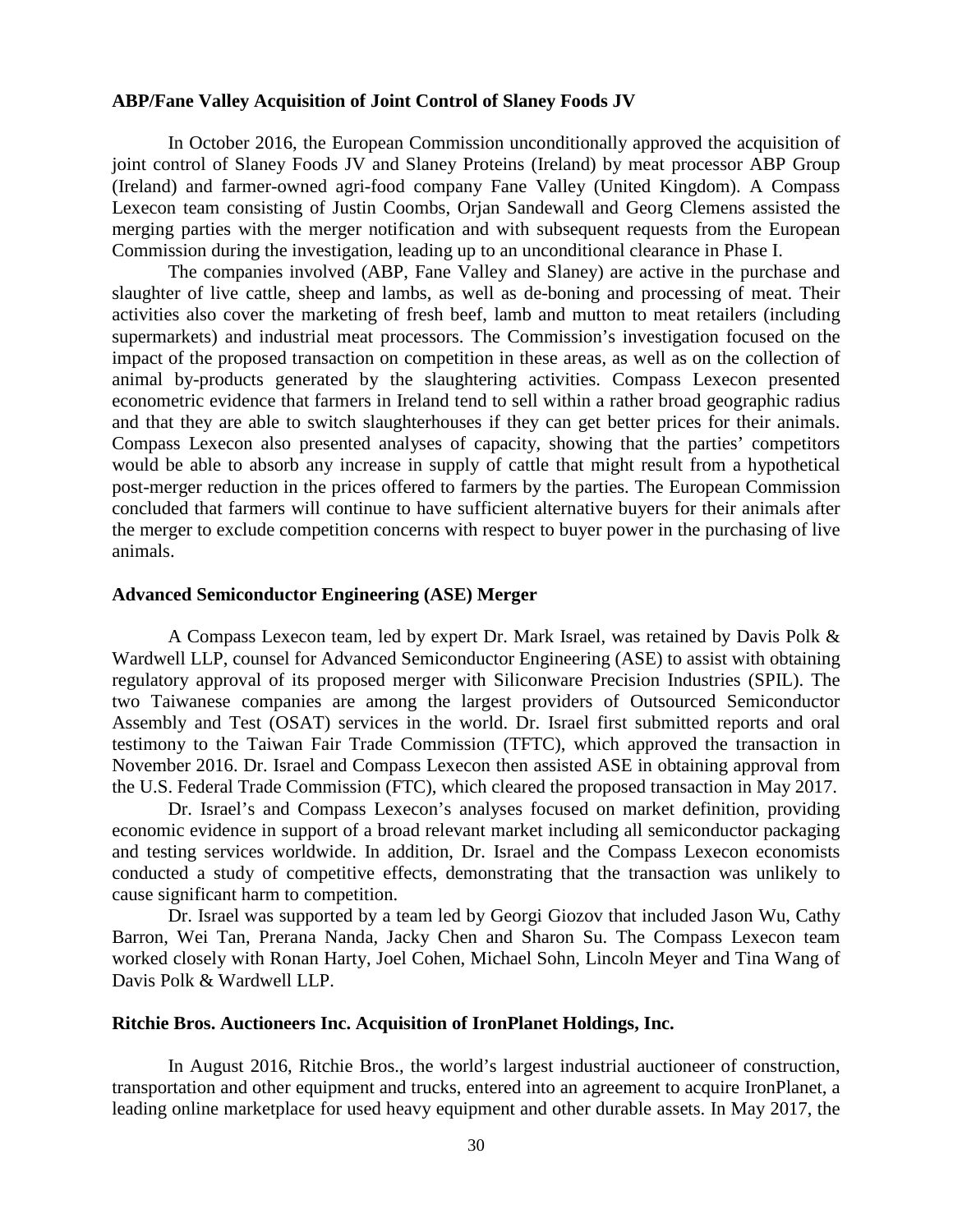Department of Justice (DOJ) unconditionally approved the merger after issuing a second request and investigating the transaction. A Compass Lexecon team led by Jonathan Orszag and Guillermo Israilevich worked closely with James Fishkin, Rani Habash, Konstantin Medvedovsky and Craig Falls of Dechert LLP, and Garret Rasmussen and Antony Kim of Orrick, Herrington & Sutcliffe LLP to analyze the competitive effects of the proposed acquisition. Using two different econometric analyses, Compass Lexecon showed that the parties did not charge lower commissions for online and onsite auctions of equipment in areas in which the other party had relatively more presence. After Compass Lexecon economists presented analyses demonstrating that the proposed merger would not likely harm competition as the parties are subject to competitive constraints from other auction companies and other selling methods for used equipment, the DOJ cleared the transaction without conditions. The Compass Lexecon team in our Washington, D.C. office also included Georgi Giozov, Joel Papke, Ben Wagner, Jackie Chen and Anh Dao.

### **Anheuser-Busch InBev Acquisitions of Craft Brewers**

A Compass Lexecon team including Dennis Carlton, Bradley Reiff, Yoad Shefi and Peter Marlantes assisted Steven Sunshine and Steven Albertson of Skadden, Arps, Slate, Meagher & Flom LLP, outside counsel for Anheuser-Busch InBev (A-B), in seeking U.S. Department of Justice (DOJ) approval of two separate acquisitions of craft beer brewers – Devils Backbone based in Virginia and Karbach based in Texas.

The DOJ scrutinized these acquisitions in light of a series of other A-B craft beer acquisitions and recent mergers with Modelo and SABMiller. The Compass Lexecon team, along with counsel, presented economic evidence to the DOJ showing that the transactions are unlikely to cause significant harm to competition. In both cases, the DOJ ultimately decided to close the investigations and allow the acquisitions.

#### **UPS Acquisition of TNT**

Compass Lexecon has been advising UPS, the world's largest package delivery company, during the European Commission (EC) investigation of its proposed acquisition of TNT. Compass Lexecon experts Enrique Andreu, Jorge Padilla and Nadine Watson developed and presented an econometric price-concentration analysis in response to the EC's Statement of Objections. The Commission took account of this contribution in its final decision and reduced the scope of its competition concerns, from 29 to 15 countries. Nonetheless, in 2013 it prohibited the proposed transaction.

During the subsequent appeals process before the General Court of the European Union, Compass Lexecon continued to assist UPS by providing both written and oral testimony. In March 2017, the General Court annulled the EC's 2013 decision to prohibit UPS' proposed acquisition of TNT. The Court ruled that the EC's prohibition of the proposed transaction was based in part on an econometric model significantly different from that which had been the subject of an exchange of views and arguments during the administrative procedure. The Court concluded that the EC was required to communicate the final econometric analysis model to UPS before adopting the contested Decision, since UPS "was already able, during the administrative procedure, to have a significant influence on the development of the econometric model proposed by the EC, since it raised technical problems to which it provided solutions, as the EC expressly acknowledges." By failing to do so, the EC infringed UPS' rights of defense.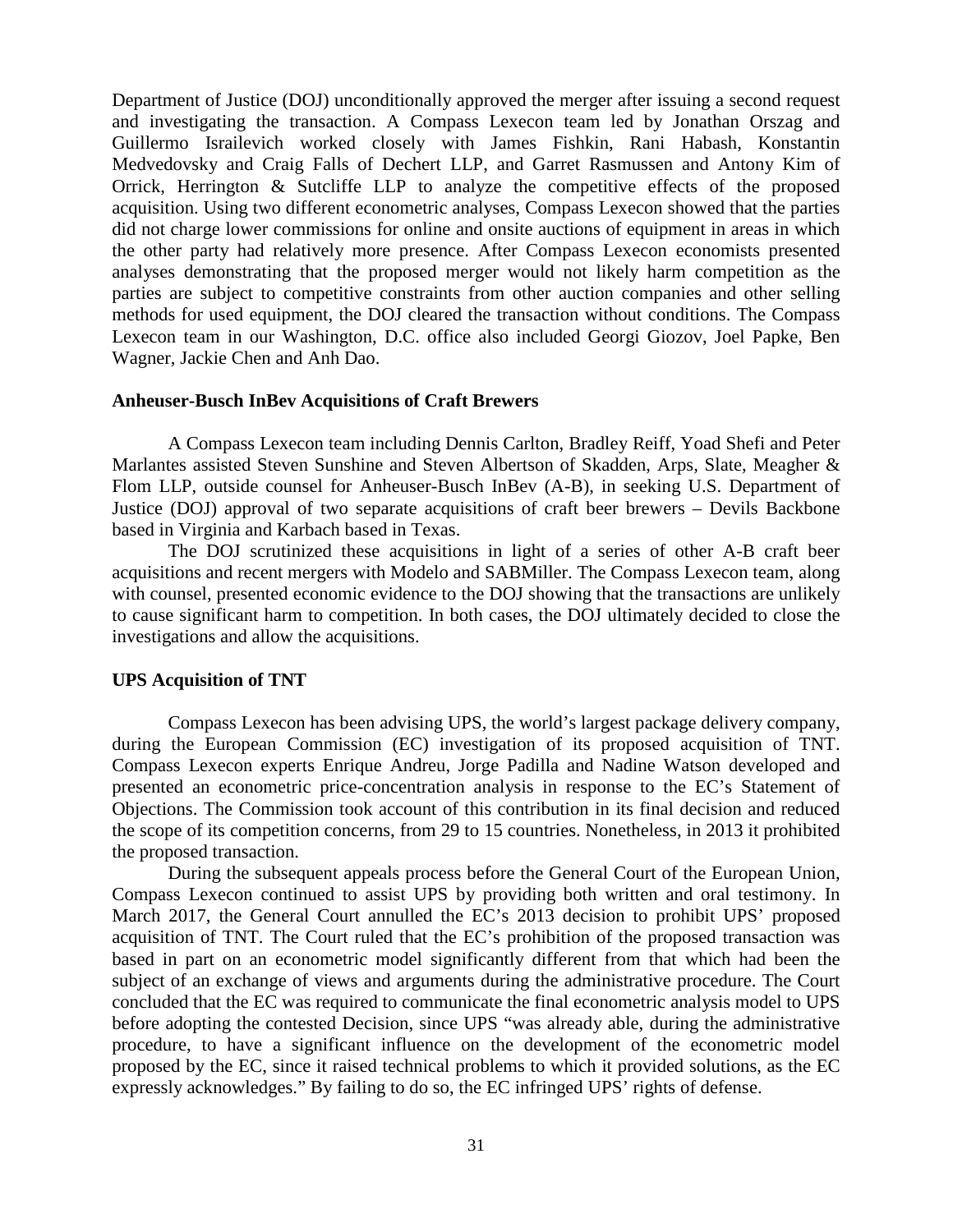# **OTHER**

# **Intense Competition Has Driven Increased Customer Choices, Historically Low Fares in the U.S Airline Industry: Webinar**

An economic analysis of U.S. airline industry competition, conducted by Dr. Darin Lee and Daniel Kasper of Compass Lexecon and commissioned by Airlines for America, found that there is robust competition and choice for the vast majority of domestic and international air travelers. Specifically, the assessment demonstrates that substantial capacity growth, primarily driven by the growth and geographic proliferation of low-cost and other non-incumbent carriers has spurred intense competition. The result is an increased number of competitive choices across city pairs, a multitude of price options, historically low fares and the ability to choose between a variety of carriers competing with different and innovative service offerings.

# **HONORS, PUBLICATIONS AND PRESENTATIONS**

- Manuel Abdala contributed "Assessing Investor Damages Involving Publicly Traded Companies – with Examples from the Yukos Cases" with Alan Rozenberg in the book *The Use of Economics in International Trade and Investment Disputes*, Marion Jansen, Joost Pauwelyn and Theresa Carpenter, eds, Cambridge University Press, April 2017 as well as "Damages in Energy and Natural Resources Arbitrations" in Global Arbitration Review's *Guide to Damages in International Arbitration*, November 2016. Abdala was also a panelist at the 5<sup>th</sup> Annual Juris Conference on Damages in International Arbitration, Washington, D.C., September 2016.
- Amy Affelt published "Librarians and Data Scientists Rivals, Replacements, or Reciprocal Relationship," Jinfo, November 2016. She also writes "The Accidental Data Scientist" column for *EContent Magazine*. Affelt and David Pauwels published "Set Your Cites High: The Value of High Quality Citation Information," *Online Searcher Magazine*, September 2016. In July 2016, Affelt gave the keynote presentation, "Big Data, Internet of Things, and the Legal Landscape," to the Academic Law Libraries Section at the American Association of Law Libraries Annual Conference, Chicago, IL, July 2016. She also presented "Big Data," at the Internet Librarian Conference, Monterey, CA, October 2016, and "Calling Out Fake News," at the Computers In Libraries Conference, Washington D.C., March 2017.
- Clifford Ang contributed two articles to the National Association of Certified Valuators and Analysts' weekly *QuickRead* newsletter in February 2017.
- Hendrik Bessembinder published "Liquidity, Resiliency and Market Quality around Predictable Trades: Theory and Evidence," (with Allen Carrion, Laura Tuttle and Kumar Venkataraman), *Journal of Financial Economics*, July 2016. He also wrote "Fossil Fuel Divestment and Its Potential Impacts On Students, Faculty and Other University and Pension Stakeholders" with Todd Kendall and Christopher Fiore for the Independent Petroleum Association of America.
- Aleksandra Boutin published "Screening for Good Patent Pools through Price Caps on Individual Licenses" in the *American Economic Journal: Microeconomics*, August 2016. She also presented at a number of conferences throughout the past year, including W@Competition Conference on Contemporary Competition Developments in Brussels, February 2017; Bruegel's "Standardisation and Patents: Problems and Policy Options" event,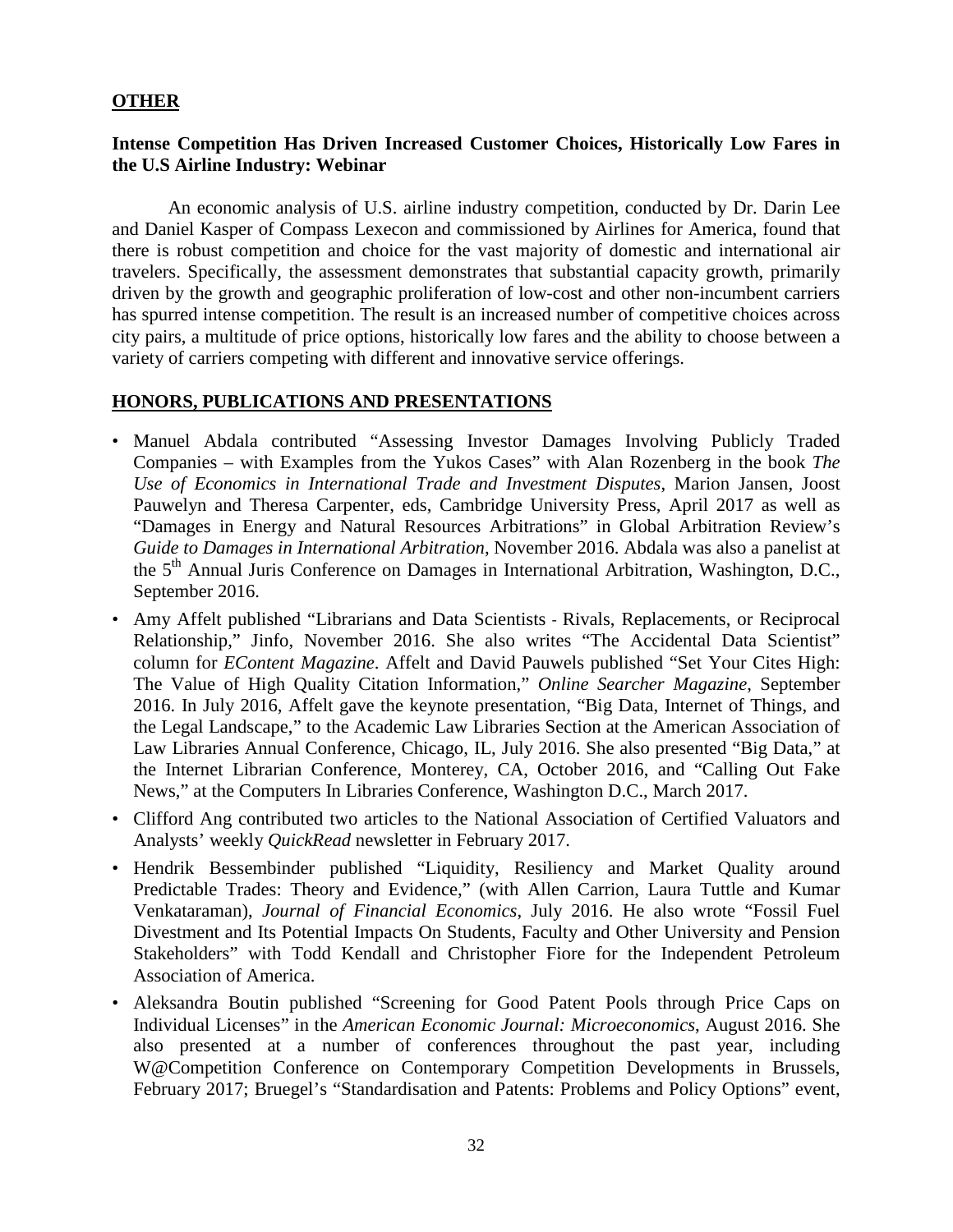Brussels, May 2017; and *Concurrences Review*'s Private Enforcement of Competition Law in the EU private dinner, Warsaw, June 2017.

- In addition to serving as an expert in several major cases, Dennis Carlton continued to publish articles and lecture at numerous domestic and international conferences on a variety of antitrust topics. These topics included anticompetitive restrictions in the credit card industry, the improper use of antitrust to attack "product hopping" in pharmaceuticals, the effect of legacy airline mergers on competition, the proper use of fines and penalties in cartels, and the lack of foundation for the populist attack on lax antitrust policy. He served on the ABA Presidential Transition Task Force on Antitrust to advise the new administration of antitrust issues deserving of attention. He also was a member of the Chamber of Commerce International Competition Policy Expert Group that issued a report on international trade and competition. Finally, he gave a keynote lecture before the 126th meeting of the OECD Competition Committee on the proper antitrust treatment of price differences and tie in sales in competition policy.
- Joseph Cavicchi presented a course on "Critical Elements of Ancillary Services Market Design and Costing" at the EUCI Ancillary Services Markets Workshop, Austin, TX, February 2017. He was also a panelist at the PJM Market Summit, speaking on "RPM and CP BRA Auction Results—What Are the Implications for Adequacy and Future Generation Builds?", Philadelphia, PA, September 2016.
- Carla Chavich and Pablo Lopez Zadicoff published the chapter "Economics in Investor-State Arbitration beyond Quantum" in the book *The Use of Economics in International Trade and Investment Disputes*, April 2017. Chavich also presented "Valuing Natural Resource Projects in International Investment Arbitration", a presentation co-authored with Manuel Abdala, at the Special Institute on International Mining and Oil & Gas Law, Development, and Investment Conference in Quito, organized by the Rocky Mountain Mineral Law Foundation and the International Bar Association, April 2017.
- Bradford Cornell published "The Tesla Run-Up: A Follow-Up with Investment Implications," in *Journal of Portfolio Management*, Fall 2016; and "An 'Enhanced Multiple' Corporate Valuation Model: Theory and Empirical Tests" with Rajiv Gokhale in *Business Valuation Review*, Summer 2016.
- Christopher Culp, Andria van der Merwe and Bettina Stärkle presented their white paper "Single-Name Credit Default Swaps: A Review of the Empirical Academic Literature," to the ISDA and Johns Hopkins Institute for Applied Economics, September 2016. Culp was also a panelist for "Too Big to Fail – Central Counterparties" at the SEC Historical Society, Washington, D.C., November 2016.
- Gustavo De Marco spoke on the panel "Calculation of Damages: What Do Arbitrators Need? What Do The Parties Put Forward?" at VIII International Arbitration Congress of the International Chamber of Congress Costa Rica (ICC Costa Rica), February 2017.
- Santiago Dellepiane spoke on "Third Party Finance; Salient Issues in Damages Claims in Investment Arbitration" at the Eighth Investment Arbitration Forum: Investment Protection and the Mexican Energy Reform, Mexico City, November 2016.
- A team from Compass Lexecon's Oakland office, led by Bret Dickey, Jith Jayaratne and Maya Meidan received the Robert G. Sproul, Jr. Award from the Lawyers' Committee for Civil Rights of the San Francisco Bay Area, which is presented annually "to an exemplary partner who has contributed to the provision of legal services to under-represented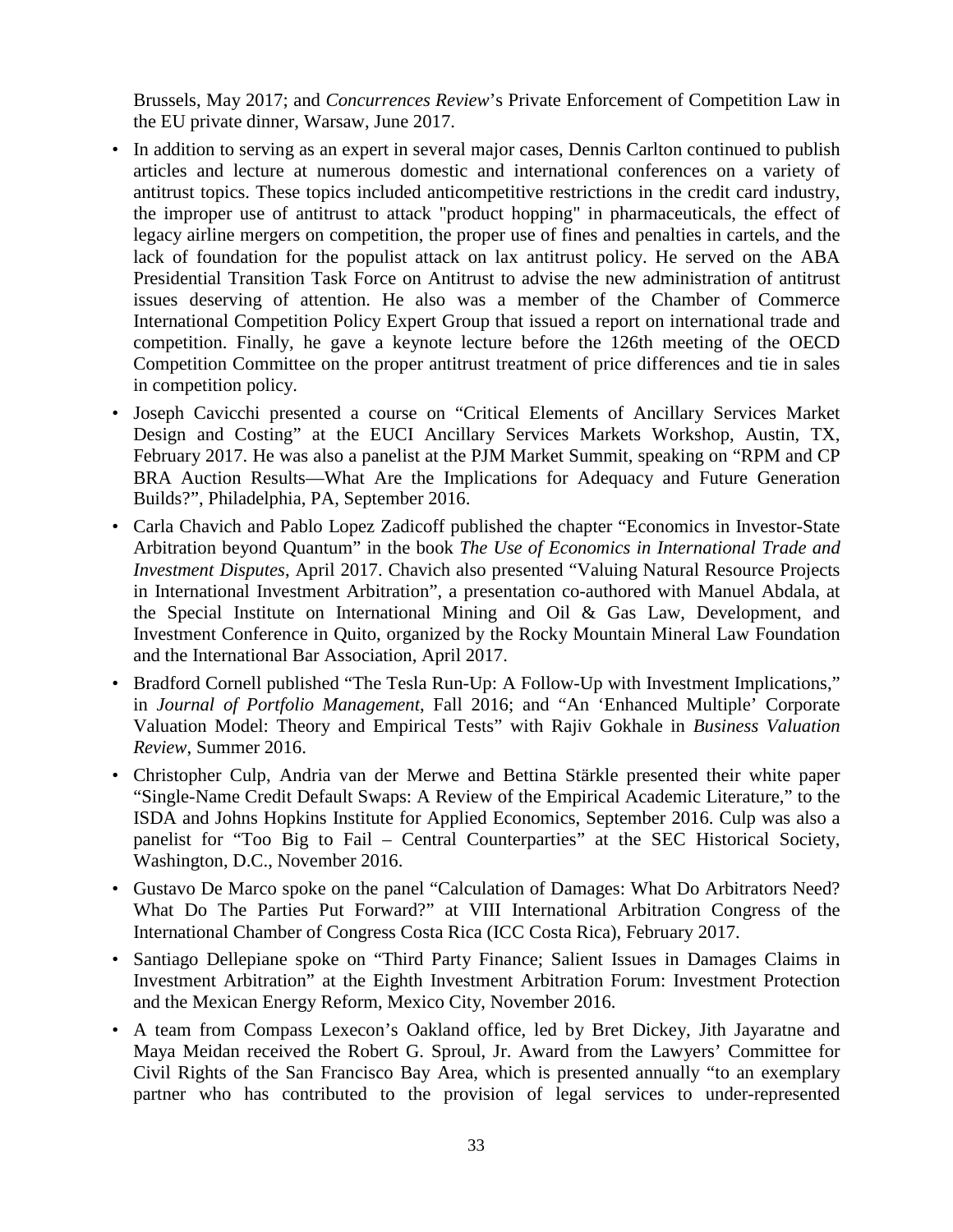communities and marshaled the resources of his firm to defend the rights of the disenfranchised." The Compass team analyzed extensive data collected from school districts in the counties of San Mateo and Santa Clara to assist the Lawyers' Committee evaluate the extent to which there were racial and/or socioeconomic disparities in the placement of students in math classes and in disciplinary decisions made by the school district. Bret, Jith, and Maya were assisted on this project by several other Oakland staff members, including Sarah Tang, Danny Henn, Aniruddha Gupta, Alison Ge and Kiana Ocean.

- Robert Engle published "Dynamic Conditional Beta" in *Journal of Financial Econometrics*, Fall 2016; and "SRISK: A Conditional Capital Shortfall Measure of Systemic Risk" (with Christian Brownlees) in *The Review of Financial Studies*, January 2017. Engle also gave his keynote address, "Prospects of Global Financial Stability" at a number of institutions and conferences, including the  $13<sup>th</sup>$  International Conference of the Western Economic Association International, the SAP Central Bank Executive Summit, the RiskMathics Risk Management & Trading Conference, and the UBS Equity Derivatives Conference, among others.
- Allen Ferrell published "Socially Responsible Firms" (with Hao Liang and Luc Renneboog) in *Journal of Financial Economics*, December 2016.
- Frederick Flyer published "Does the FTC's Theory of Product Hopping Promote Competition?" with Dennis Carlton and Yoad Shefi in the Journal of Competition Law & Economics, September 2016.
- Rajiv Gokhale spoke on the "Enhanced Multiple Corporate Valuation Model" at the American Society of Appraisers September 2016 Advanced Business Valuation Conference, Boca Raton, FL.
- Kenneth Grant wrote an article exploring the quandary of OPEC's production cuts in an era of increasing shale production, which was published on Compass Lexecon's website, June 2017. During the same month, Grant and Charles Augustine published an expert analysis on federal policy interventions into the US electricity markets on Law360.
- Eric Henson gave a statement to the US House of Representatives, Committee on Natural Resources, *Hearing HR 538, Tribal Prosperity and Self-Determination through Energy Development*, October 2016.
- Mark Israel published "Complementarity without Superadditivity" with Philip Haile, Michael Katz (and Steven Berry) in *Economics Letters*, February 2017. Israel was also a panelist at the J.P. Morgan Special Situations Investor Forum, "The Antitrust Merger Review Process," March 2017.
- Thilo Klein presented on a number of topics throughout the year, including "Competition Effects of Restrictions on Online Distribution: Back to Basics" at a seminar organized by Münchner Kartellrechtsforum, Munich, November 2016; "Current Trends in Economic Analysis of Merger Control" at the 2nd Annual Antitrust & Competition Compliance in Central and Eastern Europe conference in Prague, November 2016; "Analysis of Bidding Competition in Merger Cases" at the Annual Conference of the Leibniz Science Campus of the Mannheim Centre for Competition and Innovation (MaCCI), Mannheim, March 2017; "The Role of Experts" at the ABA's Global Private Litigation Conference in Amsterdam, May 2017; and "Merger Control in the Communications Sector" at the Global Competition Review Live  $6<sup>th</sup>$  Annual Telecoms, Media & Technology Conference, June 2017.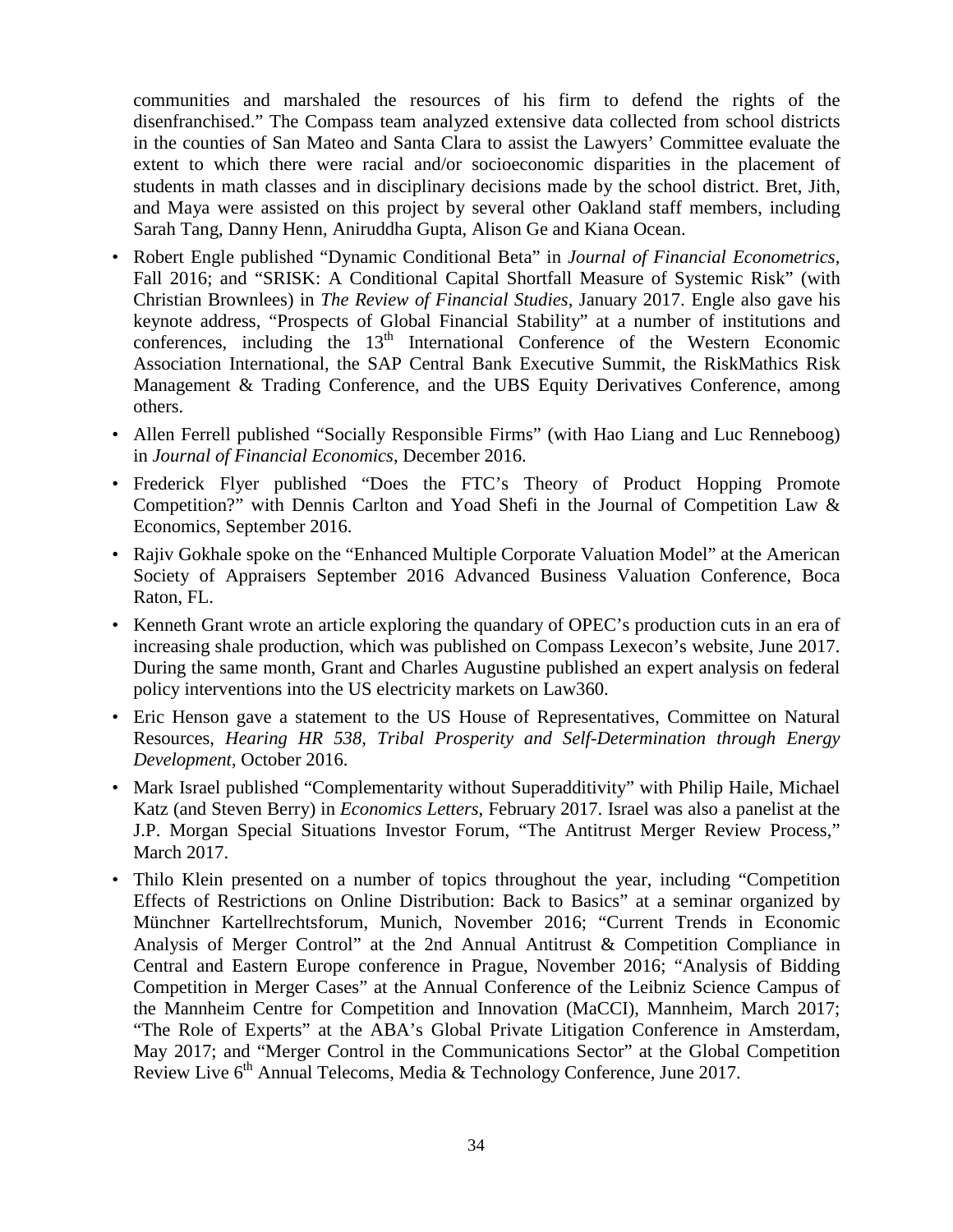- Andres Lerner was a panelist and steering committee member for the USC Gould School of Law Center for Transnational Law and Business's inaugural conference on Antitrust Enforcement in a Global Context: Extraterritoriality and Due Process, January 2017.
- Pablo Lopez Zadicoff participated in the panel "What Would You Do? Ethical Dilemmas in Arbitration" at the 4TH ITA-IEL-ICC Joint Conference on International Energy Arbitration, Houston, TX, January 2017.
- Janusz Ordover was named Competition Economist of the Year for the third consecutive year at the Who's Who Legal Awards presented in London, May 2017. He co-authored "FRAND and the Smallest Saleable Unit" with Allan Shampine (and Joseph Kattan) in CPI's *Antitrust Chronicle*, September 2016.
- Eugene Orlov presented his working paper, co-authored with Dennis Carlton, Mark Israel and Ian MacSwain, "Are Legacy Airline Mergers Pro- or Anti-Competitive? Evidence from Recent U.S. Airline Mergers," at the International Industrial Organization Conference (IIOC), Boston, MA, April 2017.
- Jonathan Orszag published "Toward a More Complete Treatment of Efficiencies in Merger Analysis: Lessons from Recent Challenges," with Loren Smith in *The Antitrust Source*, October 2016.
- Daniel Rubinfeld received a 2017 Antitrust Writing Award from Concurrences in the Unilateral Conduct Category for his article "Access Barriers to Big Data" (with Michal Gal), *Arizona Law Review*, Summer 2017. Rubinfeld also published the ninth edition of *Microeconomics* (with Robert Pindyck).
- Pekka Sääskilahti published "Buying Decision Coordination and Monopoly Pricing of Network Goods," in the *Journal of Economics & Management Strategy*, June 2016. He also served as panel chairman for "Value of IP" at the IPR University Center's Advanced IP Licensing Academy, June 2016.
- Allan Shampine published "Applying the Non-Discrimination Requirement of FRAND When Rates Change," in *The Antitrust Source*, August 2016.
- Joshua Sherman published "On Fruitful and Futile Tests of the Relationship Between Search and Price Dispersion" (with Avi Weiss), *Economic Inquiry*, April 2017.
- Loren Smith presented his paper "Toward a More Complete Treatment of Efficiencies in Merger Analysis: Lessons from Recent Challenges," co-authored with Jonathan Orszag, at the International Industrial Organization Conference (IIOC), Boston, MA, April 2017.
- Pablo Spiller organized the third annual meeting of the Berkeley-Paris Organizational Economics Workshop, which took place at the University of California Berkeley, April 2017. During the same month, Spiller presented a talk at the 2017 Energy Arbitration Conference in Houston, organized by the Chartered Institute of Arbitrators.
- Wei Tan was a panelist at the ABA webinar Navigating Antitrust Investigations in China, October 2016; "Vertical Agreements: Restrictions on Internet Sales" at the international antitrust symposium, Globalized Competition and International Cooperation in Antitrust Enforcement, Beijing, September 2016; and China's Anti-Monopoly Law: Balancing IP & Antitrust Enforcement Issues Live Webcast, September 2016.
- Senior Vice President Dr. Andria van der Merwe was appointed as a Research Fellow at The Johns Hopkins University's Institute for Applied Economics, Global Health, and the Study of Business Enterprise. Compass Lexecon Senior Affiliate Dr. Christopher Culp is also a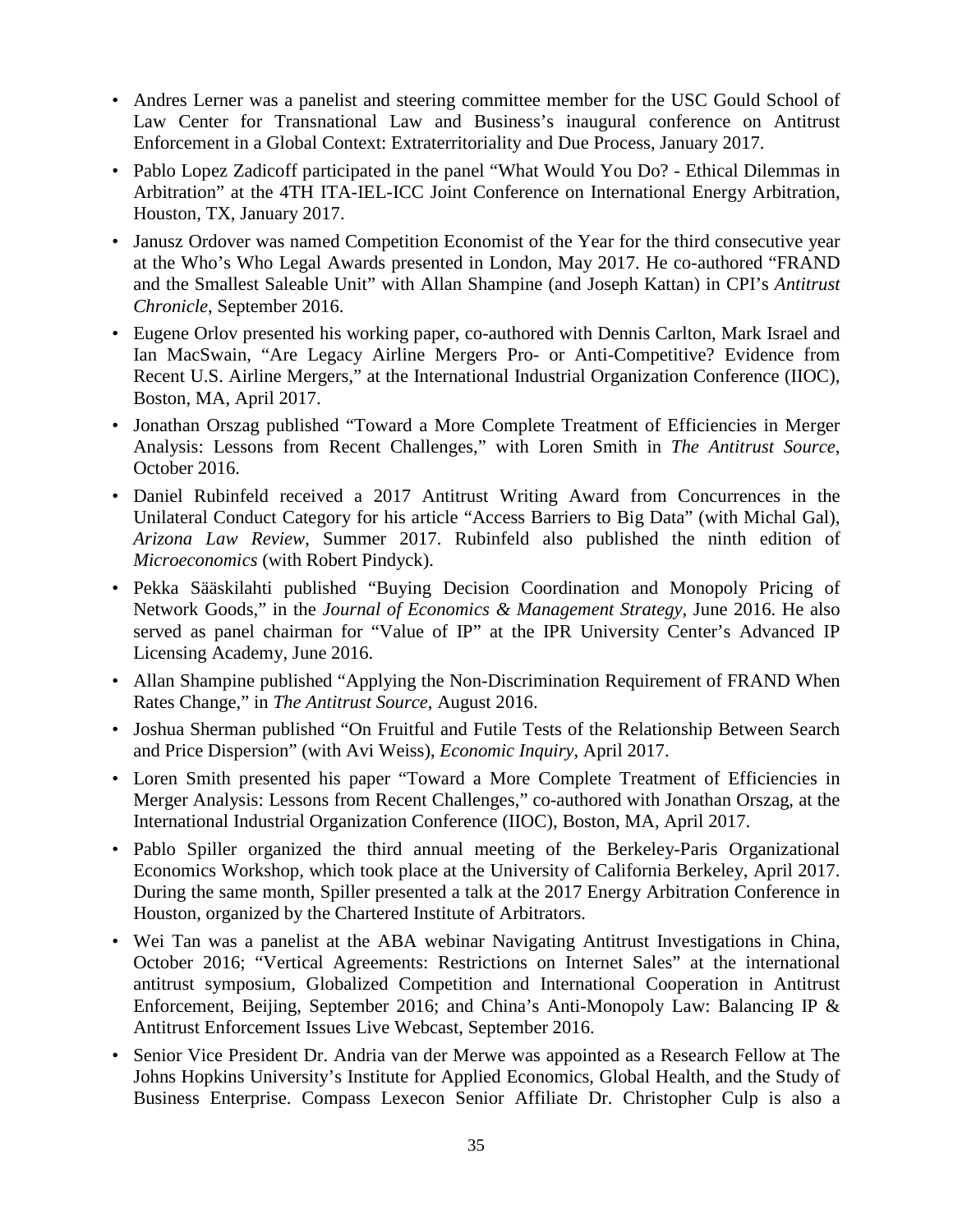Research Fellow at the Institute. Their responsibilities include teaching a course together with the Institute's Co-Director Professor Steve Hanke as well as conducting research and publishing on issues in applied finance.

- Elizabeth Xiao-Ru Wang published the book chapter "Patent Pledge Enforcement in China" in *Patent Pledges: Global Perspectives on Patent Law's Private Ordering Frontier*, Edward Elgar Publishing, 2017.
- David Weiskopf participated as a discussant in the International Industrial Organization Conference (IIOC), Boston, MA, April 2017. While there, Robert Bourke presented their working paper, co-authored with Mark Israel and Benjamin Wager, "Do Premiums Increase after Health Insurance Mergers? – A Reassessment of Guardado Et Al.'s Findings".
- Robert Willig published "Two-Sided Market Definition and Competitive Effects for Credit Cards After *United States v. American Express*," (with J. Gregory Sidak), in *The Criterion Journal on Innovation*, 2016; and "Economy-wide and Sectoral Impacts on Workers of Brazil's Internet Rollout" (with Mark A. Dutz, Lucas Ferreira Mation, and Stephen D. O'Connell) in the special issue on Social Economics, Poverty, and Human Development of the *Forum for Social Economics*, 2017. Willig was also invited to lead two days of seminars on mergers and antitrust policy issues at the Portuguese Competition Authority in June 2017.

If you would like to find out more details about our work or our experts, please feel free to email or call either of us.

Daniel Fischel Chairman and President dfischel@compasslexecon.com 312.322.0209

Jonathan Orszag Senior Managing Director jorszag@compasslexecon.com 202.253.9306